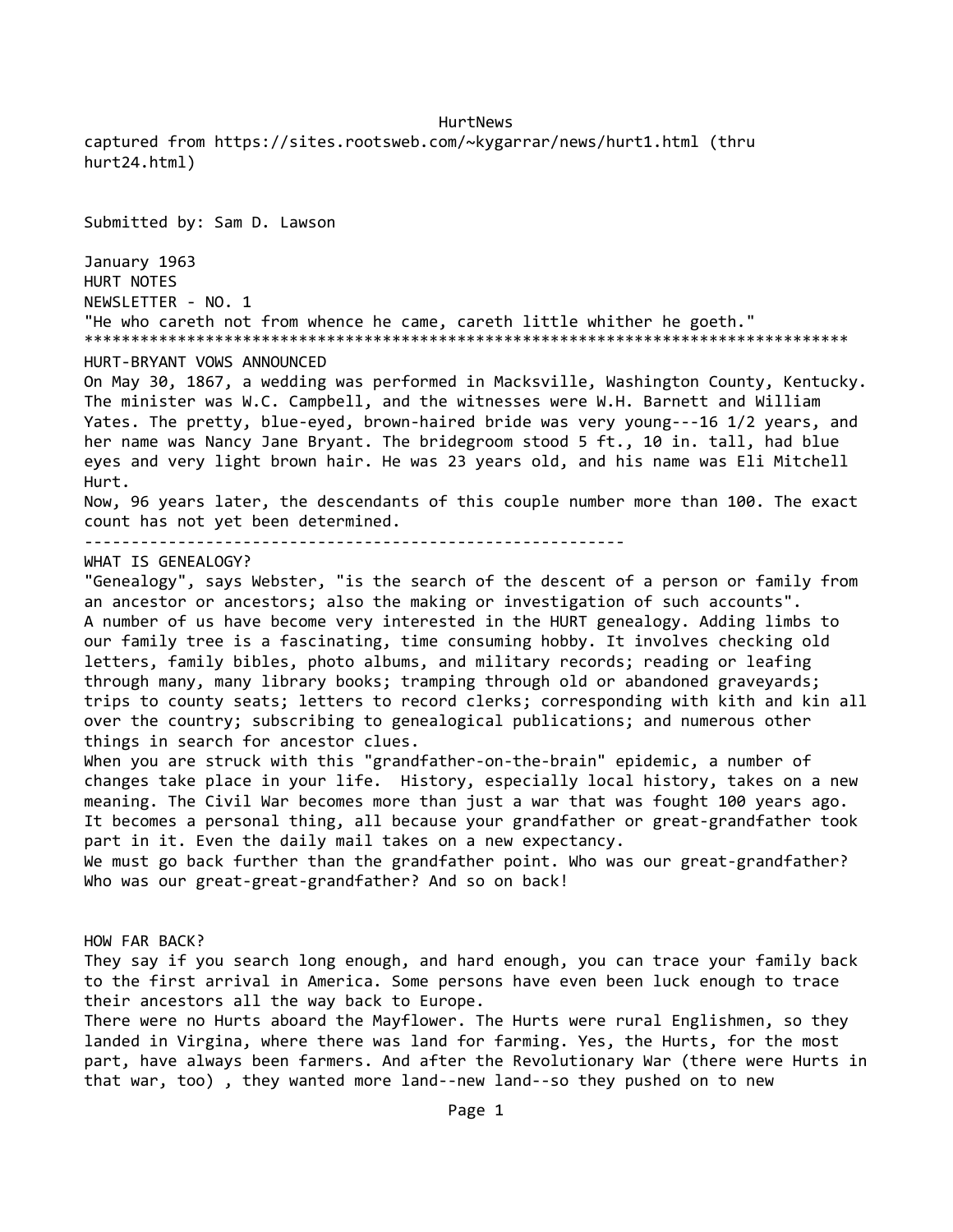frontier--Kentucky. For the same reason, Eli and Nancy came to Illinois. Nick Spainhour, a Garrard County neighbor and old Civil War buddy of Eli, came to Illinois first. He wrote to Eli, describing farming conditions, saying crops were much better, and corn was selling for more per bushel than in Kentucky. So Eli and Nancy hitched up "Old Bill" to the wagon and set out for the Illinois Country in 1871. ---------------------------------------------------------- SHOOTING INCIDENT EXPLAINED The Garrard County Historian at Lancaster, Kentucky, sent us the following story: "On August 6,1866, Mitchell Hurt shot and wounded in the leg a James Allen Arnold, who lived in the same vicinity as Mitchell. Mr. Arnold lost his leg as a result of the shooting. Mitchell was brought before an examing court and discharged. Later he was indicted by the Grand Jury. He was pardoned by Kentucky's Governor Bramlett on August 8, 1867. Arnold was a member of the Ku Klux Klan, and a very vicious character. Incidentally, Governor Bramlett was a Democrat. Eli was known as Mitchell in Kentucky. However, records show that he enlisted in the Civil War, and was married under the name of Eli.

\*\*\*\*\*\*\*\*\*\*\*\*\*\*\*\*\*\*\*\*\*\*\*\*\*\*\*\*\*\*\*\*\*\*\*\*\*\*\*\*\*\*\*\*\*\*\*\*\*\*\*\*\*\*\*\*\*\*\*\*\*\*\*\*\*\*\*\*\*\*\*\*\*\*\*\*\*\*\*\*\* "Ancestral glory is, as it were, a lamp to posterity."

\*\*\*\*\*\*\*\*\*\*\*\*\*\*\*\*\*\*\*\*\*\*\*\*\*\*\*\*\*\*\*\*\*\*\*\*\*\*\*\*\*\*\*\*\*\*\*\*\*\*\*\*\*\*\*\*\*\*\*\*\*\*\*\*\*\*\*\*\*\*\*\*\*\*\*\*\*\*\*\*\*\*

# CIVIL WAR RESEARCH NEWS

The grenades exploded with a resounding crack, and shrapnel whined through the air. The enemy fell before the town as though they were stalks of corn in a windstorm. It was early morning and still dark, and the enemy found themselves entangled in wire that was stretched across the field. Those who could not extract themselves were picked off by sharpshooters from outside the town. The defenders had been besieged in the city for over a week, and food was scarce. However, this morning was to be the end of the siege, and the enemy drew back and marched away, as word came that reinforcements for the city were on the way.

A scene in Korea or France? No! It was a battle fought at Knoxville, Tennessee, in 1864. The enemies were Confederate soldiers and the defenders were Union troops. Private Eli Hurt was one of the brave defenders of this city, along with the 11th Kentucky Cavalry.

A full account of the 11th Kentucky Cavalry throughout the War Between The States will be available at the Hurt Reunion, or you can get you copy right away by writing to: Jerry A. Johnson Box 756 St. Joseph, Illinois Please enclose 25 cents to cover cost of materials and postage. ----------------------------------------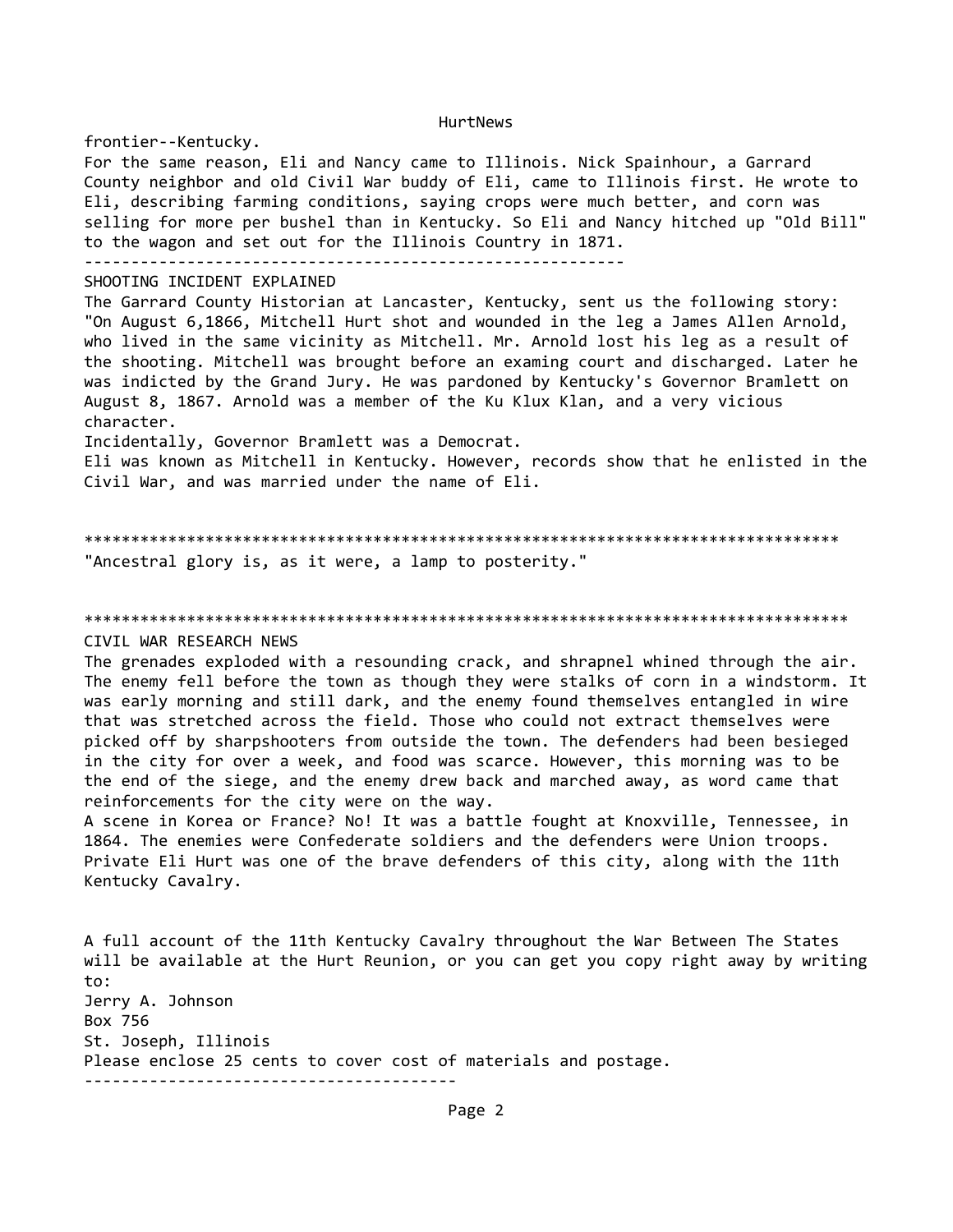NEWS ITEMS OF PRESENT-DAY HURTS On December 28, 1962, Ronald and Sandra Swallow became the parents of a son, named Douglas Cary. Sandra is the daughter of Helen Hurt Jenkins. On December 29, 1962, Ronald Johnson and Marilynne Miller were married in a candlelight ceremony at the First Methodist Church in Champaign. They went to Kentucky on their honeymoon, and passed through Lancaster. They didn't have time to look up relatives, but they did find out that the HURTS live in the vicinity of Paint Lick, a small town 10 miles east of Lancaster. Ronald, son of Hildreth Hurt Johnson, is the recording secretary of the HURT Genealogy Group. Judy and Jamie Rudd and daughters, Kelly and Marla, spent tie Christmas holidays with Judy's parents, Blanche and Joe Heldt, of Gary, Indiana. Judy will be remembered by reunion goers as the one who often gets the prize for traveling the greatest distance. The Rudds live in Aztec, New Mexico. --------------------------------------------------------- This HURT NEWSLETTER has been the work of the following persons: Hildreth Johnson, Editor Helen Jenkins, Chief Reporter Ronald Johnson, Recording Secretary Jerry Johnson, Civil War Researcher ---------------------------------------------------------- \*\*\*\*\*\*\*\*\*\*\*\*\*\*\*\*\*\*\*\*\*\*\*\*\*\*\*\*\*\*\*\*\*\*\*\*\*\*\*\*\*\*\*\*\*\*\*\*\*\*\*\*\*\*\*\*\*\*\*\*\*\*\*\*\*\*\*\*\*\*\*\*\*\*\*\*\*\*\*\*\*\*

Submitted by: Sam D. Lawson

March 1963 HURT NOTES NEWSLETTER - NO. 2 "We can choose our friends, but not our ancestors". \*\*\*\*\*\*\*\*\*\*\*\*\*\*\*\*\*\*\*\*\*\*\*\*\*\*\*\*\*\*\*\*\*\*\*\*\*\*\*\*\*\*\*\*\*\*\*\*\*\*\*\*\*\*\*\*\*\*\*\*\*\*\*\*\*\*\*\*\*\*\*\*\*\*\*\*\*\*\*\*\*\*

EDITORIAL --by Hildreth Hurt Johnson, Editor

First of all, a great big thanks to all of you who have responded so favorably to our newsletter idea. We sincerely appreciate your cooperation and helping hand, without which there would be no point in publishing this newsletter. The only "blue note" in our "Hurt Notes" is the fact that we have not heard from every one of you. I am sure you meant to reply, but in these hectic, busy-day world of ours, you either forgot to write, or

were just too busy. Please, let us hear from you this time.

Some of you have asked about the cost of publishing this newsletter. The actual financial layout for supplies is very little. It just takes time and effort (and several of your editor's lunch hours). I am lucky to have access to an electric typewriter and ditto machine where I work. However, I must do this work on my own time--hence the lunch hours. Postage is our main concern, since we mail out approximately 50 newsletters. If

each of you who wants a newsletter will just send us a self-addressed, large stamped envelope, that will solve our problem. Or, if it's easier for you, you may send a dime, and we will furnish the envelope and stamp.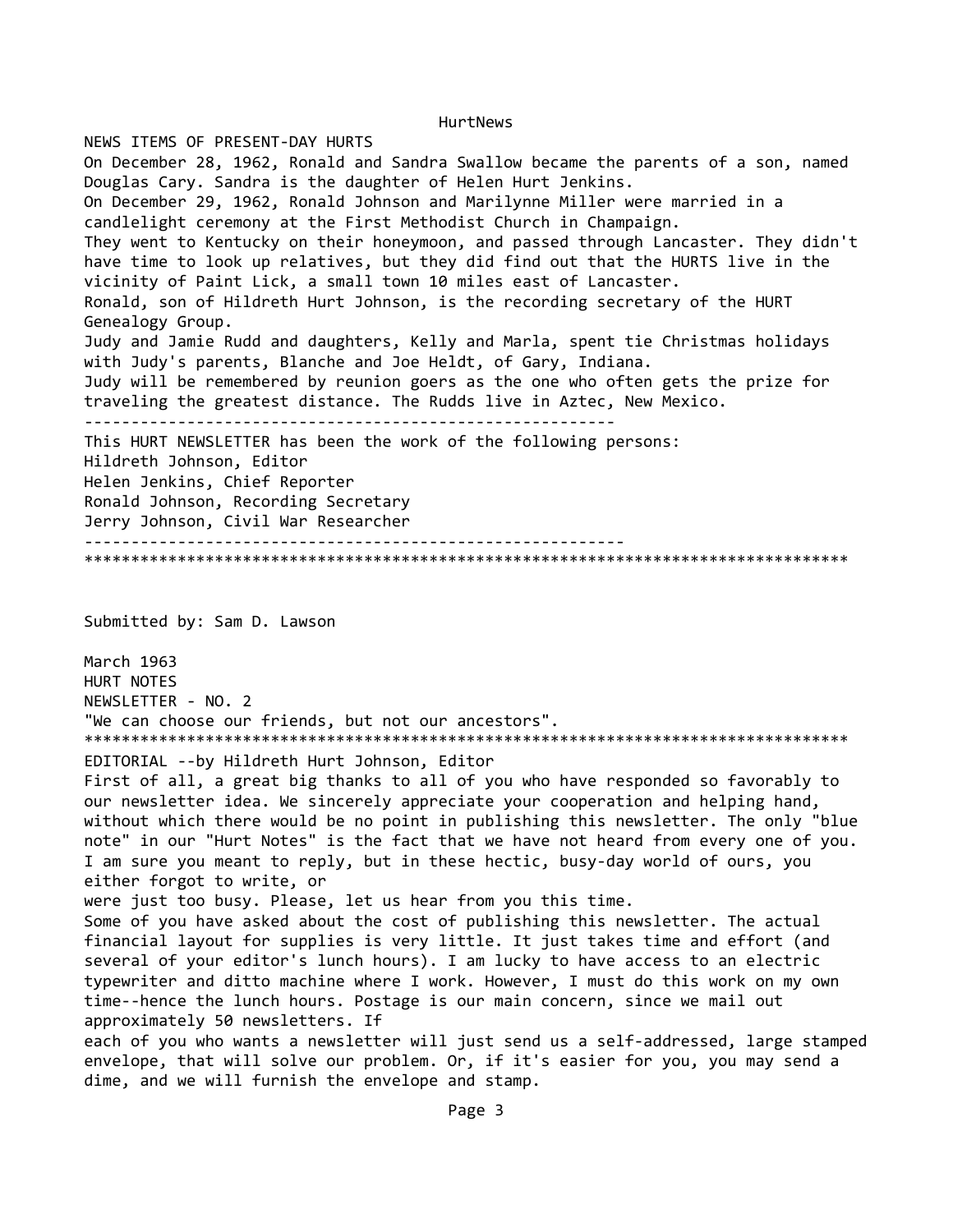HurtNews Keep sending your news items of present day Hurts, and any other information of interest to the Hurt family. You may send your correspondence to any of the following: Hildreth Johnson Helen Jenkins Box 753 1308 W. University St. Joseph, Illinois Urbana, Illinois Jerry A. Johnson Ronald E. Johnson Box 756 410 W. Church St. St. Joseph, Illinois Champaign, Illinois ---------------------------------------------------------- "The man who has not anything to boast of but his illustrious ancestors is like a potato-- the only thing that belongs to him is underground". COMMENTS ON NEWSLETTER NO. 1 "Congratulations to you for giving birth to Newsletter No.1. May you have many more. Every word was enjoyable". --William C. Hurt "I think you folks have a marvelous idea. If these newsletters are continued and are filed away, what a record our children would have". --Zola Hurt Delp "We enjoyed the newsletter very much. Bernie, who is a junior this year, was studying about the Civil War and the Ku Klux Klan in his History class. He was very much surprised that his great-grand-father shot one of the Ku Klux Klan. --Beulah Hurt Monroe "Enclosing a stamped, addressed envelope for the next newsletter. Keep up the good work on it. We sure enjoyed it. --Jim R. Hurt "I enjoyed the newsletter of the Hurt family very much. I would like to receive your newsletters as they are published". --Roberta Hurt Sharp "Thank you for the newsletter. It was most interesting and told me many things." --Sybil Hurt Dettro "Just wanted you to know we enjoyed the "Hurt Notes" very much, and thank you for sending it." --Alice Simerl Lutz "I sure like the HURT name at the top of the newsletter". --Maggie Hurt Hardwick "We very much enjoyed receiving the newsletter of "Hurt Notes" and would like to receive future newsletters as they are published." --Earl and Ruth Hurt GOLDEN WEDDING CELEBRATION On Sunday, Feb. 24, 1963, Bonnie and Alva Simerl of Covington, Indiana, celebrated their fiftieth wedding anniversary with an open house at the Covington Library. The Simerls have three children living--Alice Lutz, of Danville, Ill., George and Rex Simerl, of Covington. Their son, Wayne, was killed in Germany during World War II. They have eleven grandchildren and four great-grandchildren. Bonnie is the daughter of Ida Hurt Goodwin, and she was Eli and Nancy Hurt's first grandchild. Congratulations, Bonnie and Alva. May you have many more happy anniversaries.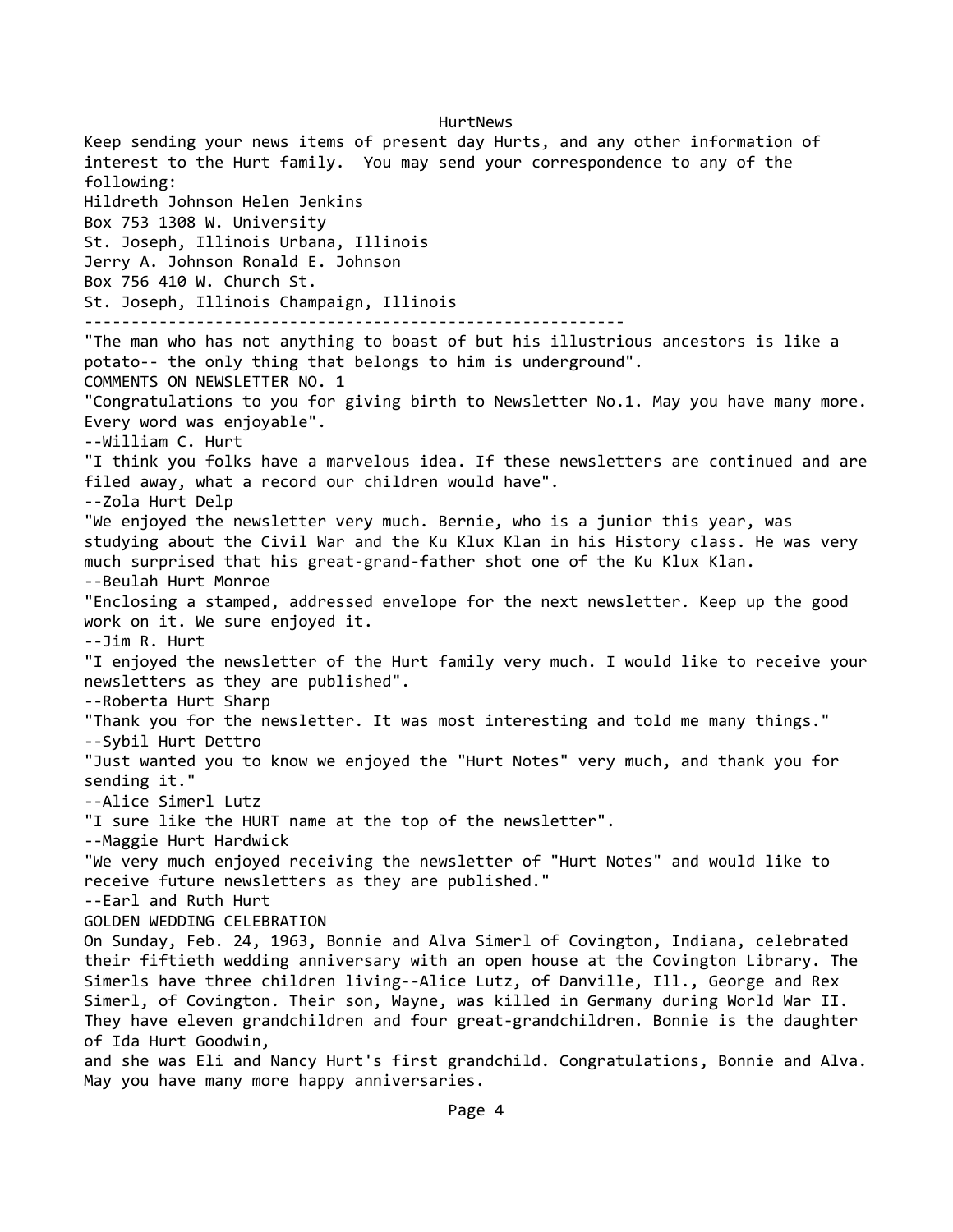### BIOGRAPHICAL SKETCH --by Hildreth Hurt Johnson

ELI MITCHELL HURT was born in Garrard County, Kentucky, on Jan. 28, 1844, the son of ABEL and SALLY WRAY HURT. He had five brothers--JOHN H., JOSHUA, WILLIAM A., JAMES and DAVID-- and one sister--MARY J. ELI, like his father before him, was a farmer. He was only 18 years of age when he enrolled as a private in the Union Army, on Aug. 21, 1862. He and his brothers, WILLIAM and JOSHUA, fought with Co. A, 11th Regiment, Kentucky Cavalry Volunteers. WILLIAM and JOSHUA both died in hospitals during the war-- WILLIAM from small pox, and JOSHUA from measles. ELI, too, was stricken with both diseases while in the service, but managed to survive, and on July 12, 1865, he was

discharged at Louisville, Kentucky.

On May 30, 1867 ELI married NANCY JANE BRYANT in Maxville, Kentucky. In 1871, he and his wife migrated to Cumberland County, Illinois, where their nine children were born--IDA MAE, ANDREW N., HULDAH A., ELMER (TELL), OSWORTH (POD), JESSE ELI, BENJAMIN HARRISON, ALVA J., and LUTHER MARTIN. Only three of these children are still living-- ELMER, ALVA and LUTHER.

ELI purchased a farm in Cumberland County, near Vevay Park, where he continued his agricultural pursuits. But the rigors of war took their toll. Small pox and measles, and their after effects, left ELI subject to neuralgia and rheumatism. When his joints stiffened, and he became too crippled to perform his labors efficiently, he applied for a veteran's invalid pension on Sept. 26, 1885. The pension was granted, and he received the

"magnificent" sum of \$24.00 per month.

ELI was an expert horseman, truly "at home" in the saddle. He must have made an imposing figure as he rode erect, with shoulders back, ever mindful of his cavalry training. Though only 5ft., 10 in. tall, his excellent posture made him appear much taller. In his younger days, his hair was very light brown--almost blonde--but in middle age it had turned to gray. He had blue eyes and a fair complexion, and a beard that reached almost to his waist.

What kind of man was ELI MITHCELL HURT? I do not know. I am his grand-daughter, but he died before I was born, so I never knew him. There are so few persons still living who did. He was probably one type of person to his parents, another to his wife, someone else to his friends, and, no doubt, a stern parent to his children. ELI passed away at his farm home on Feb. 12, 1912, and was laid to rest in Washington Cemetery, a few miles southwest of Casey, Illinois. On Memorial Day we visit his grave beneath the cedar tree. A small American flag, placed thereon by a Civil War Committee, waves proudly in the breeze. And the simple monument at the head of his grave bears this inscription; ELI HURT

CO. A

11 KY. CAV.

------------------------------------------------------------------------------------

--------------------------------------------

## INFORMATION WANTED

We have been very successful in tracing our HURT ancestors, but the BRYANTS seem to have eluded us. Please, all of you who are descendants of ELI HURT and NANCY JANE BRYANT, think! think! think! Can you remember any names or places Nancy Jane may have mentioned? The slightest clue is valuable, for it may tell us where to search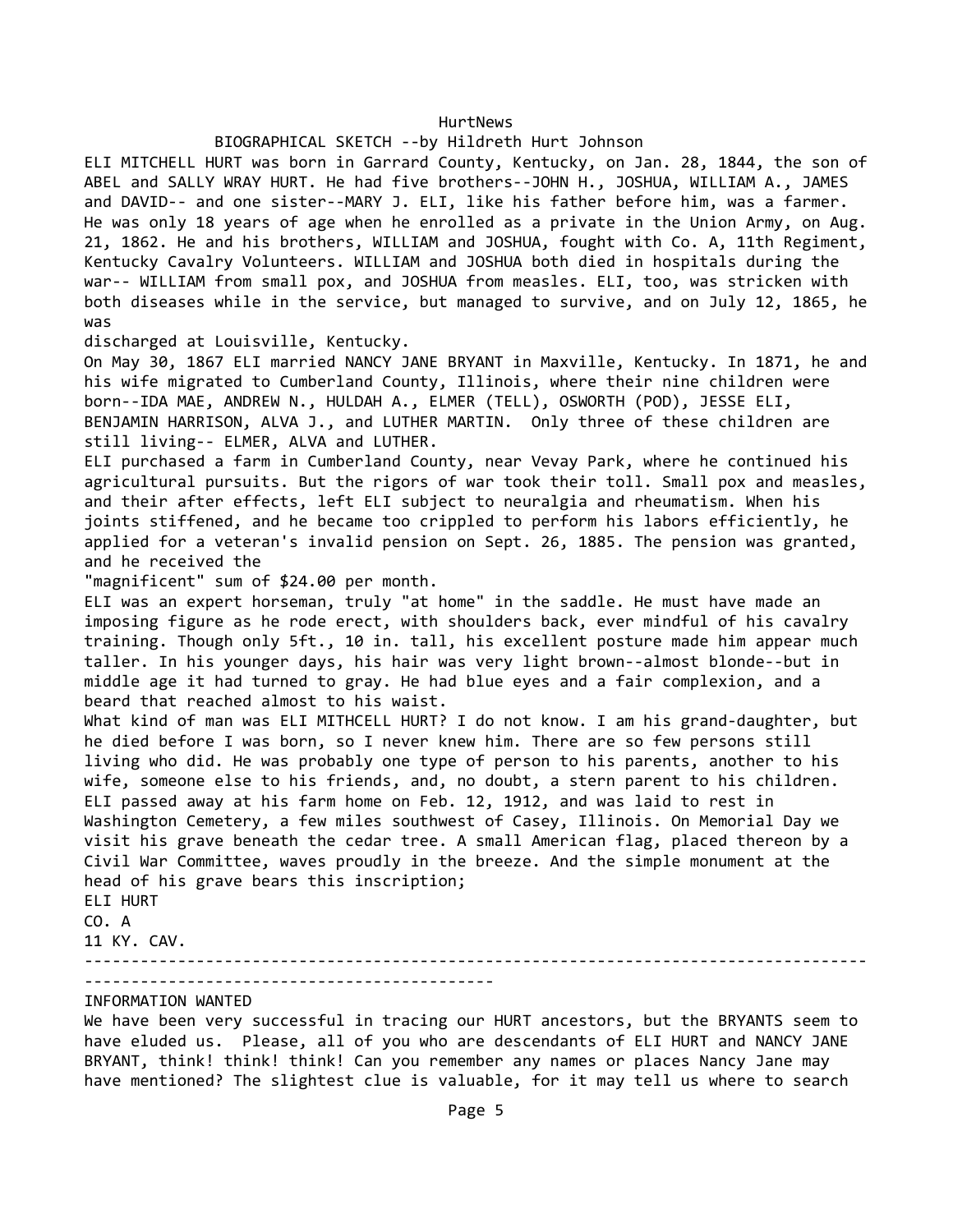for the information needed. We know she had a sister--Mary Bryant Dettro, who lived in Southern Illinois; and a brother--Alexander Bryant, who lived near Terre Haute, Indiana, but WHO WERE HER PARENTS? The census records we have checked failed to disclose a family of Bryants with names of these three children. The only place we found Nancy Jane's name listed was as the wife of Eli Hurt in the 1870 census of Garrard County, Kentucky. We have found several families of Bryants listed in old records of Garrard County, but are any of them our Bryants? If so, which ones? Please help us if you can. We would like to do a biographical sketch of NANCY JANE BRYANT HURT in one of our future newsletters providing we can get enough information. NEW RELATIVES DISCOVERED --by Helen Hurt Jenkins, Chief Reporter One of the biggest thrills in searching for your ancestors is finding new relatives, and the interesting correspondence that follows. For instance, I have had letters from the following persons: MRS. MAGGIE HURT HARDWICK of Lancaster Ky., whose father was SALEM HURT and whose grandfather was JAMES HURT. She has written me a very interesting letter, not only of her ancestors, but also of her immediate family. MRS. MARGUERITE HURT WEST, of Indianapolis Ind., formerly of Garrard Co., Ky., has also written some very interesting things. Her father was HENRY HURT, and her grandfather was JOHN HURT. Her father was first cousin to ELI HURT, and she remembers, as a child, hearing her mother and father speak of the MITCH HURT who came to Illinois. ELI was known as MITCH in Kentucky. MR. JOHN YATER of Norwood, Ohio, formerly of Kentucky, also writes a very newsy letter. His grandmother was MARY HURT, who was also a cousin to ELI. MR. YATER was born Nov. 10, 1892. MR. SAM J. HURT of Paint Lick, Ky., writes, in beautiful old-fashioned hand-writing, lots of information. He tells me he is a boy past 92 years of age. SAM will be 93 years old in July. On Aug. 26, 1867, MR. HENRY HURT, SR. and his wife SUSAN sold 3 acres of land in Garrard Co., Ky., for the erection of a church building, which they built and named Locust Grove. Some years later the name was changed to Fairview. We wish to add that Mr. Hurt who sold the ground to build the church on, is MR. SAM HURT'S great-grandfather. SAM is the oldest member of the Fairwiew Church, and it was his father, JOSHUA HURT, who had a great part in building back the church after it was blown down. The building that now stands was completed in 1904. We are told that before there was an organ in this church, W.P. Kincaid (Bradley's father) led the singing with the use of a tuning fork. Remember Bradley Kincaid of WLS Barn Dance fame? Other letters have been received from MRS. SALLIE HURT BOWLING, Hamilton, Ohio, who is a sister to SAM J. HURT; MRS. HARRIS HURT, Lancaster, Ky.,; and MRS. CORA HURT GREEN of Paint Lick, Ky. More detailed accounts of these persons will be mentioned in our next newsletter. ------------------------------------------------------- DON'T FORGET! WRITE TO US! All comments and suggestions welcome!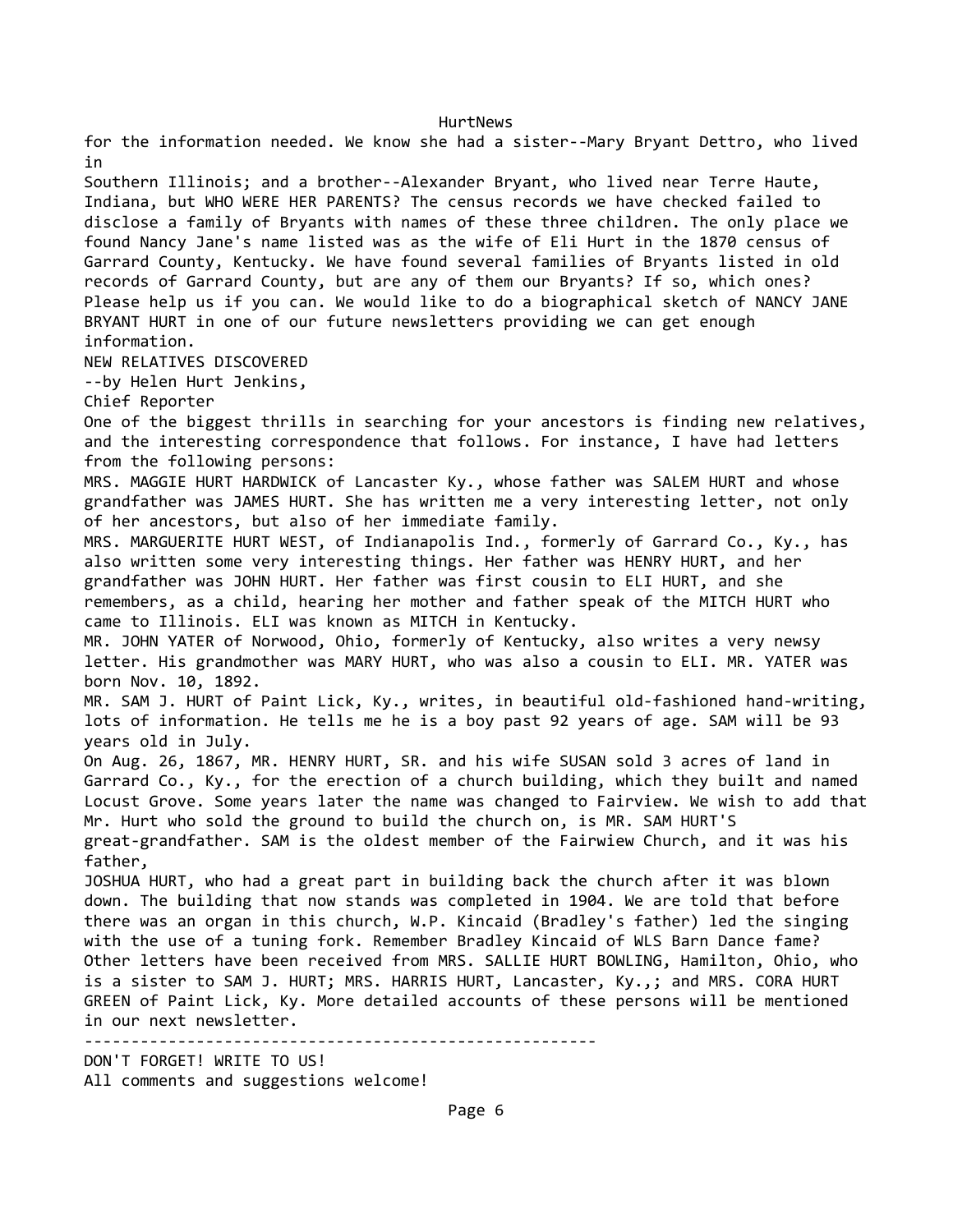SIMILARITY OF FIRST NAMES

-

It seems that every Hurt family in Kentucky had sons named Henry, John, William, Joshua, and James. From Garrard County census records alone, we have found 7 Henry Hurts, 9 John Hurts, 12 William Hurts, 7 Joshua Hurts, and 6 James Hurts. It gets a little confusing at times, as you can well imagine. Nearly every HURT in Garrard Co. traces his or her family back to a HENRY HURT, SR., who was born in 1792. This HENRY HURT was related to ABEL HURT, but just how we don't yet know. We hope to find out how, though. Just give us time! ---------------------------------------------------------- CIVIL WAR RESEARCH "Brother vs. Brother" --by Jerry A. Johnson No other war of recent times has had so pathetic a condition as the Civil War. When searching among the wounded and killed, after the battles were over, Kentucky Federalists found their brothers dead upon the field in the Confederate Uniform. Can we imagine now the effect these conditions had upon the men in blue or the soldiers in gray? "The horrors of war" is a tame expression. It was the very hell of war which these gallant Kentucky boys found upon the battlefield, when they offered up their lives in defense of their respective opinions. When the conflict had ended, and the men of both sides came home, the talk was only of the brave deeds of Federal and Confederate Kentucky troops. No animosity was shown between them, and once more neighbors, friends, and kin were re-united as before. Although no brothers of ELI HURT fought for the South (as far as we know), he undoubtedly had friends and kin who did. In searching old and dusty Civil War rosters, I have run across several HURTS on the Confederate rolls. The motto of Kentucky is "United We Stand, Divided We Fall". Even though Kentuckians fought on opposite sides, they were still united as Kentuckians, and never really divided as to loyalty for their state. I quote Confederate General John Breckinridge at the end of the war, in a speech to his troops: "Go to your Kentucky homes, and there make such citizens as you have made soldiers, and your future, and the future of Kentucky is assured". Copies are still available, giving a complete and concise account of the Union 11th Kentucky Cavalry throughout the Civil War. Send 25 cents for the cost of postage and materials to: Jerry A. Johnson Box 756 St. Joseph, Illinois - - NEWS ITEMS OF PRESENT DAY HURTS Chuck and Helen Nichols of Greenup, Ill., became the parents of a baby boy on Feb.11, 1963. They named him Andy. Chuck is the son of Inez Hurt Nichols.

Roscoe and Dorothy Hurt of Chicago, enjoyed a three weeks Florida vacation this winter. After returning home to the snow and sub-zero temperatures of Illinois, they probably wished they had stayed in Florida.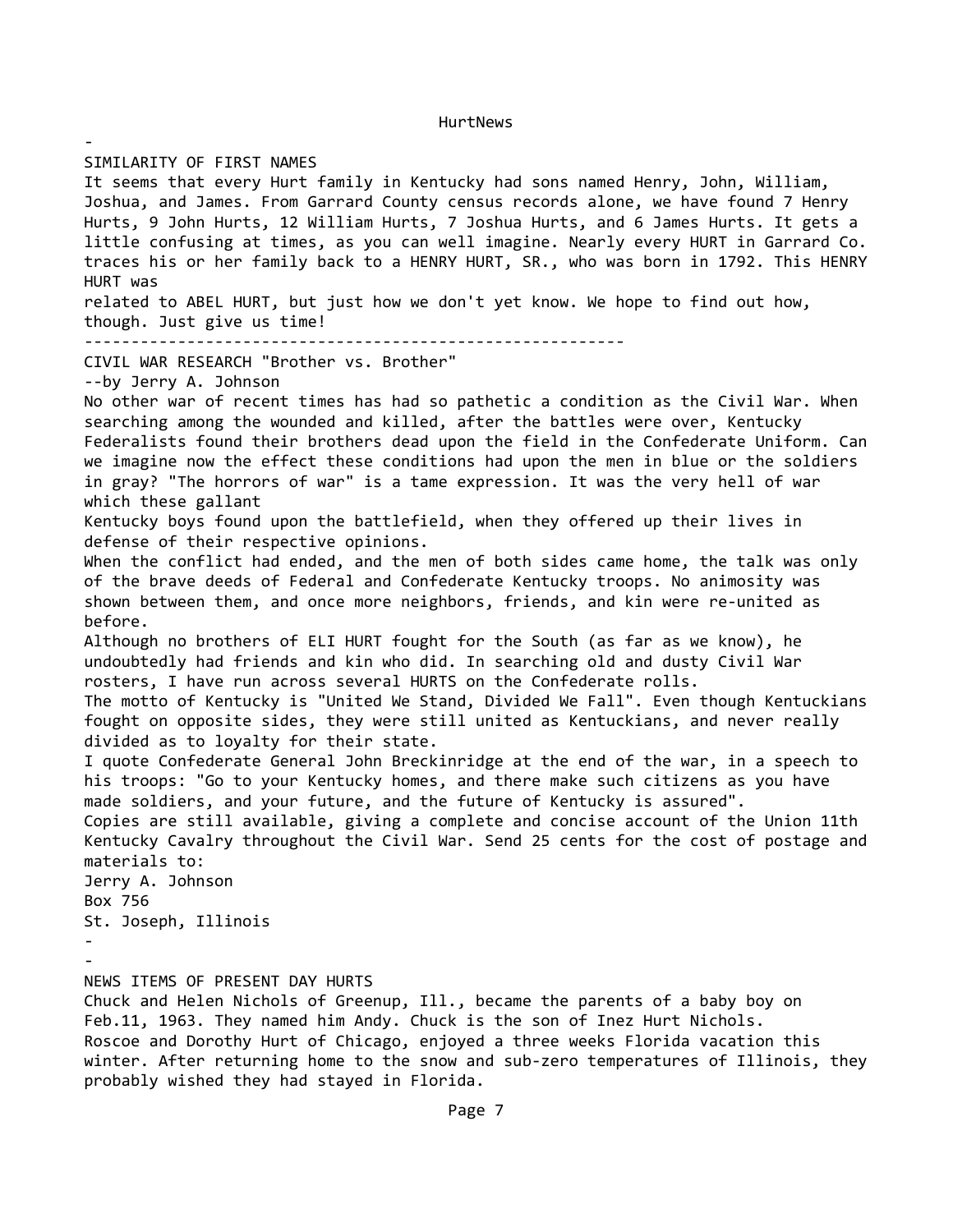Bernie Monroe, son of Beulah Hurt Monroe, Casey, Ill., was in an auto accident on Jan. 29, and was in the Effingham hospital for a spell. Bernie, we hope you have fully recovered by this time. Alva J. Hurt of Rural Route, Casey, Ill., spent most of the week of March 2 with his daughter, Helen Jenkins, of Urbana, Ill. Sorry to say that most of his visit was spent in bed, as he was recuperating from a virus. Happy to say that he is feeling much better now. Mrs. Jenkins drove her father home, and while in that vicinity, stopped for a short visit with Harold and Pearl Hurt. She reports that they spent a very interesting afternoon discussing the Hurt Genealogy. Gwendolyn, daughter of Marguerite Hurt , west of Indianapolis, Ind., was injured in an automobile accident Dec. 20, and has been confined to her home ever since. But she is coming along fine now. Mr. and Mrs. Gordon Stone of Lexington, Ky., are the parents of a new baby, born Dec.4, 1962. Mrs. Stone is the niece of Maggie Hurt Hardwick. Bettie, daughter of Zola Hurt Delp, lives in San Diego, California, and was one of the lucky ones who attended the World's Fair in Seattle, Washington, last July with her family. Bettie is quite a traveller. Seems that in previous years, her family has toured Washington, D.C., New York, Niagara Falls, and Canada. Loistel and Dave have purchased the farm next to Loistel's parents, Mr. and Mrs. Forest Delp, Vevay Park, Ill. Good luck on your farming venture, Loistel, especially the baby calves. Allen, 11 year old son of Ernest and Maxine Hurt, Urbana, Illinois, is recovering from a bout with pneumonia.

Published at Champaign, Ill., March 21,1963 THE HURT REGISTER --by Ronald E. Johnson, Recording Secretary Is your name and the names of your immediate family listed in the HURT FAMILY REGISTER? As you know, there is an attempt to record the names, dates, and personal information of all the HURTS, whether living or dead, into one concise book. However, we must have the cooperation of each and every member of the HURT family. Some of you will note that we have enclosed a registration blank with your newsletter. This means that we do not have the data on your immediate family as yet. If you will be so kind as to fill out and return this blank to us, we will greatly appreciate it. I hope to have a large chart, with all names and dates, ready for display at our annual reunion in August. Those of you who have already sent this information may disregard this item. Among those who have been very helpful in sending genealogical information on their families are Eli H. Hurt, Sybil Hurt Dettro, Alice Simerl Lutz, and Daphne Hurt Reeder. Thanks a lot cousins! --------------------------------------------------------- A last-minute letter from Maxine Hurt Connelly, Homer, Michigan, thanks us for sending her the first issue of "Hurt Notes". She enjoyed it very much and is looking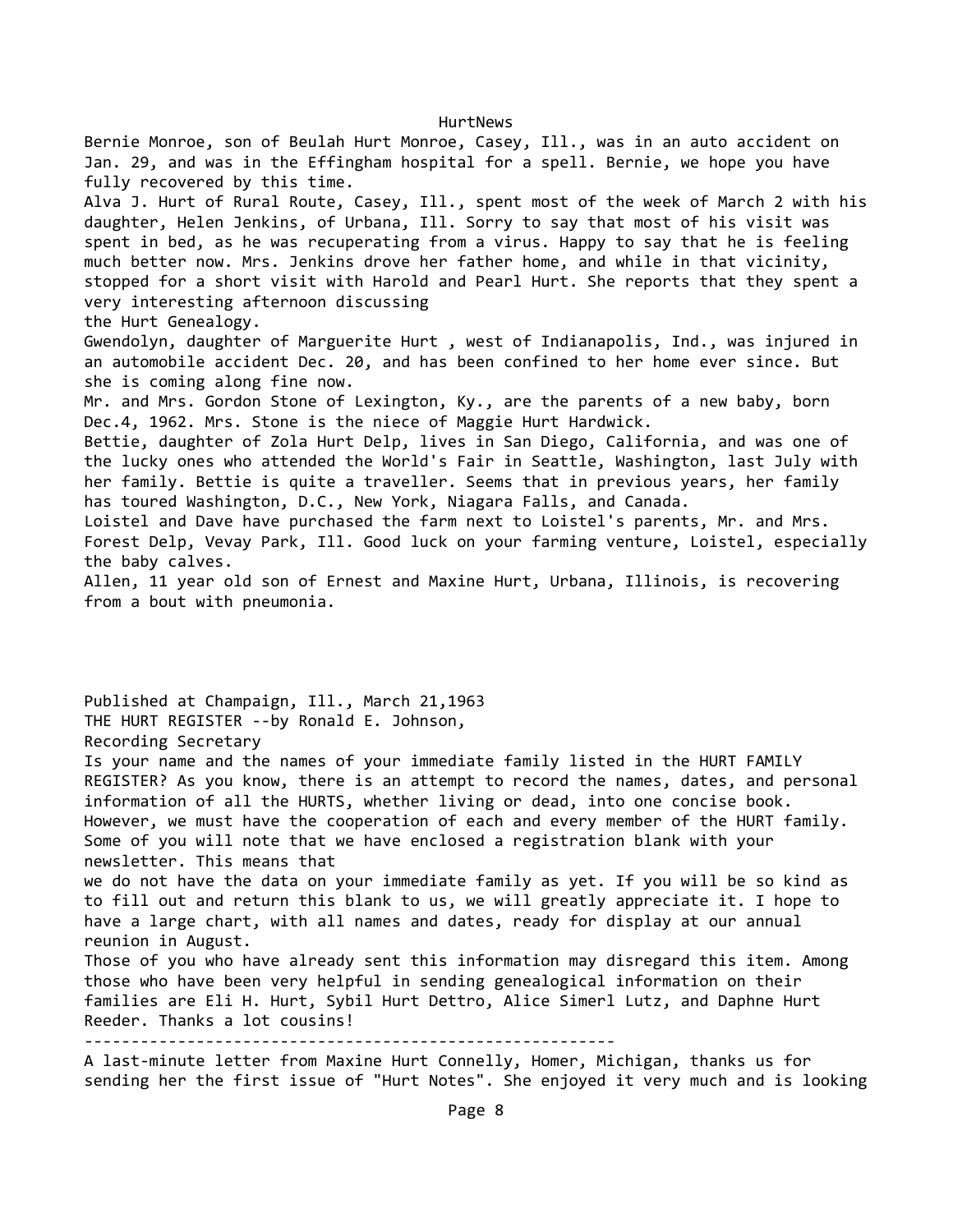forward to the next newsletter. She sends us the news that she and her husband, Denzil, are grandparents for the first time, as their daughter Caroline had a baby boy on Oct. 21, 1962. His name is Robert Kelly. Maxine also informs us that he mother, Mrs. Luther Hurt of Marshall, Ill., has just returned home from the hospital, where she underwent surgery. We wish her a speedy recovery. ------------------------------------------------------------- We would send more newsletters to more cousins if we had more addresses. If someone in your family hasn't received one, it's probably because we do not have their address. Drop us a note with this information, and we will see that they get a newsletter.

We would especially like to locate the children of John and Ghuela Hurt; Darrell and Alberta Ruffner, children of Nora Hurt Ruffner; Ted Hurt, son of Huldah; and Phillip, son to Tell Hurt. Anyone knowing their whereabouts, please send us their addresses.

------------------------------------------------------------

Watch for our next newsletter sometime in May. We hope to have more information on the Hurt Genealogy, as well as more news items on present day Hurts.

Submitted by: Sam D. Lawson

May 29, 1963 HURT NOTES (Published at NEWSLETTER - NO. 3 Champaign, Ill.) \*HURT\*HURT\*HURT\*HURT\*HURT\*HURT\*HURT\*HURT\*HURT\*HURT\*HURT\*HURT\*HURT\* \*\*\*\*\*\*\*\*\*\*\*\*\*\*\*\*\*\*\*\*\*\*\*\*\*\*\*\*\*\*\*\*\*\*\*\*\*\*\*\*\*\*\*\*\*\*\*\*\*\*\*\*\*\*\*\*\*\*\*\*\*\*\*\*\*\*\*\*\*\*\*\*\*\*\*\*\*\*\*\*\*\* EDITORIAL --by Hildreth Hurt Johnson, Editor Thanks again for your wonderful response to our Newsletter--HURT NOTES. We

especially want to thank you for filling out the forms with data on your immediate families. These forms are passed along to our recording secretary, Ronald Johnson, who adds them to his files. There are so many names, I am wondering just what size his chart will have to be, to show them all. We'll find out at reunion time. A few of you have not yet sent back the forms. Please do so within the next month, if you wish to see your name on the chart.

We need more news items of present day Hurts. How about the June Graduates this year? Or tell us about your summer vacations. Any news of interest to the Hurt family will be appreciated.

Don't forget! A self-addressed stamped envelope, or one thin dime, will assure you of receiving the next Newsletter. (Several of you have already paid in advance)

----------------------------------------------------------

WHERE DO OUR NEWSLETTERS GO?

We really started something when we published that first issue of HURT NOTES, which was sent mostly to Illinois and Indiana relatives. Our circulation is steadily increasing, and now we're also sending Newsletters to California, Kansas, Kentucky, Michigan, Missouri, New Jersey, New Mexico, Oklahoma, Ohio and Texas. One Newsletter even ended up in Newfoundland--going to Henry Thomas Hurt, III, U.S. Navy. Henry is the son of the late Henry Thomas Hurt, Jr., who was a brother to Sam J. Hurt. His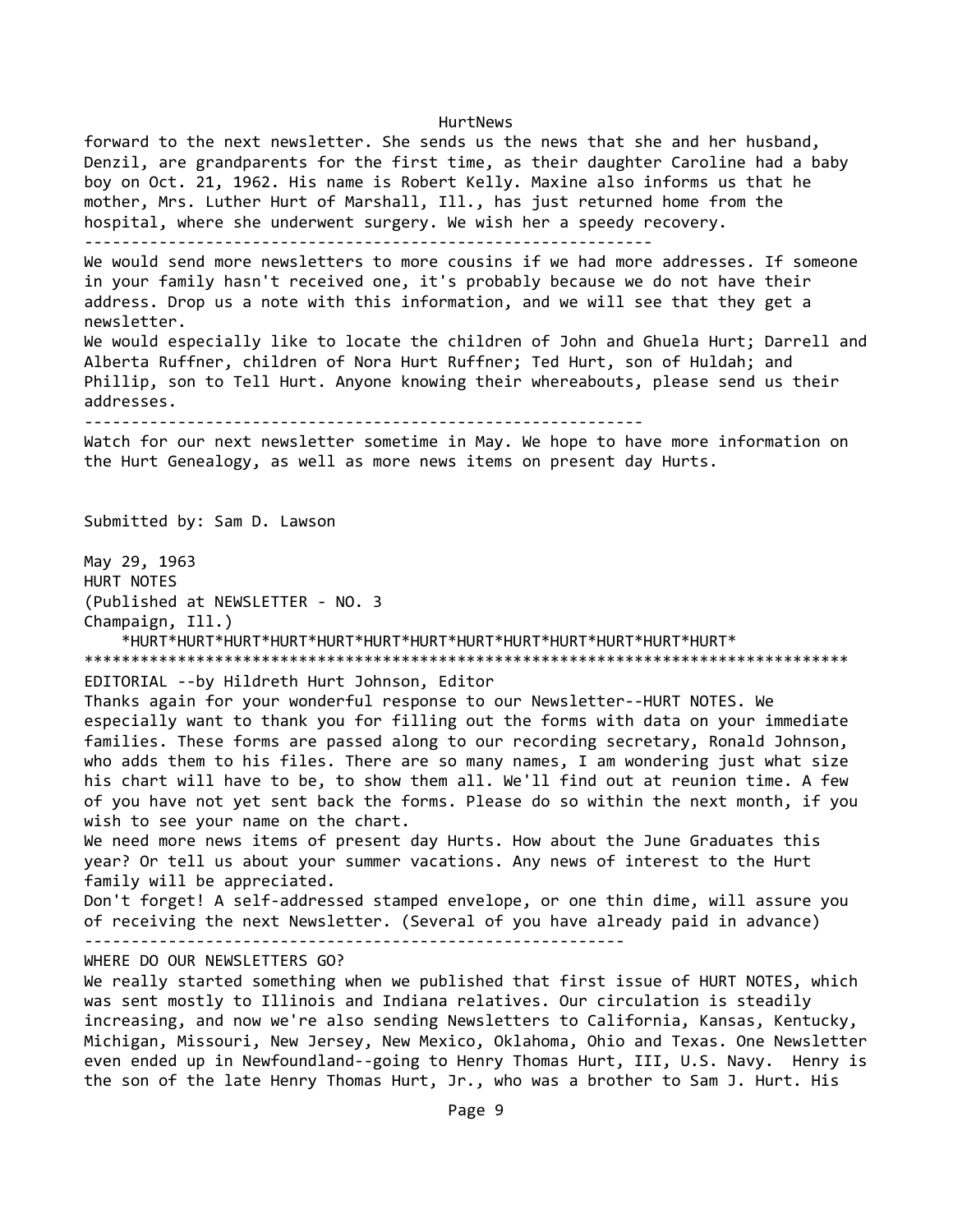HurtNews mother, Mrs. Henry Thomas Hurt, Jr., sent me his Newfoundland address. ---------------------------------------------------------- 30TH WEDDING ANNIVERSARY Mr. and Mrs. Edford Johnson celebrated their 30th wedding anniversary April 20, with a party given at their home in St. Joseph, Ill. Edford Arlen Johnson and Hildreth Katherine Hurt were married April 20, 1933, in Champaign, Ill. They have two sons--Jerry A. and Ronald E. Jerry is married to the former Donna Jean Hostetler, and they have one daughter, Jill Arleen, age 7. Ronald was married last December to Marilynne Joyce Miller. - - MORE NEWSLETTER COMMENTS "We did enjoy the HURT NOTES and our children did, also." --Shelby and Zola Hurt, Casey, Ill. "Your little newspaper sure brings back old memories grandma used to tell. She told us the story many times of grandad shooting James A. Arnold." --Daphne Hurt Reeder, Greenup, Ill. "I would like to say I think this Newsletter is grand, and you'll find a stamped, self-addressed envelope for the next one." --Hazel Hurt Ryan, Montezuma, Ind. "I am glad to get the News, and think it is a great idea." --Russell Hurt, Indianapolis, Ind. "Thanks a lot for the Newsletter. Sure enjoy them." --Blanch Hurt Heldt, Gary, Ind. "The Newsletter is a wonderful idea. It has told me more about my relatives than I ever knew before. I hope you keep publishing them." --Cora Hurt Green, Paint Lick, Ky. "Would like very much to have any publication you might derive concerning the HURTS. I don't know how many were hung for horse-stealing, etc. However, it would be interesting to know more about our family line. Best of luck in your venture." --Charles E. Hurt, Brodhead, Ky. "Thanks very much for the Hurt Notes." --Jesse Van Huss, Mounds, Oklahoma "Received the Hurt Notes and appreciate them very much." --Mrs. Neli Gastineau, Richmond Ky. "I enjoyed the Hurt Notes very much. Be sure to send me the next copy." -Mrs. Elmer Lacey, Milroy, Ind. "I want to continue to get the Newsletter. I sure enjoy them." --Mrs. Lucy Adams, Somerset, Ky. "I wish I could get a Newsletter every week." --Sam J. Hurt, Paint Lick, Ky.

SAMUEL JACKSON HURT by Helen Hurt Jenkins As the oldest living member of our Hurt Clan, we think that Cousin Sam and his family deserve a place of honor in our Hurt-Notes this month. Samuel Jackson Hurt was born July 16, 1870, in Garrard County, Kentucky. He is known to all his friends as Sam. He is the oldest of ten children, of which he and a sister, Sallie, are the only surviving ones. Six members of this family lived to be past seventy-five years of age.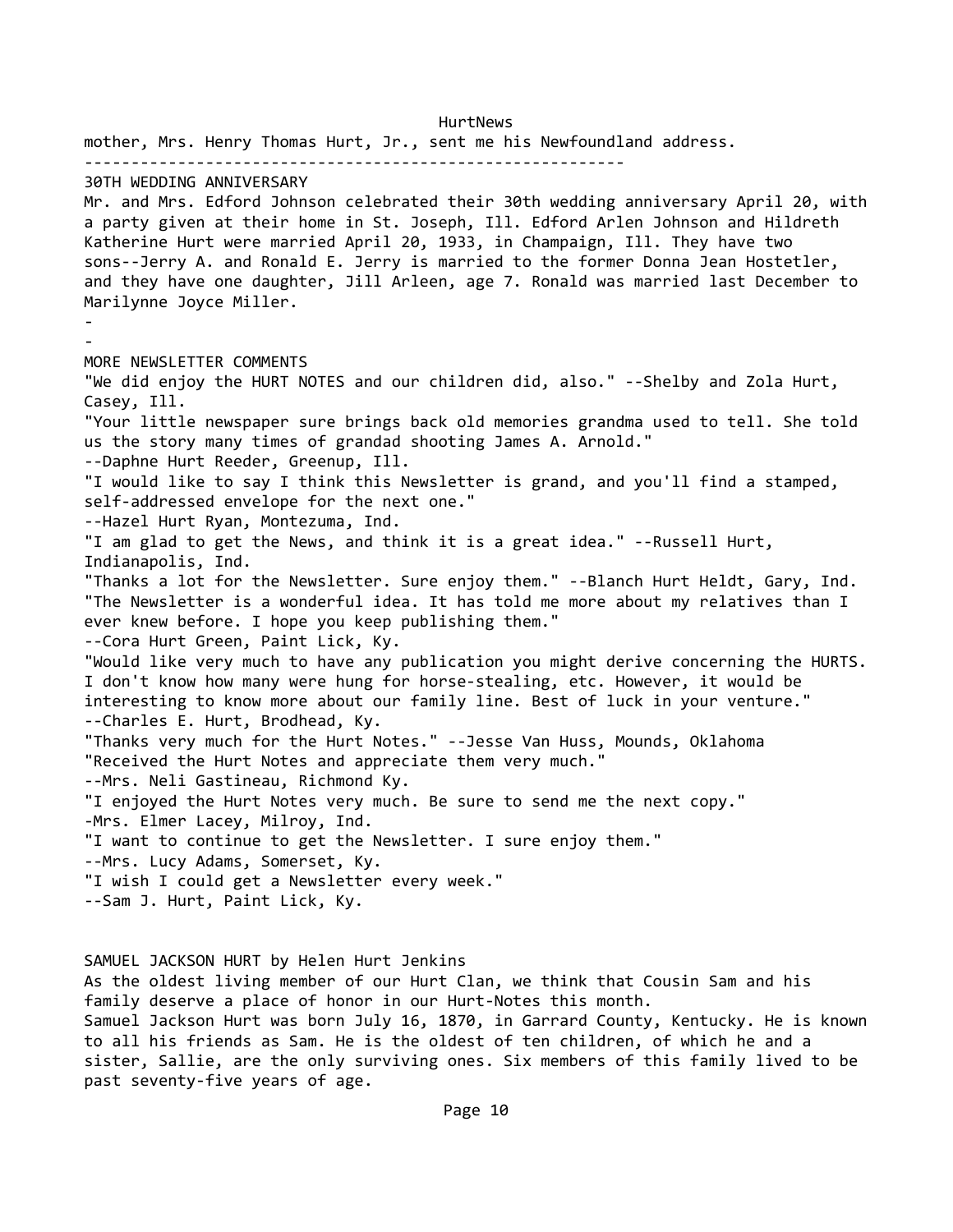Joshua (Josh) Hurt (1848-1917) and Lucinda Wray Hurt (1848-1927) were the father and mother of this family. The good work they did in their community will always be remembered. Joshua is credited with building the present building of the Fairview Christian Church, which he attended regularly all his life. (Sam is now the oldest living member of this church) Joshua and his sons did most of the actual building of the church and were generous in their support of it. They had a well-equipped blacksmith shop, and if they needed wrenches or other tools, they didn't go to the store and buy them, they made them. Farmers around them could always get help to mend their farm tools. They were always taking someone in to live with them. No one was ever turned away who went there for a meal, a loan or a home. They were a family having all the true Kentucky characteristics, such as hospitality, loyalty and friendliness. Cousin Sam is quite famous for his cob pipes. In fact, the story of Sam and his pipes is so interesting that I want to share it with the rest of you. Sam learned to smoke at the age of four, and a little later he learned to make his own pipes. When he was in his teens he made pipes and gave them to his friends. Sometimes when he was going to the store to loaf, he would take along some of his pipes and give them away. One day a young man who was a clerk in the store, told him he should sell them. Sam was afraid people would laugh at him for selling cob pipes, but his friends convinced him they wouldn't. So Sam made a dozen pipes, and in less than a week his friend had sold all of them and called for more. This is how Sam started selling Cob Pipes. His pipes became famous all over the United States, Germany, Mexico and Panama. Many famous people bought or received these pipes as gifts. Among some of these people was Joseph Blackburn, who had a very important job at the Panama Canal when it was being built. Blackburn had been governor of Kentucky and a U.S. Senator. Tommy Robinson, a friend of Sam, would buy seven or eight dozen pipes at a time to send to Washington, D.C. to be given to Congressmen and Senators who smoked. Sam, also had another friend who gave his pipes as gifts. He was Dr. D.C. Elkin, Brig. Gen. G.R.C., a surgeon at Emory University, School of Medicine, in Georgia. Dr. Elkin and his wife used to visit Sam quite often. His pipes also went to the Duke of Windsor and C.M. Beck, Brig. Gen., U.S.A.

Sam is also well known for his carvings from peach seeds. He makes several things. I have seen a jug, and it is beautiful, all hand made.

Cousin Sam still lives on the old home place. He has his favorite chair where he likes to sit in front of the fireplace. He still likes to whittle, and he loves to get mail. Sam will be ninety-three years of age on July 16 of this year.

------------------------------------------------------------------------------------ ----------------------------------------------------

NEWS ITEMS OF PRESENT DAY HURTS

On April 15, Cora Hurt Green was burned quite badly on the right arm and hand. She is improved at this time, but still unable to use her arm much. Cora lives in Paint Lick, Ky.

Marguerite Hurt West of Indianapolis, Ind., visited relatives in Lexington and Lancaster, Kentucky, recently.

Mrs. Lucy Adams, Somerset, Ky., recently visited with her uncle, S.J. Hurt, in Paint Lick.

Billy Leavell, son of Mary Francis Hurt Leavell, and grandson of Mrs. Henry T. Hurt,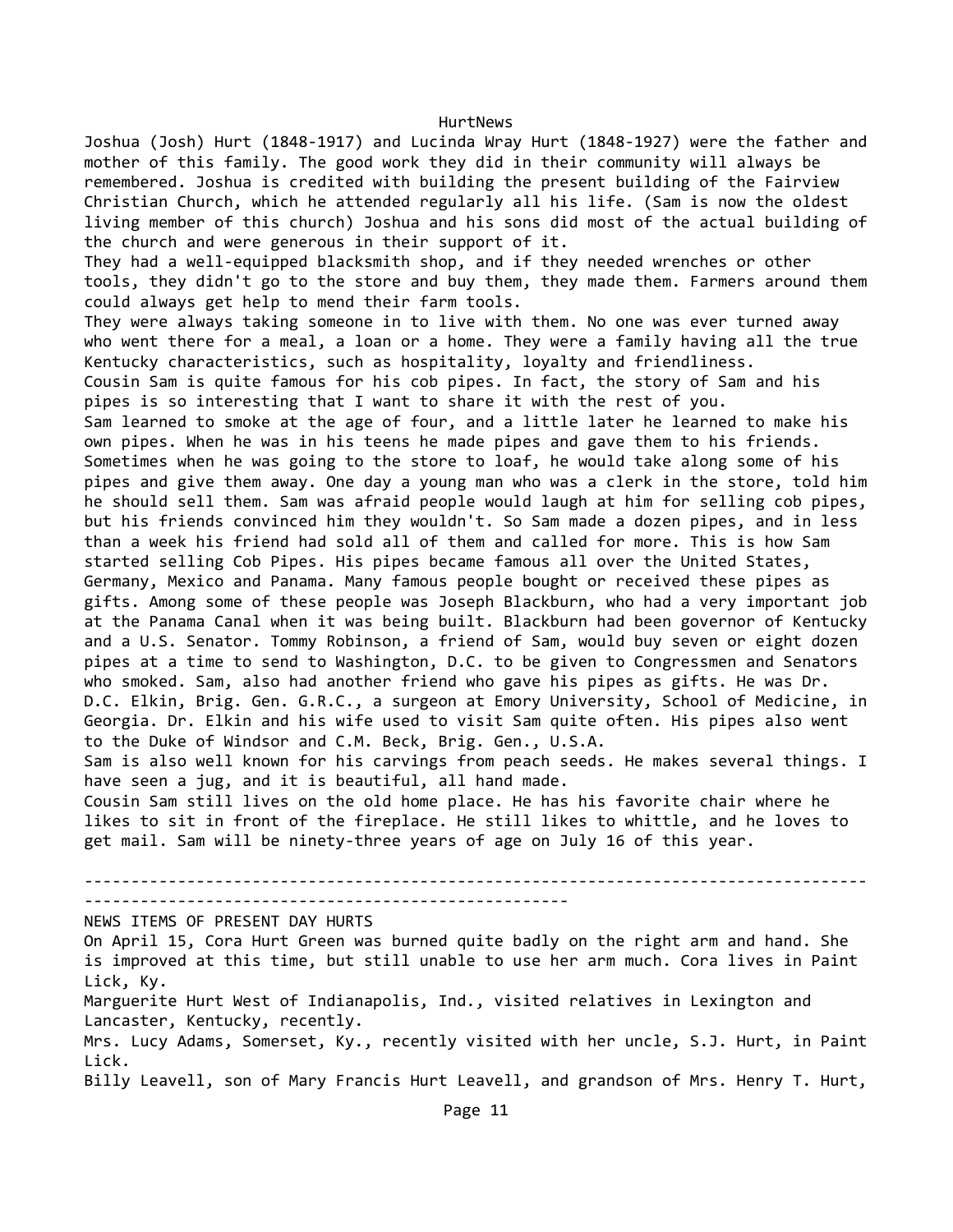HurtNews Sr., was home on leave the first part of May, visiting relatives and friends in the vicinity of Lancaster, Ky. Billy is in the U.S. Army, stationed in Texas.

------------------------------------------------------------------------------------

Our next newsletter will be out in July, the last issue before the Annual Reunion in August. We will be happy to print any announcements you might have regarding the reunion. JUST TELL US!

A TRIP TO KENTUCKY by Hildreth Hurt Johnson

------------------------------------------------------

On March 24, we headed south for Kentucky--dad (Alva J. Hurt), brother Jim Hurt and his wife Nancy, and I. It was still winter in Illinois, but as soon as we crossed the Ohio River we began to see signs of spring--yellow jonquils in bloom, budding trees and shrubs, and green grass. We arrived in Lancaster early Sunday evening and registered at the Colonel Motel. Mr. and Mrs. E.C. Arnold, proprietors of the motel, were very friendly and accommodating. They helped us in our search for Hurts and Bryants--made telephone calls and took messages, jotted down addresses and other data, and were just wonderful in every way. It wasn't until the last evening of our stay that we mentioned the James Arnold--Eli Hurt shooting incident. They admitted being distantly related to James Arnold, and thought it was a pretty good story. Thank goodness the old feud no longer exists. Seems that James Arnold was called "Peg Leg" Arnold, and became a school teacher afterwards.

Lancaster, Kentucky, County Seat of Garrard County, is a nice little town, built around a public square, in the center of which is a small park. On one corner is the county courthouse designed in the Greek Revival Style. The business section encircles the park, from which the tree shaded streets radiate. The town was settled in 1798 by pioneers from Lancaster, Pennsylvania, who designed and named it after their native city. Lancaster has a population of 3,021 friendly people. Of course we didn't meet all 3,021 of them, but the ones we did meet were the friendliest, most hospitable people you can find anywhere.

The highlight of our trip was a visit with Sam J. Hurt of Paint Lick. For a man almost 93 years old, he has a remarkable memory. He was able to give us lots of information on the Hurt family. It was through him that we learned that ABLE HURT was the oldest son of HENRY HURT, SR., but he could not remember the name of Henry's first wife.

We also visited in the home of Mrs. Henry Thomas Hurt, a sister-in-law of Sam. She and her daughter Lura Mae showed us many old pictures of the Hurt family, and allowed us to copy names and dates from the family Bible.

We visited Mrs. Maggie Hurt Hardwick at the home of her son, Leland, and there met other members of her family. Maggie thought my dad (Alva J. Hurt) looked a lot like her dad (Salem Hurt). Some of Maggie's family did have blue eyes and light hair,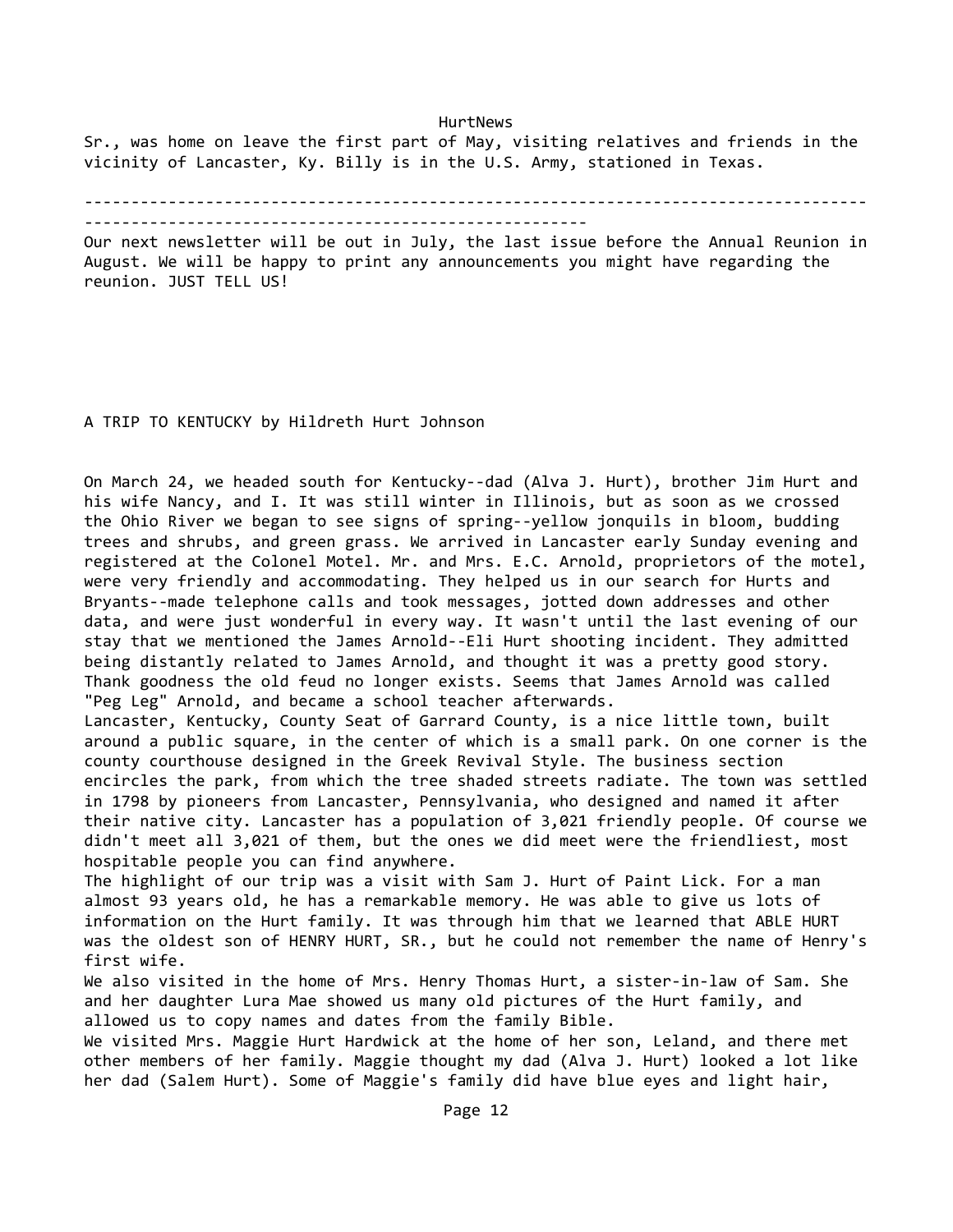like many in our family. The other Hurts we met seemed to run to brown eyes and dark hair. Dad and I spent a most enjoyable evening with Mr. Forrest Calico, the Garrard County Historian. His own library would be the envy of every book collector. He has volume after volume on Kentucky History, the Civil War, etc. He is the author of a book entitled "History of Garrard County Kentucky", copies of which are no longer available. Fortunately, Mrs. Arnold at the Motel had a copy, which she loaned me, and I sat up most all of one night reading it and taking notes on the Hurts, Bryants, and Wrays. Our Hurt family is as closely related to the Wrays as to the Hurts. In a future newsletter I will explain this relationship more fully. We had previously corresponded with Mr. Calico, and he was doing research on the Hurts and Bryants for us. He loaned me his folder of HURT-WRAY notes, and I am still going through them, organizing and typing them. Lots of valuable information on birth and death dates, marriage records, court records, wills, etc. I grew up hearing about "Back Creek" and "Sugar Creek" in Kentucky. Well, I finally got to see these two streams. "Sugar Creek" is the largest tributary of Scott's Fork and drains the largest section of Garrard County. "Back Creek" is a Paint Lick tributary. Other people we met in Kentucky were: Mrs. Clarence Hurt, Mrs. William C. Hurt, Mrs. W.K. Hurt and daughter, and Mrs. Frank Hurt. And I must mention Janette Ray, who served us most of our meals at "The Milk Bar". Janette's late husband was a nephew of Maggie Hurt Hardwick. Incidentally, the restaurant food in Lancaster was delicious--just like real Southern home cooking--and the prices were very reasonable. If you're looking for a place to go for a few days of longer this summer, I heartily recommend Kentucky, especially Lancaster and Paint Lick. You will find it will worth your while to visit the home territory of our ancestors, and you will be welcomed by both relatives and strangers. We only had four days for our entire trip, and we wished we could have stayed longer. ------------------------------------------------------------------------------------ ------------------------------------------------------ Sandra and Ronald Swallow, of Urbana, Illinois, almost went to a picnic recently. Seems that Ron's Fraternity was staging a big picnic in Kickapoo Park near Danville, Ill., and the picnic fare was to be furnished by the Fraternity. Having received an invitation, Sandra and Ron set out for Kickapoo. They drove around and around in that vicinity for three hours and never did find the picnic. So, tired and hungry, they drove back to Urbana and ended up eating hamburgers at McDonald's Drive-In. Some Picnic! THE HURT FAMILY TREE Would you like to see how our family tree is growing? Well, here are some of the upper branches: \*HENRY HURT (born approx. 1792) married first Nancy Dancy or Nancy Davey--Jan. 1, 1818 Children: (1) ABEL; (2)WILLIAM; (3) JOHN H.; (4) HENRY, JR.; (5) STACEY; (6)JOSHUA. \*HENRY HURT married second wife -- SUSAN ANN CASEY (1837) Children (7) ANDERSON; (8) MARY; (9) SALLY JANE; (10) LUCINDA; (11) MARTHA THOMAS; (12) TABITHA; (13) JAMES.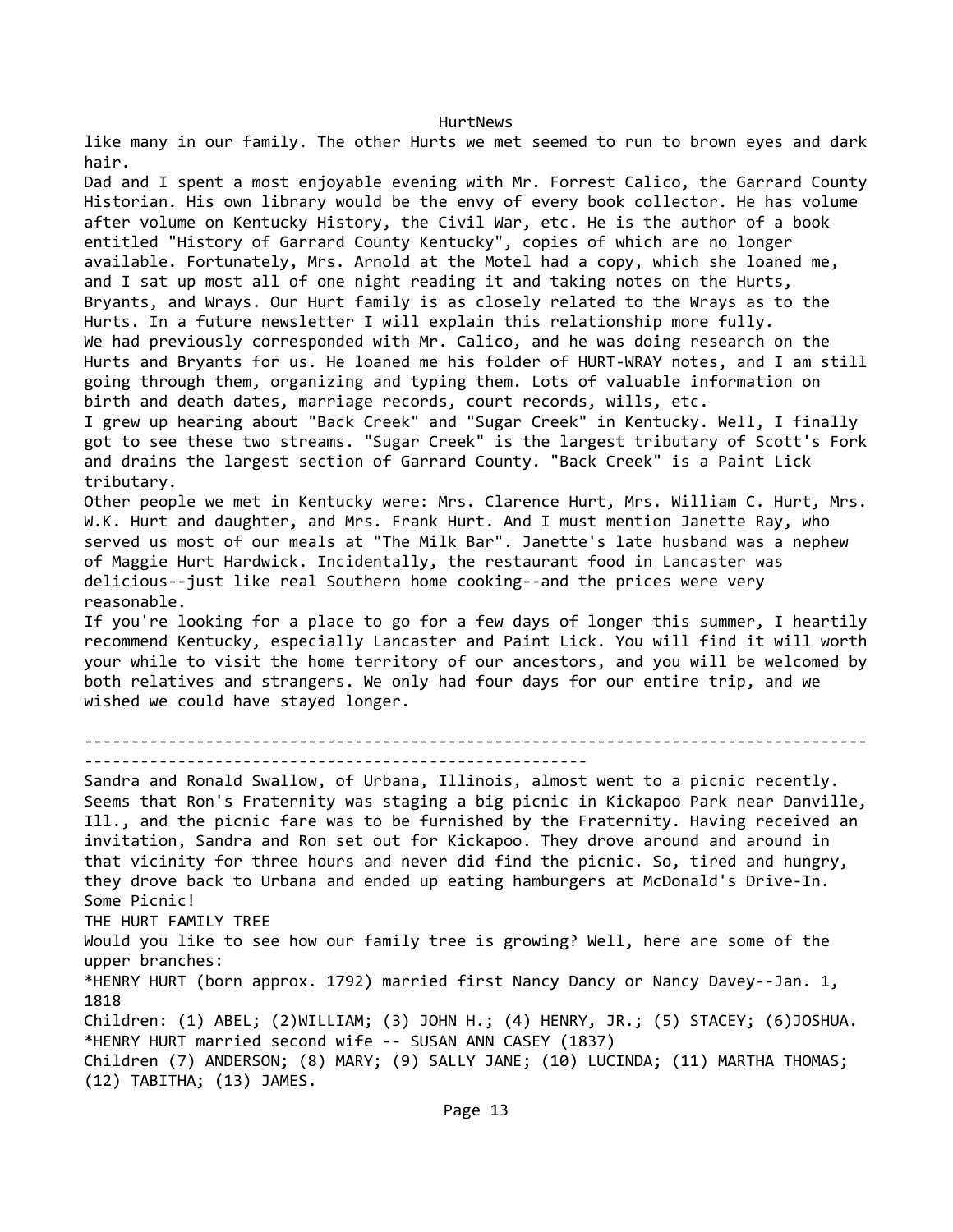HurtNews (1) ABEL HURT married SARAH WRAY (1836) Children (a) JOHN H.; (b) JOSHUA; (c) WILLIAM A.; (d) ELI MITCHELL; (e) JAMES; (f) DAVID; (g) MARY JANE. (2) WILLIAM HURT married HANNAH or ANNA HUGHES (1839) Children: MARY, SARAH M., SUSAN A., JOSHUA, JOHN, and WILLIAM. (3) JOHN H. HURT married first wife - JANE CASEY (1840) Children: MARY C., AMANDA B., SUSAN, HENRY, JOSHUA, and JOHN. (3) JOHN H HURT married second wife - ELIZA A. YATER (1854) Children: SALLIE BELLE and LIZZIE (4) HENRY HURT, JR. married MARTHA JANE HURT (1848) Children: HENRY, JOSHUA, SALLY, JOHN and WILLIAM (5) STACEY HURT married WILLIAM (JOHN) DANCEY (1843) Children: ELIZABETH, JOHN, HENRY, WILLIAM, JANE, SUSAN, MARTHA and SARAH (6) JOSHUA HURT married ELIZABETH (SALLIE) WRIGHT (1862) Children: ?????? (7) ANDERSON HURT unmarried (born 1838-died 1862) (8) MARY HURT married ?????? (9) SALLY JANE HURT married JAMES M. GAY (1863) Children: ????? (10) LUCINDA HURT married first husband JOHN GAY (1861) (10) LUCINDA HURT married second husband MOSES DAVIDSON Children: ROBERT, PERRY and MARY. (11) MARTHA THOMAS HURT married HENRY PATTON WATTS (1868) Children: ?????? (12) TABITHA HURT married\_\_\_\_\_\_\_\_\_\_\_?\_\_\_\_\_\_\_\_\_ROBERTS Children: ???????? (13) JAMES HURT- unmarried (born 1856 - died 1873) (a) JOHN H. HURT married first wife - ELIZABETH MYERS (1861) Children: WILLIAM and NOAH (a) JOHN H. HURT married second wife - SARAH C. THURMAN Children: FRAZIER G. (b) JOSHUA HURT - unmarried (born 1839 - died in hospital in Civil War, 1864) (c) WILLIAM A. HURT - unmarried (born 1841 - died in hospital in Civil War, 1865) (d) ELI MITCHELL HURT- married NANCY JANE BRYANT (1867) Children: IDA MAE, ANDREW N., HULDAH ALLEN, ELMER CHARLES, OZWORTH, JESSE ELI BENJAMIN HARRISON, ALVA J., and LUTHER MARTIN. (e) JAMES HURT -unmarried - stayed on home place in Garrard Co., Ky. (b. 1846 - d. 1923) (f) DAVID HURT married ANNIE McHALE Children: ED and CHARLES (g) MARY JANE HURT married JOHN DOLLINS Children: SALLY and FANNY Notification of any errors in the above chart will be appreciated. ------------------------------------------------------------------------------------ ------------------------------------------------------

With apologies to Abraham Lincoln who said "God must have loved the common people - He made so many of them", I wish to paraphrase that statement and say "God must have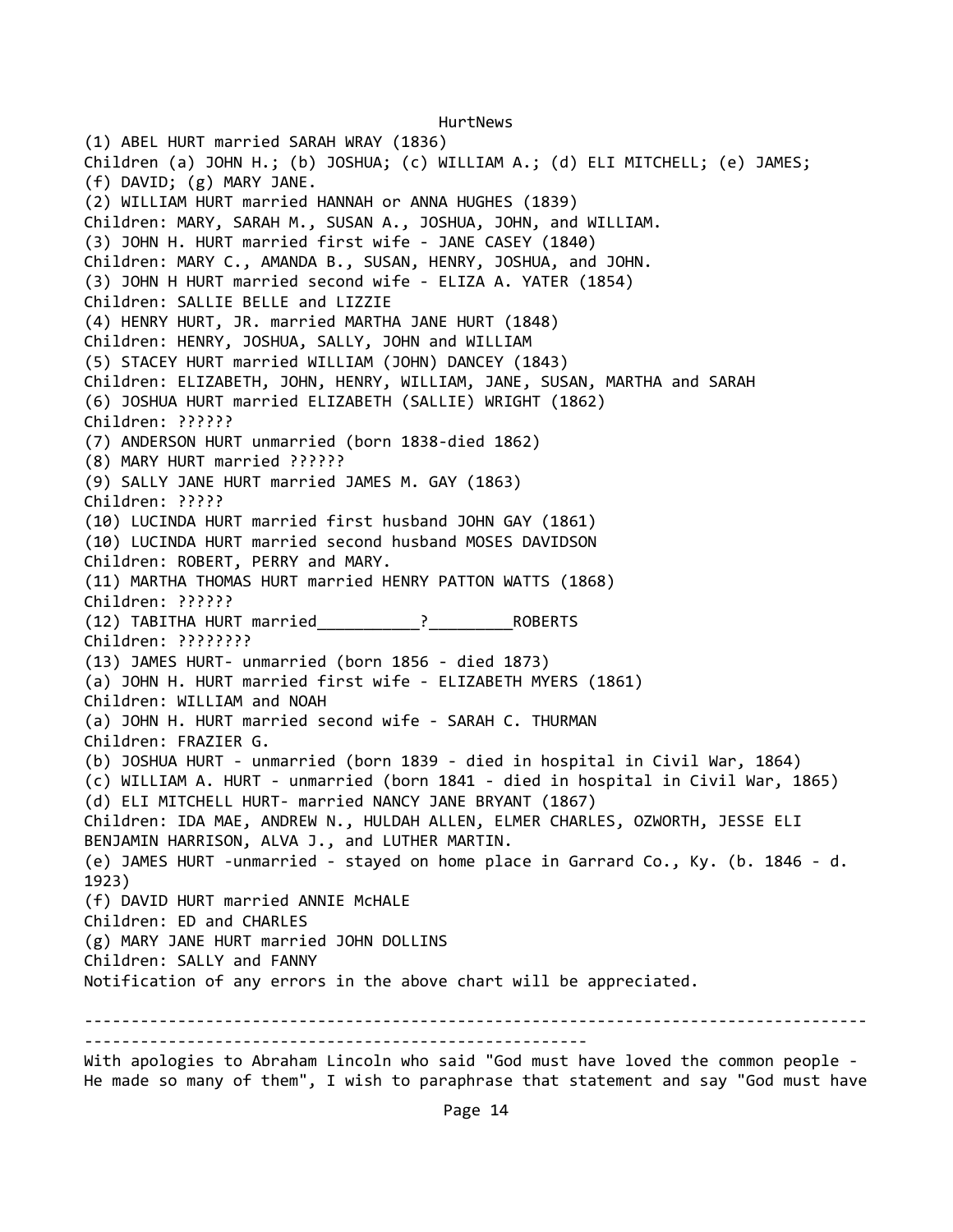loved the HURTS - he made so many of them".

------------------------------------------------------------------------------------ ------------------------------------------------------

Submitted by: Sam D. Lawson

July 22,1963 (Published at HURT NOTES Champaign, Ill.) NEWSLETTER - NO. 4

\_\_\_\_\_\_\_\_\_\_\_\_\_\_\_\_\_\_\_\_\_\_\_\_\_\_\_\_\_\_\_\_\_\_\_\_\_\_\_\_\_\_\_\_\_\_\_\_\_\_\_\_\_\_\_\_\_\_\_\_\_\_\_\_\_\_\_\_\_\_\_\_\_\_\_\_\_\_\_\_\_ SEE YOU AUG. 18 - ANNUAL HURT REUNION - ALLERTON, ILLINOIS - SEE YOU AUG. 18\_ \*\*\*\*\*\*\*\*\*\*\*\*\*\*\*\*\*\*\*\*\*\*\*\*\*\*\*\*\*\*\*\*\*\*\*\*\*\*\*\*\*\*\*\*\*\*\*\*\*\*\*\*\*\*\*\*\*\*\*\*\*\*\*\*\*\*\*\*\*\*\*\*\*\*\*\*\*\*\*\*\*\*

REUNION REMINDER

by Hildreth Hurt Johnson, Editor

The BIG EVENT we have been looking forward to for almost a whole year is coming up August 18--THE 7TH ANNUAL HURT REUNION-- at the City Park in ALLERTON, ILLINOIS. YOU ALL COME!

For those of you who are descendants of Eli Hurt and Nancy Jane Bryant, don't forget the trophy awarded to the largest family branch present. Shame on you, if you let Alva's family walk away with it this time! He already has three trophies on his TV set, but says there' sroom for one more. And, I think it only fair to warn you--the latest report is that all seven of Alva's children are planning to attend the reunion this year--even brother Don from Albuquerque, New Mexico. It will be the first time all seven of us have been together since 1951. So, the rest of you round up your clan and get them to the reunion, by hook or crook, for the final count. Remember--you all have an equal chance to win.

To all our new-found cousins in Kentucky, Indiana, and elsewhere, we extend a hearty invitation to come to our reunion and meet your Illinois Hurt relatives. Allerton, Illinois, is a small town, located on Route 49. It is approximately 15 miles south of Route 150 & Ogden, Ill., or 44 miles north of Route 40 & Casey, Ill. Get a good road map to follow and you can't miss it.

The reunion begins early in the morning and ends late in the afternoon. The morning is spent greeting one another, and catching up on the news of the past year. And at noontime, when all the picnic baskets have been unloaded, we eat--and eat--and eat. It's good-bye to diets and calorie counting for this day, for who can resist such delicious home-cooked food? In the afternoon, we have our business meeting, followed by an entertainment program. The amount and kind of entertainment is up to you. Please--all of you, children or grown-ups, if you can sing, dance, play a musical instrument, tell jokes, do a comedy skit, or anything else entertaining, plan to take part in the program. Let's make this the biggest and the best HURT reunion

ever.

SEE YOU AUGUST 18

-

STILL MORE NEWSLETTER COMMENTS

"Received my newsletter and really enjoyed it, especially the article on Cousin Sam,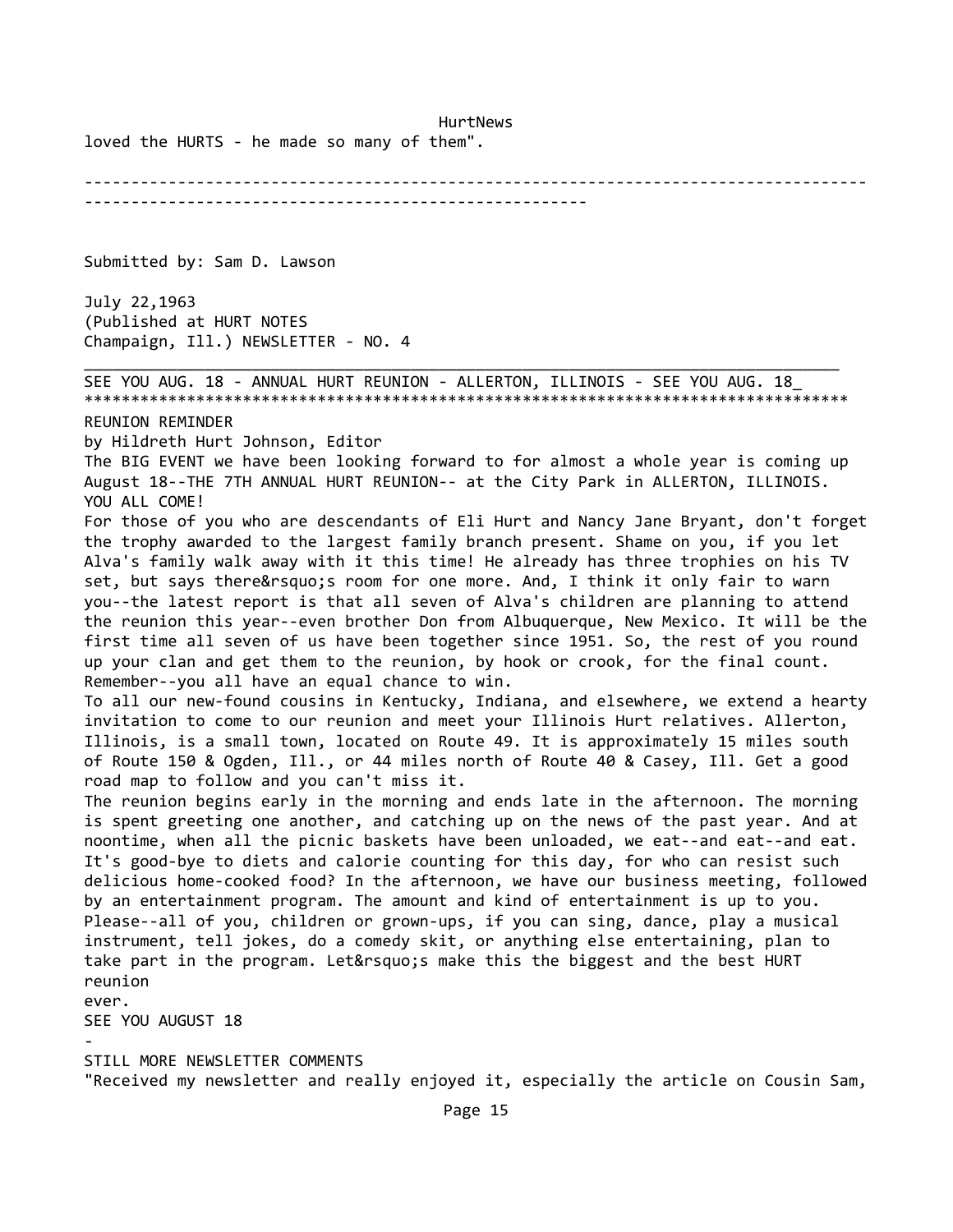HurtNews as I know him well , and have visited in the home of his father. Thanks again for the newsletter." --Minnie Hurt Hulette, Paint Lick, Ky. " Received Newsletter #3--it was my first one, sure enjoyed reading it. You learn a lot of interesting things. Am looking forward to the the next one." --Elveree Hurt Schooler, Lancaster, Ky. "We have been receiving the Hurt Notes and enjoy them very much. It's interesting to learn of our ancestors and news of present day Hurts. Wishing you the best of luck in your work on the Newsletters." --Roscoe and Dorothy Hurt, Chicago, Ill. "I sure enjoy reading the Hurt Notes. It makes me feel closer to home." --Judith Rudd, Durango, Colorado "I was so thrilled to receive the little newspaper. It sure gave me a lot of pleasure to read about the different branches of the family, and being away from home, it was good to read about the people." --Pearl H. Swoger, Newport News, Va. "I would like to have the next newsletter. I enjoyed reading it very much." --Mrs. Edward Hammonds, Paint Lick, Ky. "I would like copies of the Hurt Newsletter. I think the history of the Hurt family tree is very interesting." --Marie Hurt Tabbert, Mattoon, Ill. ------------------------------------------------------ CORRECTION Henry Thomas Hurt, III, U.S. Navy, stationed in Newfoundland, is the grandson of Henry Thomas Hurt, Sr., who was a brother to Sam J. Hurt, and not son, as we stated in Newsletter #3. Henry Thomas Hurt, Jr., of Lancaster, Ky., is his father. We're sorry, Henry. ------------------------------------------------------ Hildreth Johnson - Editor Box 753 St. Joseph, Illinois GRANNY SMALL - OUR COMMON ANCESTOR by Hildreth Hurt Johnson "Now, who was Granny Small?", you ask. Well, that's my little story. When I first started working on the HURT family history, early last fall, I had a library book listing early marriage records of Garrard County, Kentucky. Among the manes listed I found: SMITH HURT married ELIZABETH EDWARDS April 8,1822 Bondsman, George Small GEORGE SMALL married ELIZABETH HURT April 8, 1822 Bondsman, S. Jackman "Well, a double wedding, of course", I say to myself. "Smith Hurt and Elizabeth Hurt were probably brother and sister." The names were not yet familiar to me, so I put the information aside for the time being. Then, when I went to Kentucky in March and visited Mr. Forrest Calico, he informed me that he had run across some information on an Elizabeth Small, widow of George Small, a Revolutionary War soldier. In the administration of her estate, her children were named as: HENRY HURT, SMITH HURT, JOSHUA HURT, JANE HURT DANCEY, and MARTHA HURT BOYLE. So evidently Elizabeth Small's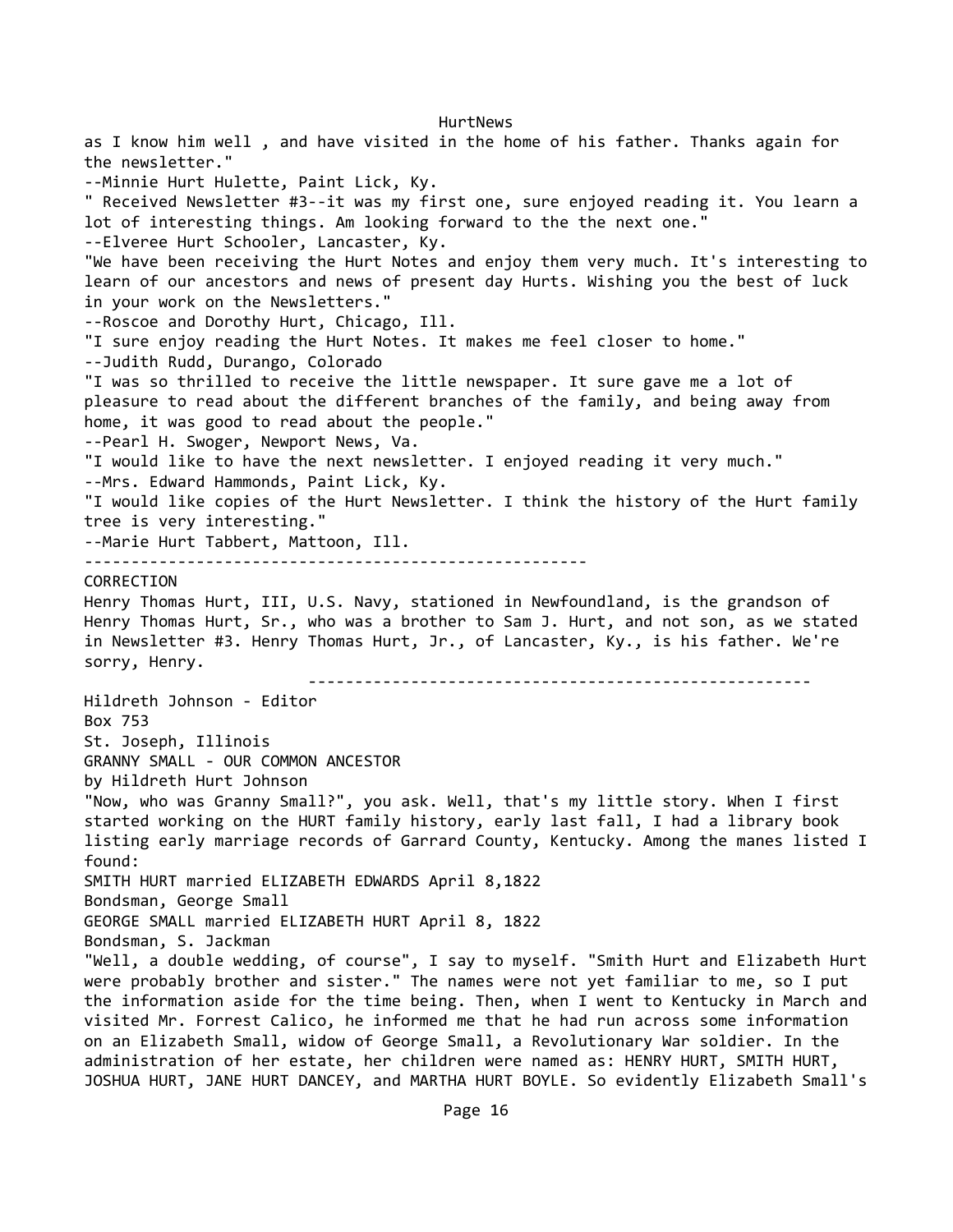HurtNews first husband was a HURT--but WHO? Elizabeth Small's maiden name was MORRIS. She was born in 1764 in Virginia, the daughter of MOSES and NANCY MORRIS. She died in Garrard Co., Ky., July 20, 1852, at the age of 92. Thrilled over such a genealogy finding, I came home and , in checking over Virginia references, we found this: JAMES HURT married ELIZABETH MORRIS December 7, 1786 in Halifax County, Virginia. So there we are--all the way back 177 years in our ancestor hunt. Granny Small was my great-great-great-grandmother, and the same to all of you Hurt relatives reading this newsletter, with one great more or less. (For instance, to my children it would be four greats, and to my father two greats) The double wedding was not that of a brother and sister, but of a son and his mother. When Sam J. Hurt was asked about Elizabeth Small, he said he remembered his father talking about Granny Small, but he didn't know where she fit into the Hurt family until we came up with the above information. Of course, now we are searching for the father of JAMES HURT. (You see, we're never satisfied. The farther back we get, the farther we want to go.) I do not know if James was still living when his family moved to Kentucky. However, the 1810 census of Garrard County does list a James Hurt, but is it our James? ------------------------------------------------------------------------------------ ------------------------------------------------ A SUNDAY GLIMPSE OF EASTERN KENTUCKY by Mrs. Ed Rulette (the former Minnie Hurt) On Sunday, June 9, we left home at 6:00 A.M. and went up through Eastern Kentucky. You didn't realize you had gone over such heights until you had reached the top of the mountain, the way the roads were constructed. We went to Harlan, it was a real pretty town, and you could see no evidence of the vast flood they had earlier. One thing that impressed me was the small homes between the mountains, and the very small amount of tillable land, but every available bit was planted, in little patches of beans, potatoes and cabbage. Lots of very small clearings around the edge of the hillsides, where they buried their dead, recognized only by bright colored sprays of flowers. We learned one thing though: most of them had washing machines, all on their front porches. We came back through Virginia through Pennington Gap, and many other interesting places, enjoyed a picnic lunch at a roadside table. Entered Kentucky again by Cumberland Gap. We saw beautiful wild magnolia trees with great white blooms. We attended part of a Sunday school class in the little mountain town of Everts, where my husband's sister teaches. All in all, we had a wonderful day, arrived back home at 6:00 P.M., rested a while, and attended our own church services. A total of 375 miles. ------------------------------------------------------------------------------------ ------------------------------------------------ Helen Jenkins, Chief Reporter Jerry Johnson, Civil War Researcher 1308 West University Avenue Box 756 Urbana, Illinois St. Joseph, Illinois

Page 17

------------------------------------------------------------------------------------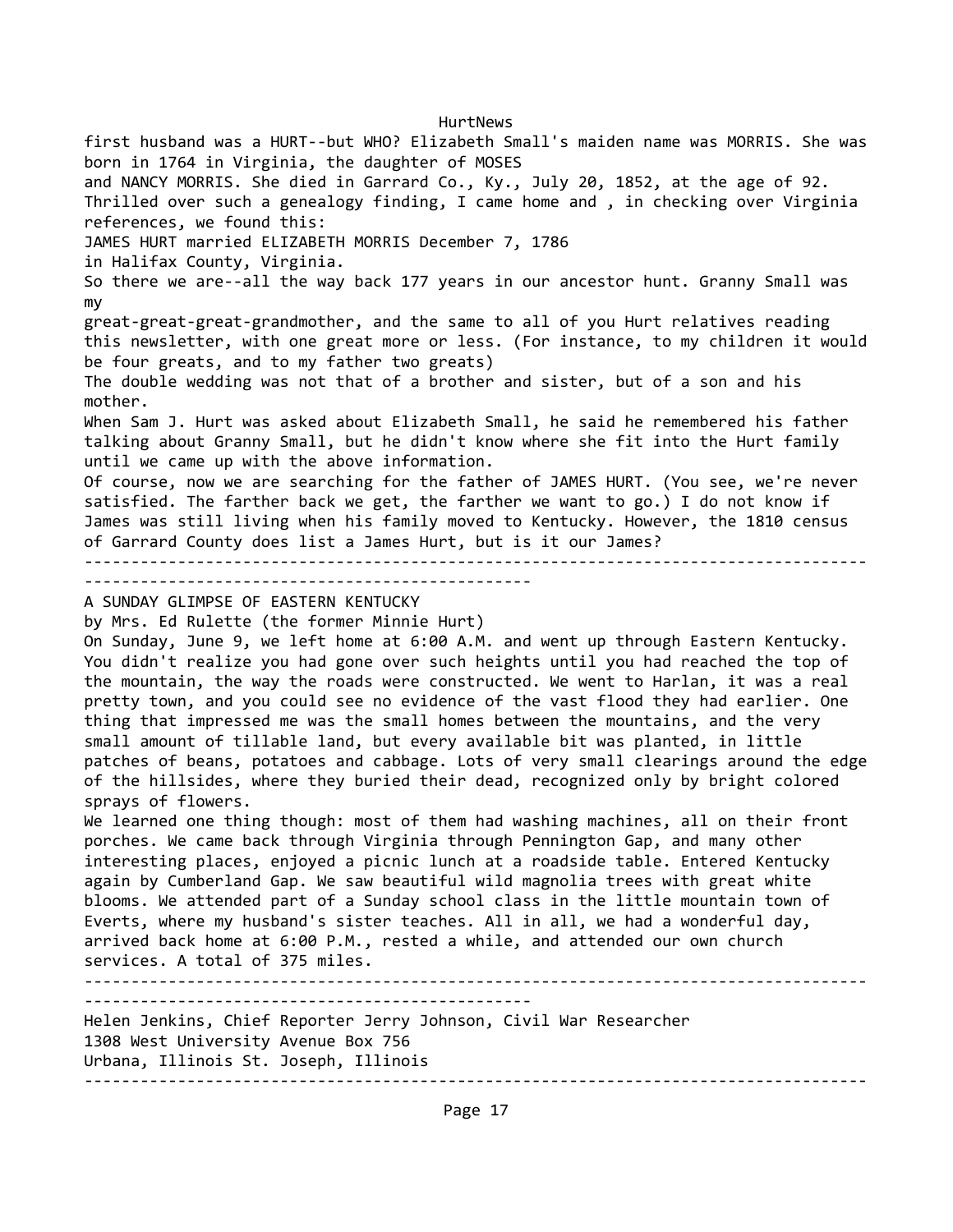------------------------------------------------

THE HURT FAMILY TREE I hope you have kept Newsletter No. 3, so you can refer to the family chart on page 4. We listed the names of Henry Hurt's children, and also gave you the names of his oldest son Abel's children-No. (1). No.(2)-William: we haven't much information on William's children, so we will skip him for the present and go on to No.(3)-John H. Hurt. Here is how his branch shapes up on our family tree: No.(3) JOHN H. HURT (b. 1822-d.1908) married first to Jane Casey, June 8, 1840. Their children: (aa) MARY C. HURT m. John Yater (1863 Children: ??? (bb) AMANDA B. HURT m. Ambrose A. Turner (1860) Children: ??? (cc) SUSAN HURT m. first to Thomas Doolen (killed in Civil War) m. second to J.F. Lawson Children: ??? (dd) HENRY HURT m. Catherine Spainhower (1866) Children: Jane; Warren S.; C. Frances; A. Turner; Henry S.; K. Ann; Isabella; Marguerite (ee) JOSHUA HURT m. Lucinda Jane Wray (1869) Children: Samuel Jackson; Susan Jennie; John C.; David Turner; James; Annie Belle; Henry Thomas; Sallie Mary; William Comely; Elizabeth Curley. (ff) JOHN HURT (b. 1851 - d. 186 ?) unmarried No. (3) JOHN H. HURT married second to Eliza A. Yater (1854) Their Children: (gg) SALLIE BELLE HURT m. John Tatem Children: ??? (hh) ELIZABETH (LIZZIE) HURT m. Plummer Kincaid Children: Bradley Kincaid (the well-known WLS radio singer) ------------------------------------------------------------------------------------ ------------------------------------------------ HURT & WRAY INTERLOCKING BRANCHES Remember, in our last newsletter, we commented on the fact that we are related to the Wrays almost as much as to the Hurts? And we promised to clarify that statement, so here's the data: Joseph Wray, a Revolutionary War soldier, came from Virginia to Garrard Co., Ky., in 1782, and settled on "Back Creek". Being Irish, he pronounced it "Bock Creek". He settled at the junction of Wooley's and Solomon Carpenter's forks of Back Creek, where he built a mill, known as Arnold's Mill, near Stony Point. The Hurts and Wrays of this section are descendants of Joseph Wray. (I figured out that Joseph Wray was my great-great-great-grandfather) JOSEPH WRAY married ??? Children: JOSEPH ELI WRAY JALY WRAY (daughter) ELIZABETH WRAY married Pennington Ladd (1829) JOHN WRAY married JANE HURT (John was a doctor) Their Children: Elizabeth Wray m. Thomas Yater (1837) Sarah J. Wray m. ABEL HURT (1837)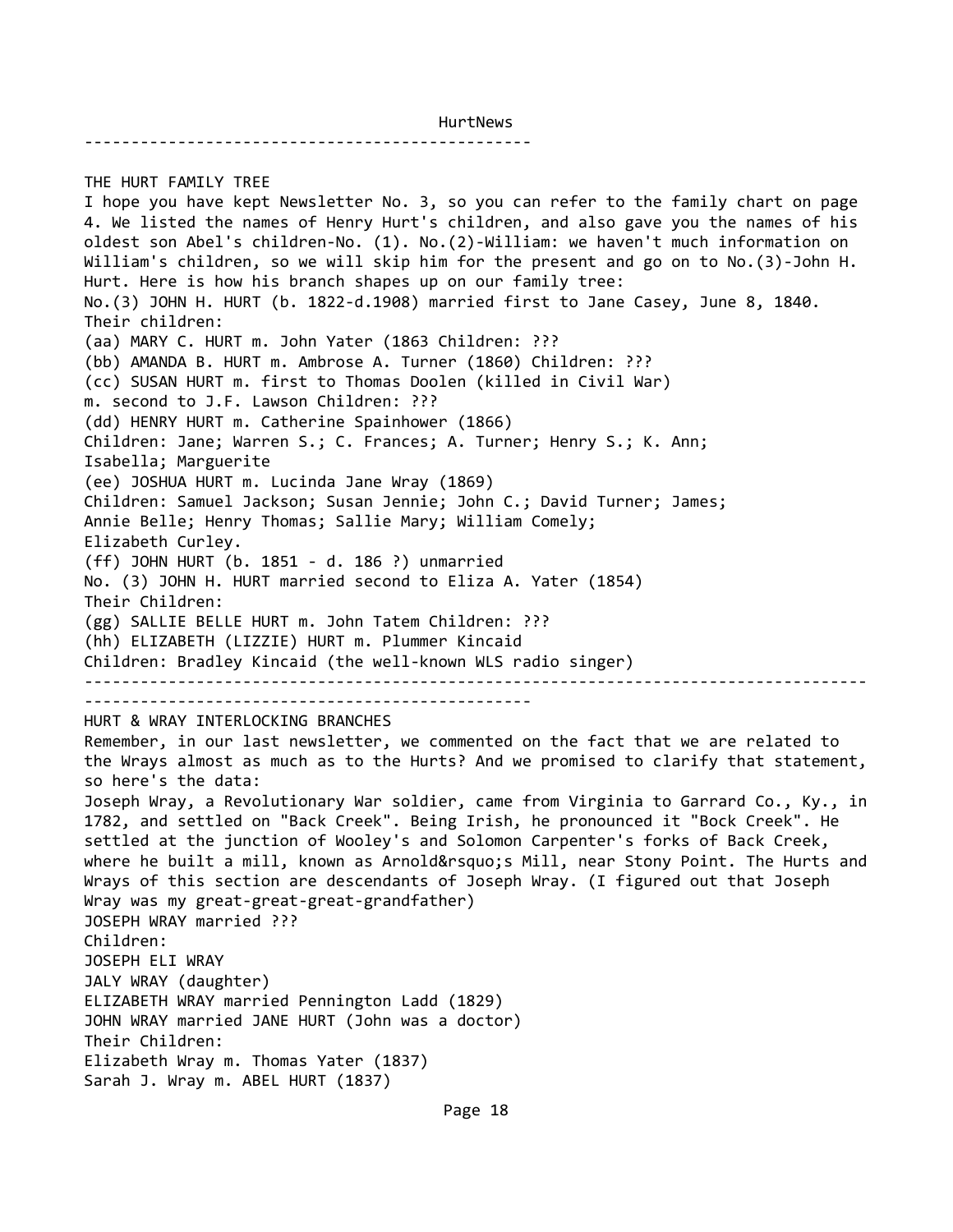HurtNews Oliver Jackson Wray m. Eliza Jane Leasure (1844) Wade Hampton Wray m. MAHALA HURT Eli T. Wray m. Mary Thurman Margaret A. Wray m. Wyatt Perkins Lucinda Jane Wray who married Joshua Hurt (son of John H. Hurt) was the daughter of Oliver Jackson Wray, who was a brother to Sarah Wray who married Abel Hurt. Sam J. Hurt says this makes the children of Abel and Sarah and the children of Joshua and Lucinda double cousins. I can't yet place the Jane Hurt and Mahala Hurt mentioned above who married Wrays, but they were evidently related to our clan. Another HURT-WRAY marriage I came across is: William John Wray to Amanda T. Hurt (daughter of William) 1869. ------------------------------------------------------------------------------------ ------------------------------------------------ Ronald E. Johnson - Recording Secretary - 202 So. Fair Street - Champaign, Illinois NEWS ITEMS OF PRESENT DAY HURTS Michael Hammonds, age 17, graduated from Paint Lick High School June 3, with honors. He will enter Eastern State College, Ky., this fall. He is the son of Mr. and Mrs. Edward Hammonds and a grandson of Mr. and Mrs. Ed Hulette, Paint Lick, Ky. Cheryl Hurt graduated June 8 from St. Joseph School, Chicago, and will enter St. Frances De Saler in September. Cheryl is the daughter of Mr. and Mrs. Donald Hurt, Chicago. While on vacation in June, Jerry and Donna Johnson and Jill, of St. Joseph, Ill., spent a few days visiting with Donna's brother, Bob Ohls and family, in Havana, Ill. They also visited Burlington, Iowa, and Nauvoo, Ill. Bob will be remembered by reunion goers as one-half of our country music band. We have invited Bob (and his guitar) to the reunion this year, so perhaps he and Jerry will strum and sing a few numbers for us. Jim and Nancy Hurt, and children Rosemarie, Brenda, and Andy of Highland, Ind., spent the weekend of June 9 with Jim's sister and brother-in-law, Hildreth and Edford Johnson of St. Joseph, Ill. The also journeyed on to Casey, Ill. for a short over-night visit with Jim's father, Alva J. Hurt. Mr. and Mrs. Roscoe Hurt of Chicago, spent most of their summer weekends at their cottage on Vermilion River in Indiana. They report that fishing hasn't been too good, but they enjoy getting away from the city. Ron and Marilynne Johnson of Champaign, Ill., have been touring state parks this summer on weekends. So far, they have seen Starved Rock, New Salem, Fox Ridge, and Lincoln Log Cabin Parks in Illinois, and Turkey Run, The Shades, and McCormick State Parks in Indiana. Ron and Sandra Swallow and Doug, of Urbana, Ill., spent the week of June 9 with Ron's parents, Mrs. and Mrs. Joseph Swallow, in Lombard, Ill. Ron is away now with the National Guard, for two weeks training at Camp Ripley, Minnesota. A letter from Alice Simerl Lutz, of Danville, Ill., states that we can add her two new grandsons to the Hurt family tree. They are: (1) Daniel Orlando Black - born March 27, 1963 (weight 11 lbs., 13 oz.) to Leslie and Betty Lutz Black. (2) David Eugene Shouse - born June 26, 1963 (weight 9 lbs., 2 oz.) to Robert and Helen Lutz Shouse. Welcome to the Hurt family, Daniel and David, and congratulations to your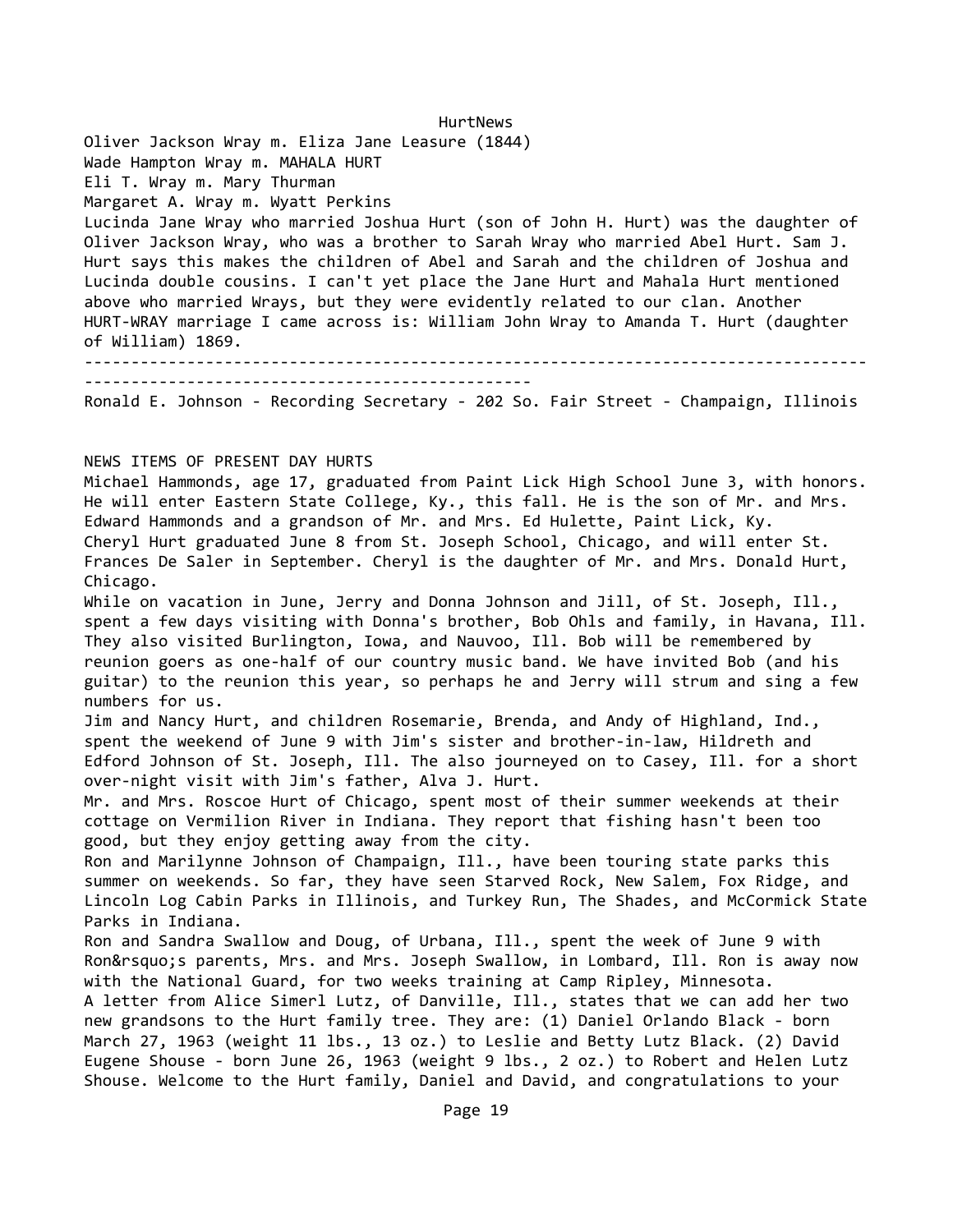parents. Joe and Blanche Heldt of Gary, Ind., are grandparents again. A baby boy, Todd Justin, was born to Ted and Jan Heldt, June 12, 1963, in Hammond Indiana. Blanche Heldt, of Gary, Ind., spent the weekend of July 14 with her sister, Hildreth Johnson, in St. Joseph, Ill. The same weekend, Wayne Hurt of Crown Point, Ind., Jim Hurt of Highland, Ind., and Ernest Hurt of Urbana, Ill., did their good deed of the summer - they painted their father's house for him -- said father being Alva J. Hurt of Casey, Ill. While your editor is typing this newsletter, my chief reporter, sister Helen Jenkins, is off for a two weeks vacation with her family in Kentucky. Her husband Maurice is planning some fishing in Herrington Lake, while Helen visits our Hurt connections in Garrard Co., and surrounding territory. In all fairness to Helen, I must add that, before she left, she brought me her notes and news items, plus her share of stamped, addressed envelopes, so she didn't really leave me with all the work to do alone. ------------------------------------------------------------------------------------ ---------------------------- WE CAN'T PRINT YOUR NEWS IF YOU DON'T SEND IT TO US If our present-day news items seem to be mostly about our immediate families, it's because their goings and doings are the only ones we know about. Surely the rest of you are doing something, or going someplace. Please tell us about it, and we'll be glad to print it. Submitted by: Sam D. Lawson HURT NOTES (Published at Champaign, Illinois - Sept. 27, 1963) NEWSLETTER - NO. 5 \*\*\*\*\*\*\*\*\*\*\*\*\*\*\*\*\*\*\*\*\*\*\*\*\*\*\*\*\*\*\*\*\*\*\*\*\*\*\*\*\*\*\*\*\*\*\*\*\*\*\*\*\*\*\*\*\*\*\*\*\*\*\*\*\*\*\*\*\*\*\*\*\*\*\*\*\*\*\*\*\*\* EDITORIAL CHAT September is here, and with it comes. the beginning of another school year, autumn, and the beginning of winter, and also another newsletter, but because your response has been so great, and because our circulation has gone beyond the one-hundred mark, we will only publish our Hurt Notes every three months from now on, instead of every two months as in the past. The next issue will be published in December -- in time for Christmas. The price of the newsletter is still the same -- 10 cents or a stamped envelope for a single copy. Most of you have been very generous in your contributions, and are paid up months in advance. We do want to say "thank-you" again for all the money received. A careful record is kept of each person's credit. --------------------------------------------------------------- Research on our family history is being continued by your editor and staff. The

winter months ahead will find us reading reference books and genealogical publications, corresponding with county clerks, census readers, more Hurts and Bryants, and so forth. We feel that we have accomplished much during the past year, and with luck and persistent efforts, we may have traced our family back to Europe by this time next year. As usual we will keep you informed of important findings.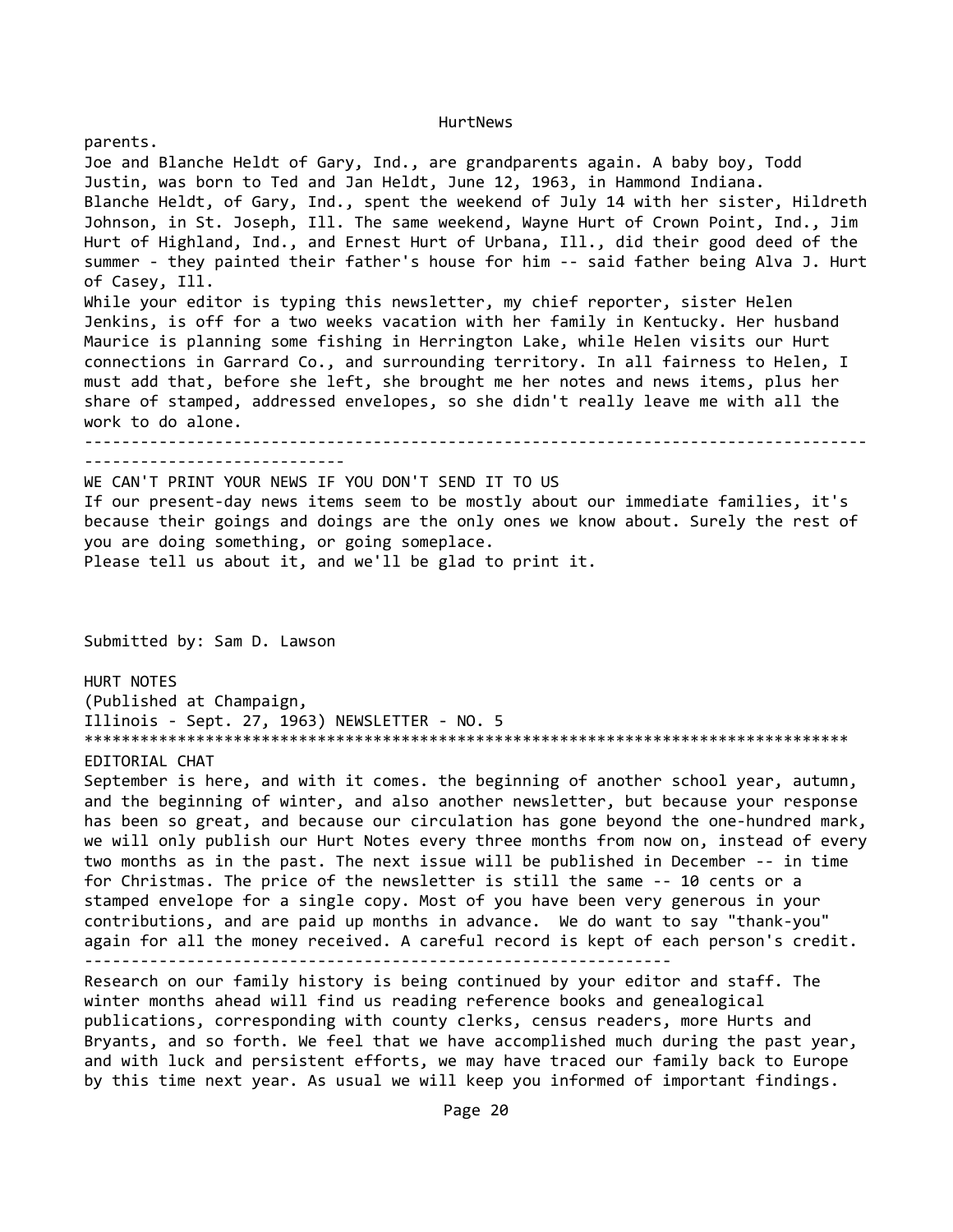Hildreth Hurt Johnson, Editor Box 753 St. Joseph, Illinois

------------------------------------------------------------------

----------------------------------------------------------------

VACATIONING IN KENTUCKY

-by Helen Jenkins On Sunday, July 14, my husband Maurice and son Ray and I headed for Kentucky for a weeks vacation. Our first stop was in Louisville, Kentucky, where we visited with George and Fannie Lotz. From there we went to Fort Knox, Kentucky, where we made a tour of the army base. There is a plaque there dedicated to a Rev. John Hurt, who was the first minister at Fort Knox.

We visited Ed and Minnie Hulette, Cora Green, Ida Hurt, Eliza Ann King, and Mrs. John Ledford, all of Paint Lick.

We had dinner on Tuesday night with Leland and Maggie Hardwick and children on Sugar Creek. Other guests were Peachie Mae Montgomery of Danville, Kentucky, and Mrs.Janette Ray and children of Lancaster.

Then, on Wednesday morning, we went on to Somerset, Kentucky, where Maurice and Ray spent the rest of the week fishing in beautiful Lake Cumberland, while I visited with relatives, making my headquarters at the home of Red and Lucy Adams. At the same time, Cousin Sam Hurt was visiting there also. Lucy is Sam' sniece. We made a trip to Brodhead, Kentucky, where I visited with Charlie and Lena Hurt. Then on to Crab Orchard to see Mrs. Frazier Hurt, where I was able to get a picture of my great-uncle John Hurt, and also names and dates from his family Bible. All too soon the vacation came to an end, and we had to return home -- and back to work

NEWS ITEMS OF PRESENT DAY HURTS

Mr. and Mrs. Shelburn Adams, of Somerset, Kentucky, spent their vacation in Indiana, visiting Mr. Adams' father. They also stopped in Louisville, Kentucky, to see Mrs. Adams' sister, Mrs. Myrtie Lawson.

Mr. and Mrs. Luther Wrenn and children, Sue Ann and Luke, of Franklin, Indiana, spent the weekend of July 26 with their parents, Mr. and Mrs. Bethel Wrenn and Mr. and Mrs. Ed Hulette of Paint Lick, Kentucky. They also visited freinds in Lexington, Kentucky.

Several of the Hurt Clan attended the annual Farm Bureau Fish Fry at Paint Lick, Ky., on August 8. Kentucky farmers are busy now, housing their best money-making crop, "tobacco". They have had a very good season.

Ronald and Marilynne Johnson of Champaign, Illinois, traveled to Ft. Madison, Iowa, on September 7, to partake in the festivities of Cheyenne Frontier Days. They also visited in Burlington, Iowa, before returning home.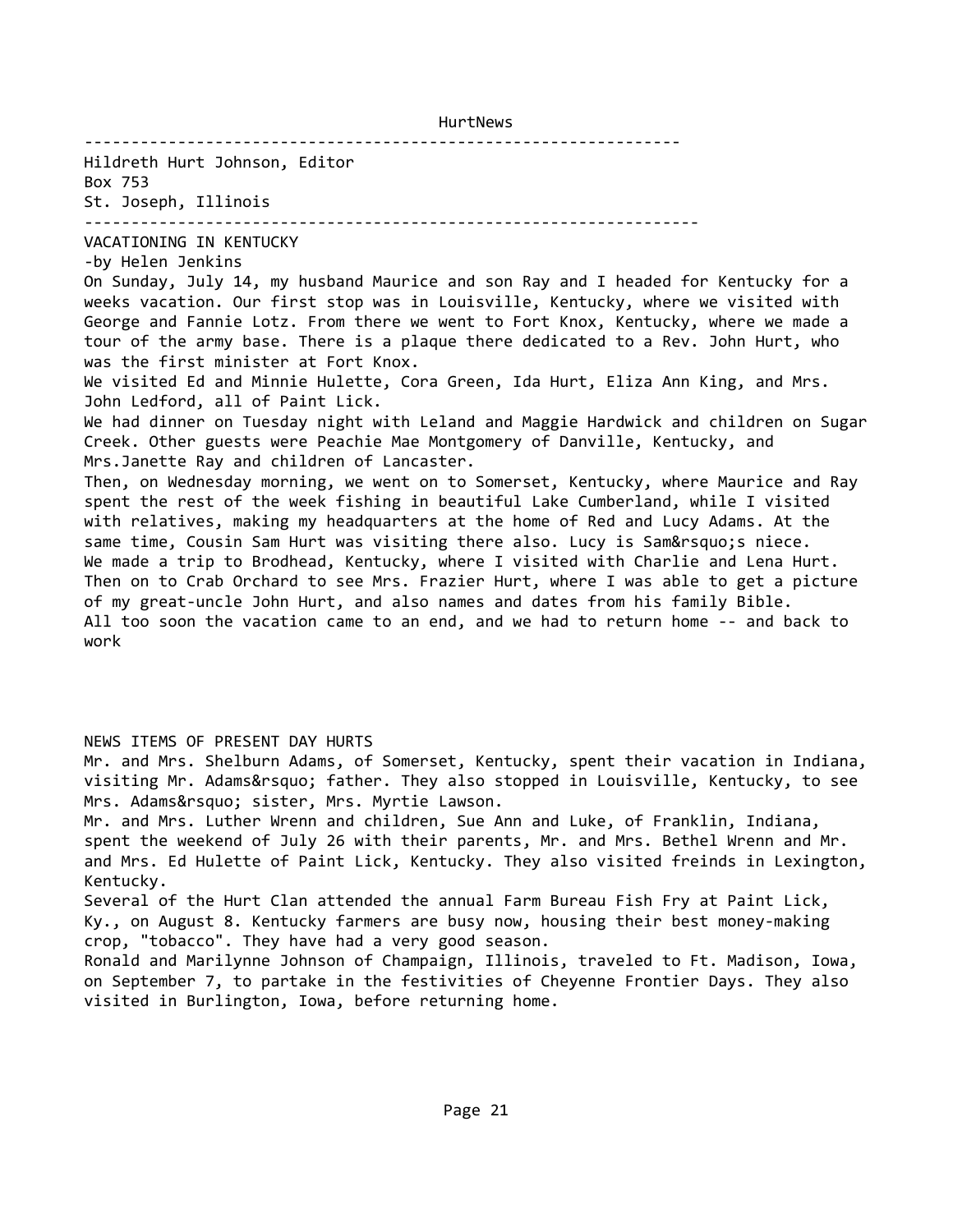HURT REUNION - 1963 The seventh annual HURT reunion was held Aug. 18, 1963, at the city park in Allerton, Illinois, with 100 registered persons present. (There may have been a few who didn't register) A business meeting was held following the delicious basket dinner, with Hildreth Johnson reading the minutes of the last meeting and giving the treasurer's report, substituting for Christine Neidigh, who was unable to attend. New officers elected for the coming year were: Jim Hurt, president, and Beulah Monroe,, secretary-treasurer. Prizes were awarded as follows: Mrs. Nell Hurt, age 83, oldest person present; David Shouse, age 7 weeks, youngest; and Donald Hurt of Alburquerque, New Mexico, the person traveling the greatest distance to attend the reunion. Alva Hurt's family was awarded the trophy for having the largest branch present. Thirty-six members of his family turned out for the occasion. Joseph Heldt acted as master of ceremonies for the entertainment program. Country music was furnished by Jerry Johnson and Bob Ohls. Our genealogy booth was a popular area for genealogy discussion, and one of the main attractions was the family history chart on display. Actually there were two charts drawn up and displayed by Ronald Johnson, our recording secretary. One chart listed the names and dates of Eli Mitchell Hurt and Nancy Jane Bryant, and their descendants. The second chart, with the names of James Hurt and Elizabeth Morris at the top, listed the names of as many of their descendants as were known to us. Members of the Hurt family present were: Alva Hurt, Nell Hurt, Beulah Monroe, Mrs. Harold Hurt, Mr. and Mrs. Gerald Hurt, Carole, Michael & Rebecca, Mr. & Mrs. Earl Hurt, and Mr. & Mrs. Shelby Hurt--all of Casey, Illinois; Eunice Walters, Mr. & Mrs. Harold Reeder, Randy Hurt, Keith Reeder, and Elaine Reeder--all of Greenup, Illinois; Mr. & Mrs. Eli Hurt, Nancy & John, and Mr. & Mrs. Robert Hurt--of Allerton, Illinois; Tell Hurt of Martinsville, Illinois; Mr. & Mrs. Dale Mitchell, Carolyn, Bill, Jan & Becky--of Homer, Ill.; Mr. and Mrs. Larry Chouning, Lori and Jeff--of Tilton, Illinois; Mrs. & Mrs. John Chouning, Jane & John--of Crete, Illinois; Mr. & Mrs. Howard Wilson, Mr. & Mrs. Clarence Lutz, and Jerrie, and Mr. & Mrs. Robert Shouse & David--of Danville, Illinois; Mr. & Mrs. Maurice Tabbert & Carrie--Mattoon, Illinois; Mrs. Janice Wallace & Jon--of Oak Lawn, Illinois; Mr. & Mrs. Ernest Burt, Steve, Allen & Mark, Mrs. David Fell & Kimberly, Mr. and Mrs. Ronald Swallow & Doug, and Mrs. Helen Jenkins, Linda & Ray--all of Urbana, Illinois; Mrs. Hildreth Johnson and Mr. & Mrs. Jerry Johnson & Jill--of St. Joseph, Illinois; Mr. & Mrs. Ronald Johnson--Champaign, Illinois; Mr. & Mrs. Harold Sweet, Kathy Shelby, Beth Shelby, and Mr. & Mrs. Alva Simerl--of Covington, Indiana; Mr. and Mrs. Wayne Hurt, Cathy, Karen & Wayne Allen--of Crown Point, Indiana; Mr. and Mrs. Joseph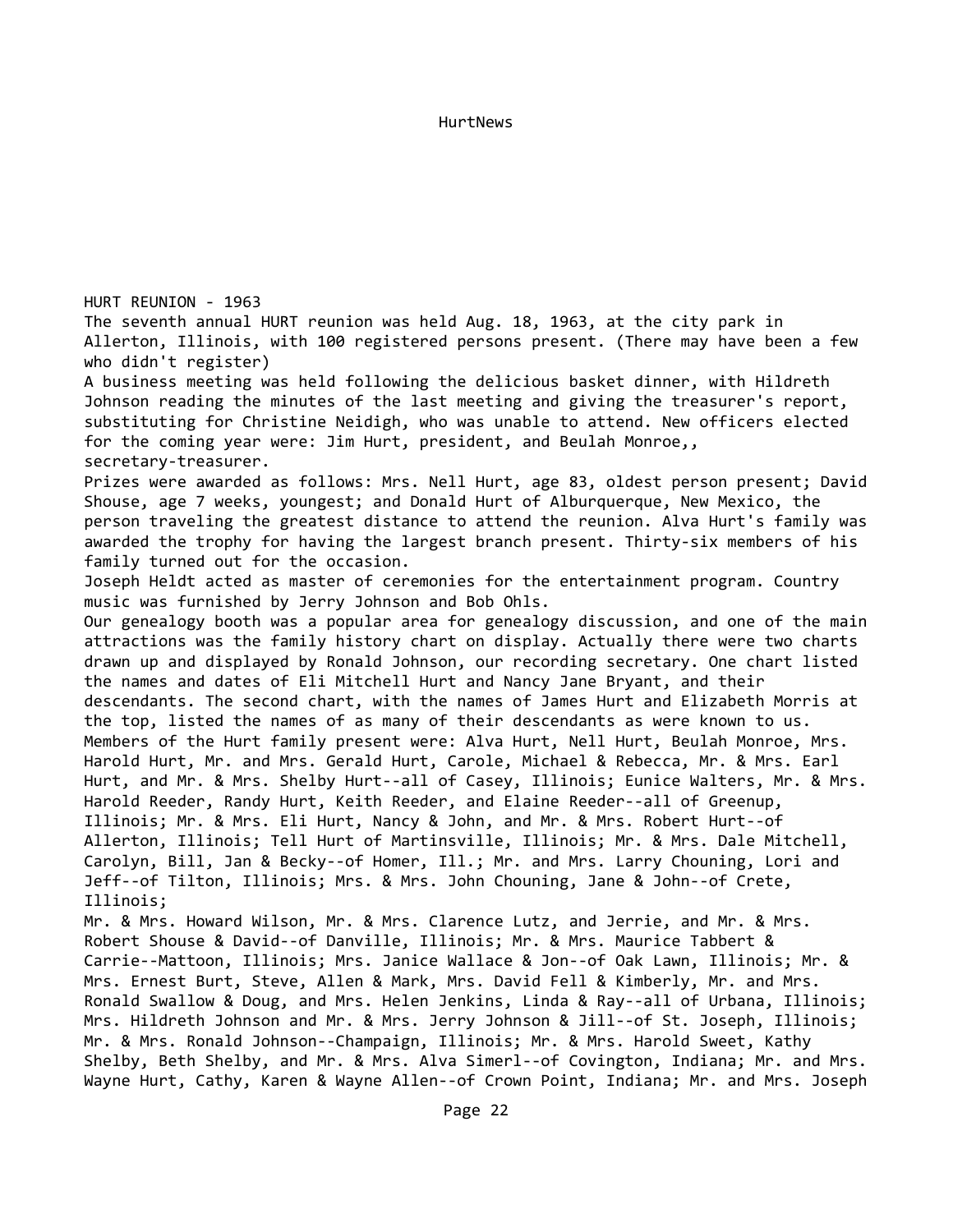Heldt & Michael, and Sharon Kincade -- of Gary, Indiana; Mr. & Mrs. Jim Hurt, Rosemarie, Brenda & Andy -- of Highland, Indiana; Mr. & Mrs. Donald Hurt, Roger & Ricky, and Matt, Cathy & Chandelle Redding -- of Albuquerque, New Mexico. Guests present were Bob Ohls, Havana, Ilinois, and Sara Robinson and Royce Adamson, of Allerton, Illinois. All in all, it was a very successful reunion, and we are already looking forward to the "third Sunday in August -- 1964". ------------------------------------------------------------------------------------ -------------------------------------------------------- Blanche Heldt wishes to announce that she has a few pictures left of our grandmother, Nancy Jane Bryant Hurt. She distributed some at the reunion. Pictures of Nancy Jane are very scarce. The one was taken inthe late 1920's, when she was in her 70's. It measures 3 1/2 in. x 5 in., and if you are interested in a copy, you may have one for the low price of 10 cents plus 5 cents for postage. Send your requests to your newsletter editor. ------------------------------------------------------------------------------------ -------------------------------------------------------- Jerry Johnson and Bob Ohls introduced a new song at the reunion, called "The Legend of The Hurt Boys". It is sung to the tune of "The Legend of The Johnson Boys", recorded in an album by Flatt & Scruggs. We changed their word a bit, and added a few verses of our own. The song proved to be a hit at the reunion, and we have had requests fro the words, which you will find printed on the following page. (Get out your guitars and start singing.) ------------------------------------------------------------------------------------ ----------------------------------------------------------- Jerry A. Johnson, Staff Researcher Ronald Johnson, Recording Secretary Box 753 202 South Fair Street St. Joseph, Illinois Champaign, Illinois THE LEGEND OF THE HURT BOYS Lyrics--H. K. Johnson Music--J. A. Johnson Have you heard the many of stories Told by old and young with joy Of the many deed of daring That was done by those Hurt Boys, That was done by those Hurt Boys. Those Hurt Boys were boys of honor, They knew how to court their maid, They know how to hug and kiss  $&\text{lsquo;im}$ , Hop up pretty girls, don't be afraid, Hop up pretty girls, don't be afraid. They were lads of skill and courage, And their size was six-foot-four, And they joined their country's service In that awful Civil War,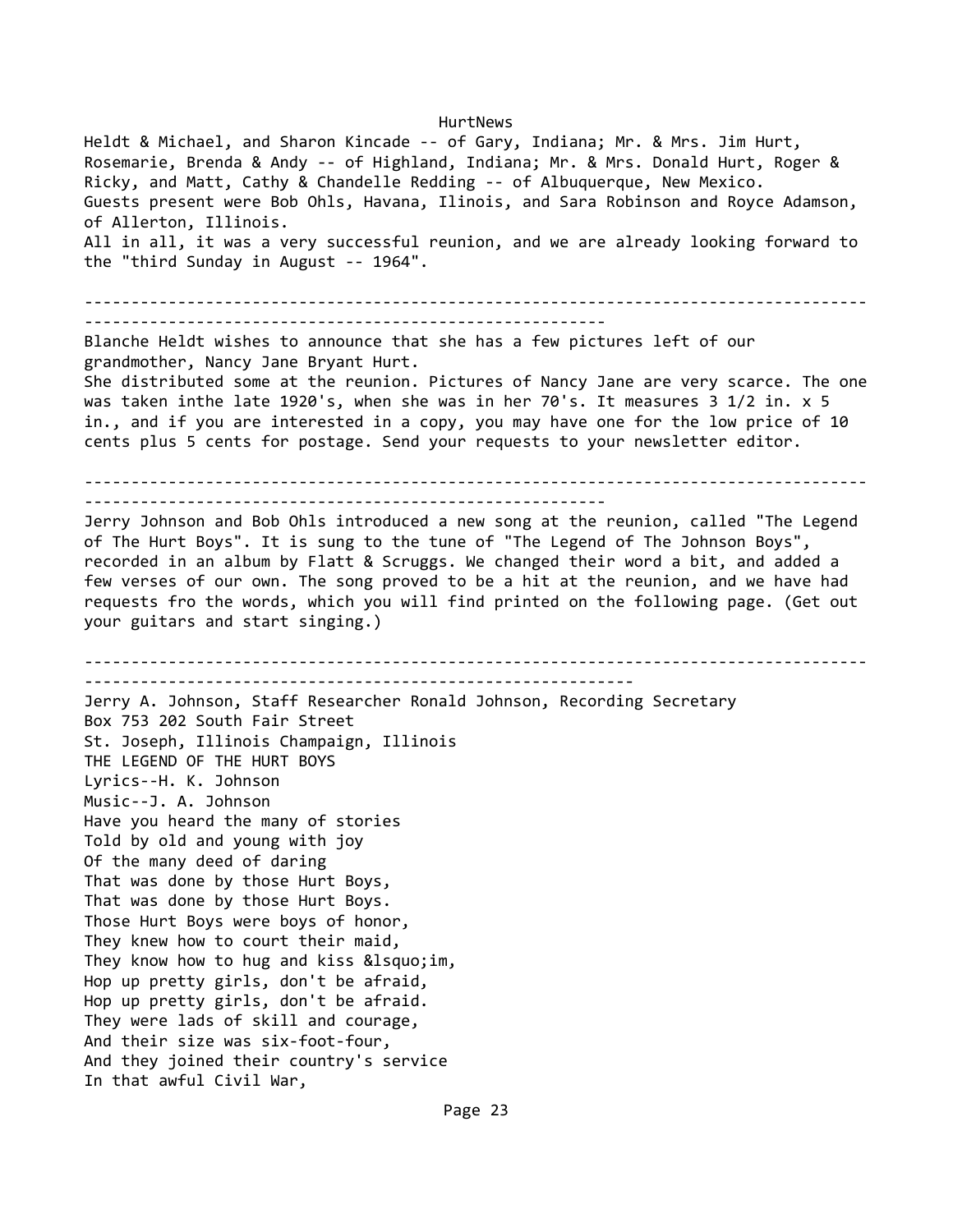In that awful Civil War. They were scouts in Lincoln's army, And were known far and wide, When the Rebels saw them coming, They'd throw down their guns and hide, They's throw down their guns and hide. And when the cruel war was over, Grieving still for those who died, Those Hurt boys went back to Back Creek, Took unto themselves a bride, Took unto themselves a bride. Those Hurt Boys' feet were itchin' So a few began to roam, Left the hills of old Kentucky, And in other states built homes, And in other states built homes. Now there's a Hurt in Indiana, Quite a few in Illinois, If you travel out to Kansas You will meet some more Hurt Boys, You will meet some more Hurt Boys. Those Hurt Boys raised sons and daughters, And had grand kids by the score, Scattered over this great nation, There'11 be Hurts forevermore, There'll be Hurts forevermore. And each year the Hurts reuinion Beckons Hurts where'er they be, Carries on the Hurt tradition, Those Hurt Boys of sixty-three, Those Hurt Boys of sixty-three. Helen Hurt Jenkins, chief reporter 1308 West University Avenue Urbana, Illinois MORE NEWS ITEMS Mr. Leland Hardwick, Jr., of Lancaster, Ky., was injured on September 6, when a piece of steel became imbedded in his eye. He was taken to a Lexington, Ky., hospital for emergency treatment, and later moved to a hospital in Cincinnati, Ohio, where he underwent surgery. A son was born on September 18,1963, to Airman First Class and Mrs. David Fell, of Urbana, Illinois. Sue Fell is the daughter of Mrs. Ernest Hurt, Urbana. The baby has been named David Scott. ----------------------------------------------------- HURTS & THE LAW IN GARRARD COUNTY, KENTUCKY The sheriff of Garrard County is Leonard Hammons, who married Virginia Hurt. His

deputy is Clifford Hurt, and the state police representative in Lancaster is Junior Schooler, whose mother is Elveree Hurt.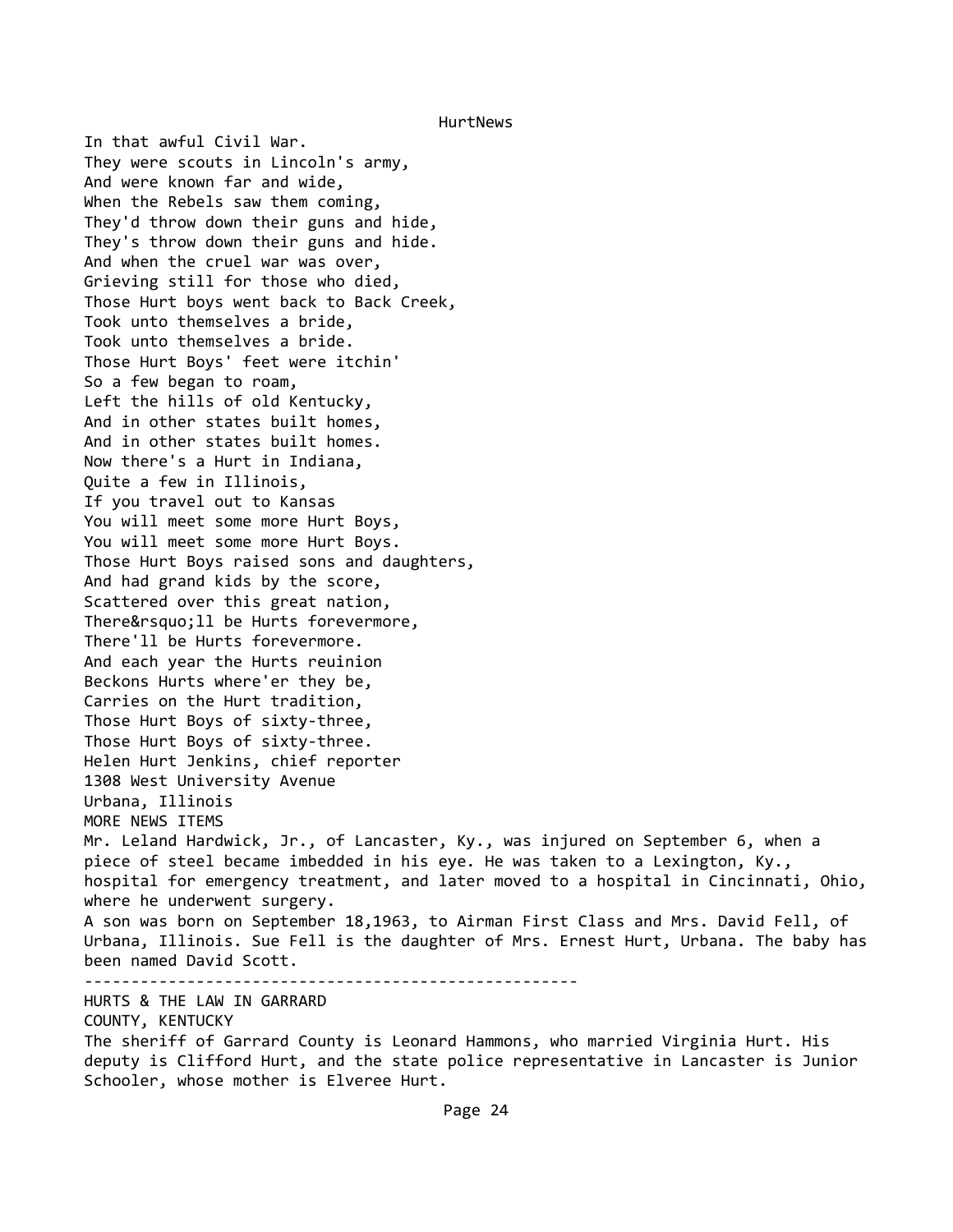#### ----------------------------------------------------

A SALUTE TO MISS IDA HURTE

Miss Ida Hurte, who lives in Paint Lick, Ky., is the daughter of William and Cassandra Rhodus Hurt, and a granddaughter of Smith Hurt. She started teaching school at the age of 15, and taught for 55 years in the Garrard and Madison County schools. After her retirement at the age of 70, she worked in the local post office as clerk for several years. She was in the hospital for the first time at the age of 76. She has never had a shot of any kind, and she had her hair done at the beauty shop for the first time this summer. Miss Ida Hurte is 87 years old--a truely remarkable woman.

-------------------------------------------------

### DEFINITION OF ANCESTORS

"Ancestors are found along with old furniture and captive skeletons in all our best regulated families. Ancestors consist of forefathers and foremothers, to say nothing of foreuncles and aunts. Being an ancestor is one of the easiest and most attractive of jobs. It merely consists of being boasted by one's descendants. Thus many ancestors have been enabled to make good after they are dead.

Ancestors are one of the most valuable possessions. They are non-taxable and cannot be stolen. Their upkeep is practically nothing, and they do not deteriorate with age and neglect. In fact, they increase in value as they grow older. An ancestor 600 years old is worth a whole mass meeting of 56 year old ancestors. Adam is the oldest ancestor. He is 6,000 years old, and has a fine record. But he is a common possession, like education and

liberty, so he is not valued very highly."

IN MEMORIAM

An obituary colum is something we had hoped never to have in our newsletter, but recently we have been greived by the death of three members of our Hurt family: ERNEST HURT

Funeral services for Ernes Hurt, 47, 1208 North Broadway, Urbana, Illinois, were held September 3 at the Bishop Funeral Home in Greenup, Illinois, with graveside services at Woodlawn Cemetary, Urbana. Rev. Fred Carlin, of Casey, Illinois, officiated at both services.

Mr. Hurt died suddenly Saturday evening, August 31, at the home of his father, Alva J. Hurt, near Casey, Illinois. A heart attack was given as the causes of death in an inquest held September 1 at Greenup.

Mr. Hurt was born May 6, 1916, near Greenup, Illinois, son of Alva J. and Sarah Lewis Hurt. His mother preceded him in death in 1951.

He married Maxine Burwell Sisney in January, 1949, at Greenup, Illinois.

Surviving are his widow; three sons at home in Urbana--Steven, Allen and Mark Hurt; three stepchildren--Mrs. Shelly Fults, Seymour, Illinois, Mrs. Sue Fell, Urbana, Illinois, and David Sisney, Seymour, Illinois; three brothers--Wayne Hurt, Crown Point, Indiana, Donald Hurt, Alburquerque, New Mexico, and Jim Hurt, Highland, Indiana; three sisters--Mrs. Hildreth Johnson, St. Joseph, Illinois, Mrs. Blanche Heldt, Gary, Indiana, and Mrs.Helen Jenkins, Urbana, Illinois; five step-grandchildren, and several nieces and nephews.

Mr. Hurt was a veteran of World War II, and a member of the Moose Lodge, Champaign, Illinois. He was employed at the Auto Doc Body and Fender Shop in Champaign, Illinois.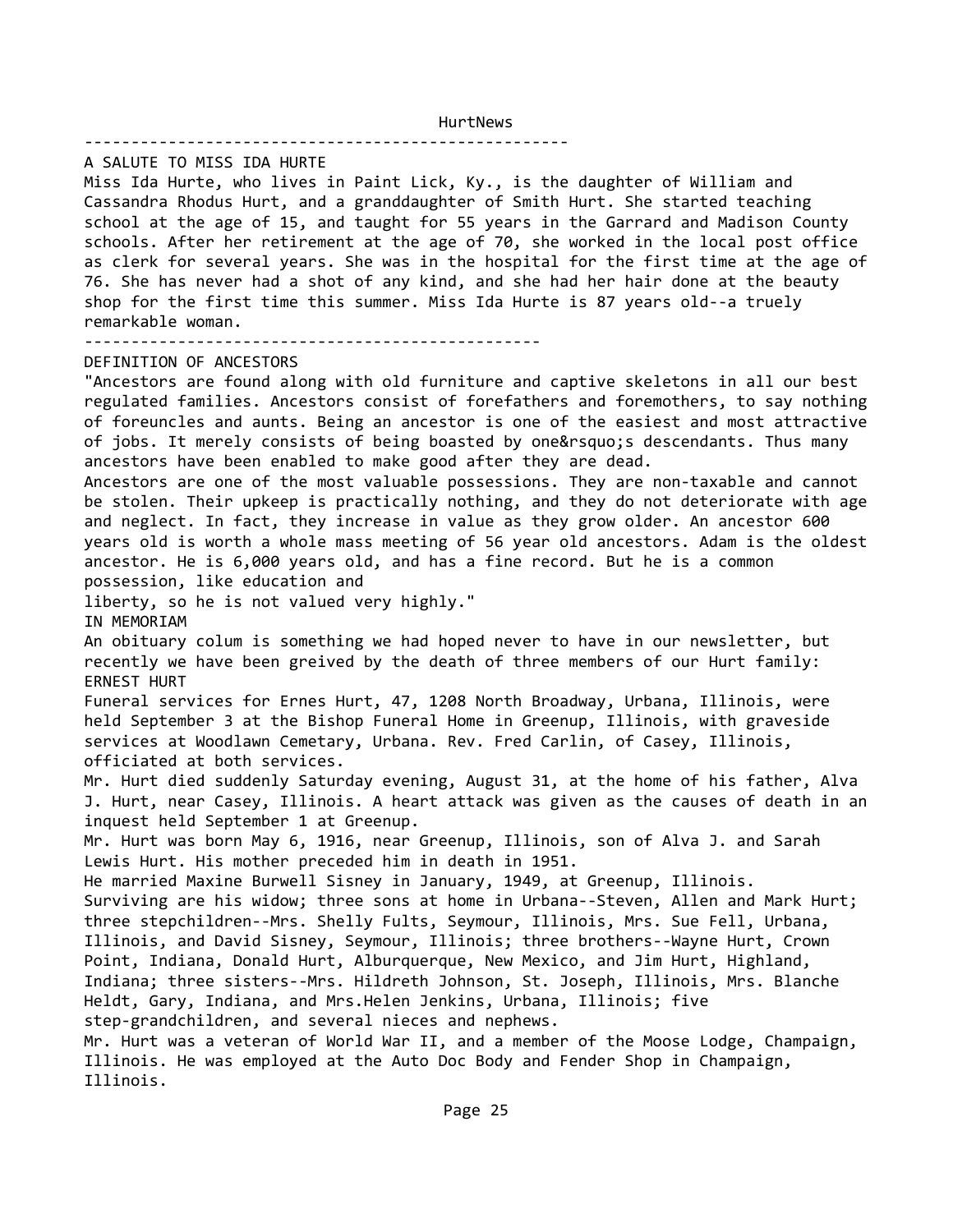------------------------------------------------------------------------------------ -------------------------------------------------------------- GROVER P. SCHOOLER, SR. Mr. Grover P. Schooler, Sr., 73, Lancaster, Kentucky, died unexpectedly at 10:30 A.M. Wednesday, August 7, 1963, at the Garrard County Memorial Hospital. Funeral services were held at 2:30 P.M. Friday, August9, at the Ramsey Funeral Home in Lancaster, Kentucky, with the Rev. R. Henry Campbell officiating. Burial was in the Lancaster Cemetery. Mr. Schooler was a member of the Baptist Church. Survivors include his wife, Mrs. Elveree Hurt Schooler; a son, Grover Schooler, Jr., Lancaster, Kentucky; a daughter, Mrs. Harry Barker, Lancaster, Kentucky; two brothers--Ray and Herbert Schooler, Lancaster; two sisters--Misses Betsy and Margaret Schooler, Lancaster; and five grandchildren. Mr. Schooler was a retired farmer. ------------------------------------------------------------------------------------ ------------------------------------------------------------ SALLIE HURT RAY Mrs. Sallie Hurt Ray, 69, Lancaster, Kentucky, died at 5:00 A.M. Saturday, August 24, 1963, at the Pattie A. Clay Hospital, Richmond, Kentucky, after a long illness. She was a member of The Liberty Baptist Church. Funeral services were conducted at 2:30 P.M. Monday, September 26, at the Lancaster Baptist Church by Rev. B.V. Filson and Rev. Aubrey Eckenroth. Burial was in the Lancaster Cemetery. Ramsey Funeral Home was in charge of arrangements. Survivors are to sons--L.B. Ray and Gilbert Ray, of Garrard County, Kenctucky; Five sisters--Mrs. Leland Hardwick and Mrs. Joe Edgington, Mrs. Pearlie East, and Mrs. Marion Sebastian, all of Garrard Co, and Mrs. Walker Montgomery, Danville, Kentucky; three brothers--Herbert Hurt, and Kirby Hurt of Lancaster, Kentucky, and Ted Hurt of New Albany, Indiana; seven grand-children and 2 great-grandchildren. ------------------------------------------------------------------------------------ ------------------------------------------------------------- "I cannot say, and I will not say that he is dead. He is just away! With a cheery smile an a wave of the hand, He has wandered into an unknown land, and left us dreaming how very fair It needs must be, since he lingers there. Think of him faring on, as dear in the love of There as the love of Here; Think of him as the same, I say, He is not dead--he is just--away!" --From the poem, "Away" by James Whitcomb Riley

Submitted by: Sam D. Lawson

HURT NOTES (Published at Champaign,

December, 1963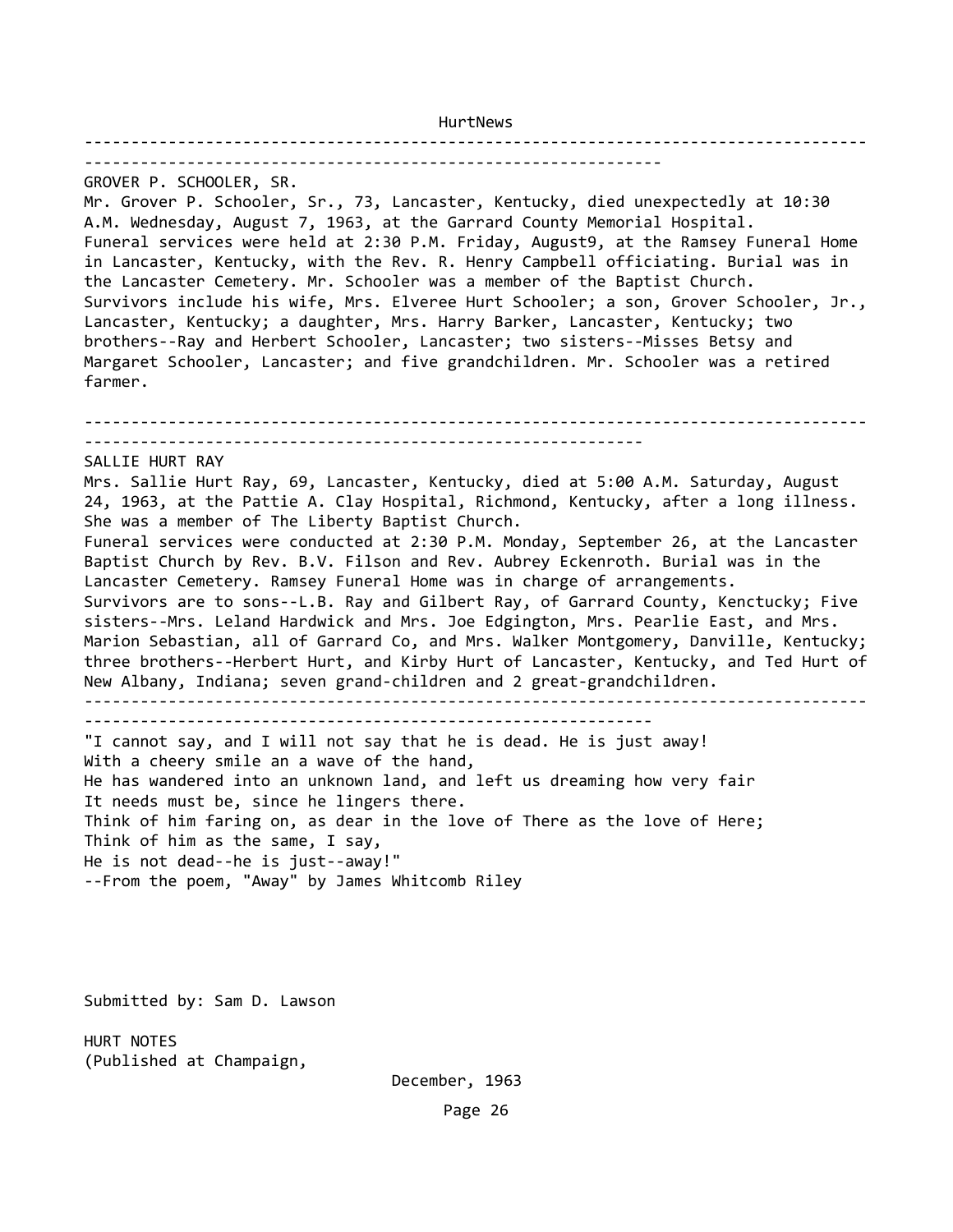Illinois) NEWSLETTER - NO. 6 \*\*\*\*\*\*\*\*\*\*\*\*\*\*\*\*\*\*\*\*\*\*\*\*\*\*\*\*\*\*\*\*\*\*\*\*\*\*\*\*\*\*\*\*\*\*\*\*\*\*\*\*\*\*\*\*\*\*\*\*\*\*\*\*\*\*\*\*\*\*\*\*\*\*\*\*\*\*\*\*\*\*

NEW SUBSCRIBERS

-

 Since our last newsletter in September, we have added some new subscribers to our mailing list.

 A very interesting letter arrived from Mrs. Ghuela Hurt of Bridgetown, Missouri. Ghuela is the wife of the late John Hurt, son of Andy Hurt. Ghuela and John are the parents of 10 children--quite an addition to our family tree. Ghuela requested all back issues of Hurt Notes, and says she has plans to make the newsletters into a book form. We hope the rest of you are saving the newsletters and have similar plans for them.

 Another letter came from Gerald Hurt, of Casey, Illinois. Having received all five newsletters at one time, he had quite a bit of reading to catch up on. He and his wife Helen found the letters very interesting, and their 10 year old daughter, Becky, was planning to show them off to her 5th grade class.

 Edna Belle Shelby, of Covington, Indiana, is also one of our new subscribers. She is the daughter of Harold and Doris Hurt Sweet. Edna Belle and I have been corresponding in regards to our Bryant and Wray lines. We are trying to establish enough proof and data on one of these lines to gain Edna Belle's admittance to the D.A.R. The Wray line seemed the most logical, but although we believe that Joseph Wray was a Revolutionary Soldier, we cannot prove it, and have yet to receive his war record from Washington D.C. I have photocopies of John Bryant's Revolutionary War record and pension papers, but our missing link in this line is the father of Nancy Jane Bryant Hurt. There is no doubt that John Bryant and wife, Sarah Brown Bryant, were the great-grandparents of Nancy Jane, but which of their grandsons was Nancy Jane's father? --------------------------------------------------------------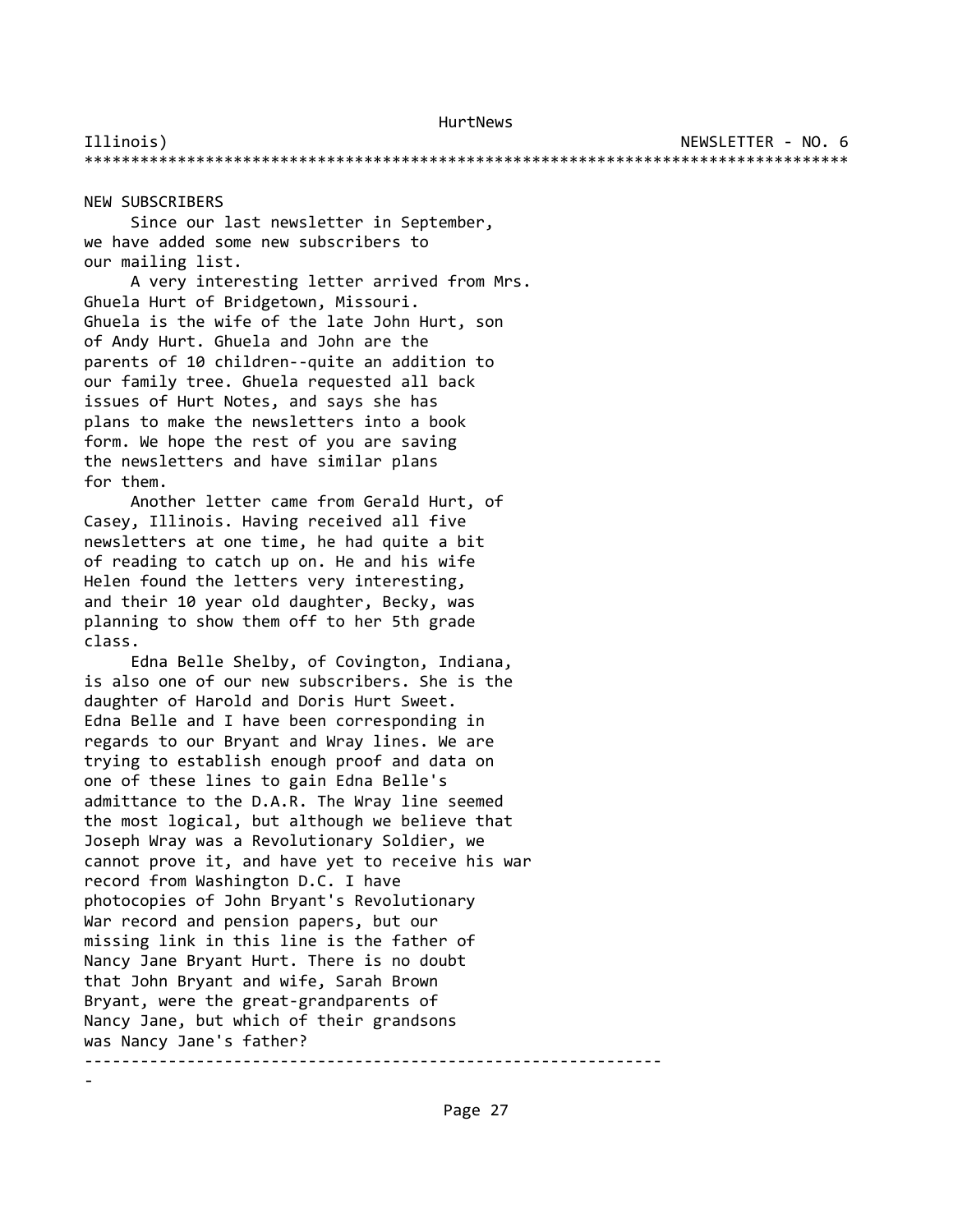NEWS ITEMS OF PRESENT DAY HURTS

 Henry Thomas Hurt III, our Navy man in Newfoundland, was home on leave recently for three weeks, visiting his parents, Mr. and Mrs. Henry Thomas Hurt II, in Lancaster, Ky. "Tommy", as he is called, is now stationed in Port Hueneme, California, where he is enrolled in the Class A Drafting Engineering Aid School. The above news came in a letter from Tommy"s mother, Allene Hurt.

 George and Fannie Lotz sent a clipping from the Louisville, (Ky.) Times, dated Oct. 14, 1963, which stated that: ARecently George and Fannie Lotz, 2332 Rowan, Louisville Ky., celebrated their 57th wedding anniversary. The mail brought, among other gifts, a package from a well-known manufacturer

which uses for a trade mark '57 Varieties'. Mrs. Lotz is the former Fannie Dollins, daughter of Mary Hurt Dollins, who was a sister to our Eli Mitchell Hurt.

Congratulations George and Fannie, and may you have many more happy anniversaries! Mr. and Mrs. Donald Lane, Lancaster, Ky., entertained, on October 20, with a

birthday dinner in honor of Mrs. Lane's mother, Mrs. Maggie Hurt Hardwick. James and Judy Rudd and children, Kelly and Karla, Have recently moved from

Rayfield, Colorado to Gary, Indiana.

 Linda Jenkins was chosen Queen of Urbana High School for the Annual Tri-Hi Dance. Linda is the daughter of Maurice and Helen Jenkins of Urbana, Illinois.

 Mr. and Mrs. George Allen Adams entertained recently with a birthday dinner for George Allen's mother, Mrs. Lucy Adams of Somerset, Ky.

# NOTES FROM HELEN'S MAIL BAG

 A letter from Mrs. Susie Hurt of Crab Orchard, Ky., tells me how much she enjoys the Newsletters. Susie is only Hurt by marriage, but she is very interested in the Hurt Genealogy. Her husband was Frazier Hurt, the youngest son of John Hurt, Eli's oldest brother.

 Sallie Hurt Bowling of Hamilton, Ohio, is busy making quilts these days. Sally tells me she owns a sugar chest that belonged to my great-grandparents, Abel and Sarah Hurt. Sally also belongs to a Senior Citizen Center, where she meets some very interesting people.

 Cousin Sam Hurt, of Paint Lick, Ky., still writes those newsy letters I enjoy so much. He is helping me now on the Wray family tree. We hope to have a report of this in the near future.

 Myrtie Lawson, of Louisville, Ky., spent several days in the hospital the last of September. Her sister, Lucy Adams, of Somerset, Ky., spent a week with her at that time. I am happy to report that Myrtie is doing fine now, and is back to work.

 $\_$  , and the set of the set of the set of the set of the set of the set of the set of the set of the set of the set of the set of the set of the set of the set of the set of the set of the set of the set of the set of th

# GENEALOGY NOTES --by Hildreth Hurt Johnson

 We have been very fortunate indeed to discover another HURT genealogist--namely Oscar Hurt of Memphis, Tennessee. About 10 years ago, Oscar Hurt, as a hobby, began researching on the Hurt family. He has compiled a manuscript of well over 100 pages, entitled "Early Hurt Family of Virginia" and Early Hurt Records." His name and address was sent to me by another genealogist, and I immediately got off a letter to him, telling him about Hurt family line, and asking for any help he might be able to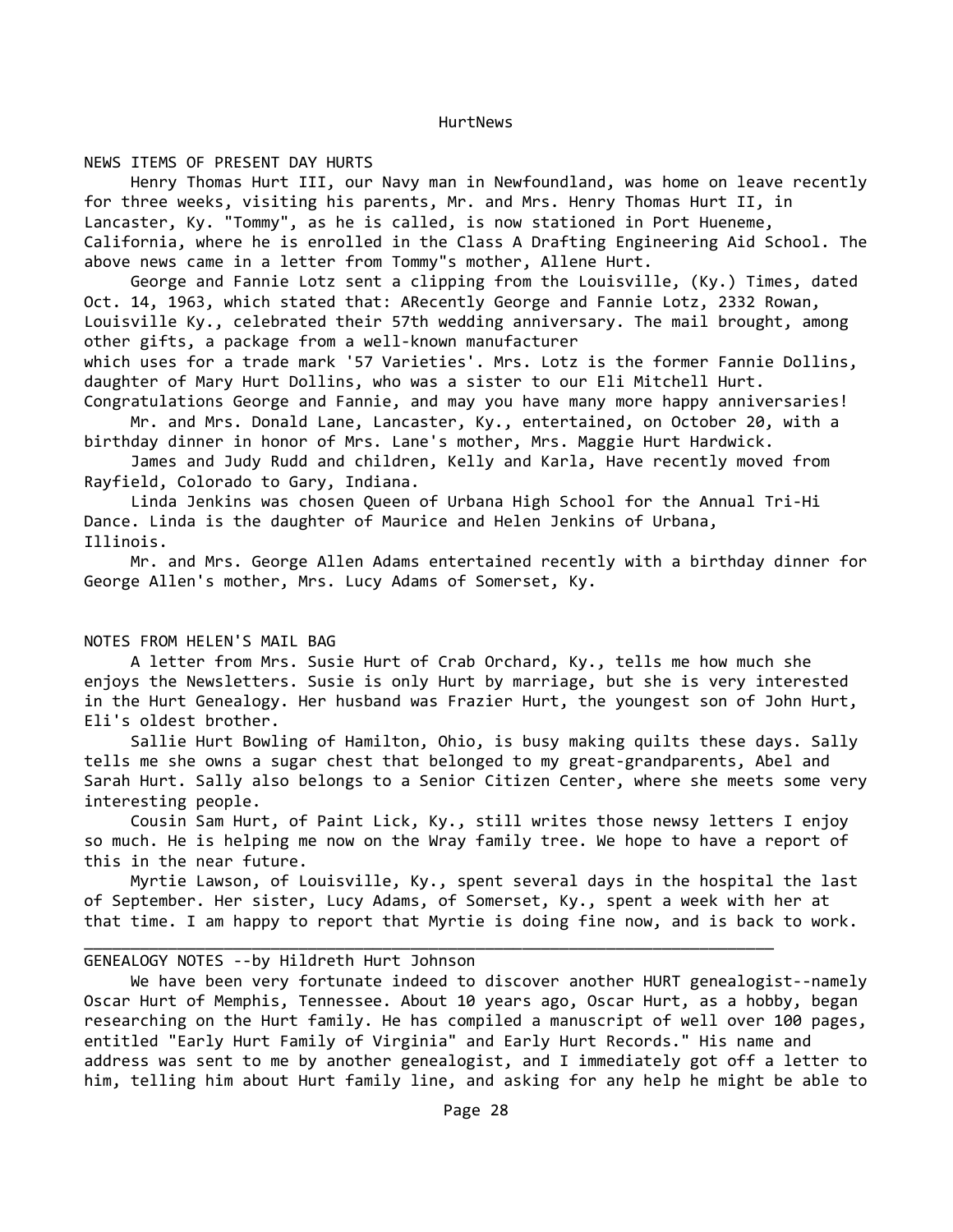give us. Before I had received my reply, brother Don Hurt of Albuquerque, New Mexico, had also discovered Oscar Hurt through Oscar's nephew, Lloyd Hurt Jr., who lives in New Mexico. This nephew loaned Don a copy of Oscar's manuscript, and after reading it, Don was so enthused that he called me long-distance one night to say that he had the names which would take our Hurt family back 5 more generations. Well, that was enough to get excited about. According to Oscar Hurt's speculations, our Hurt line went like this: James Hurt who married Elizabeth Morris, was the son of John Hurt, also the son of a John Hurt, son of William Hurt, son of John Hurt, son of

William Hurt, Sr. This William Hurt, Sr., was born about 1630 in England and came to Virginia in 1650. Well, we walked on air for a few days, and then came my reply from Oscar Hurt. He said he had given up the idea he had earlier that our James Hurt was the same James who belonged to the John--John--William--John-- William, Sr. line, for the data he had aquired since did not check out this theory. What a let-down! However, although he cannot prove his first theory is right, he also cannot prove that it is wrong. So we are still hoping. He has promised to help us solve this "puzzle" as he calls it. I have some of the pages from Oscar's

manuscript, and I hope to get a copy of the complete manuscript soon. One bit of information from the manuscript which I think will interest all of you is this: The earliest record that Oscar Hurt found of the HURT family is in the year 1273. In that year he found three Hurt names on the Hundred Rolls of Oxfordshire, England, as follows:

1. Amicia le Hurt - County Osfordshire, 1273

2. Hugh le Hurt - County Oxfordshire, 1273

3. Thomas le Hurt - County Oxfordshire, 1273

 The "Hundred Roll" is explained as a unit of government composed of 100 families, which was later expanded into a county or shire government.

 It is well-known that the HURT family is of old English stock, and Oscar Hurt quotes from the book , "Homes of Family Names In Great Britain", by H.B. Guppy, as follows:

"The distinguished name of HURT is an ancient Nottingham (England)

name. An

 ancient and distinguished, opulant famly of this name resided at Ashbourne,

 Derbyshire, from the 15th to the 17th century. The Hurts of Kniveton, Casterne and

 Alderwashly, in that county, were younger branches of the same. In the reign of

 Edward I (1274-1304), HURT was a common name in Oxfordshire, and it was also

represented then in Lincolnshire and Devonshire. Richard Hurt was

mayor of

St. Mary's

Nottingham, England, in 1595-1602 and 1609. John Hurt was vicar of

Church (in England) in 1461."

There now -- aren't you glad you are a HURT?

==================================================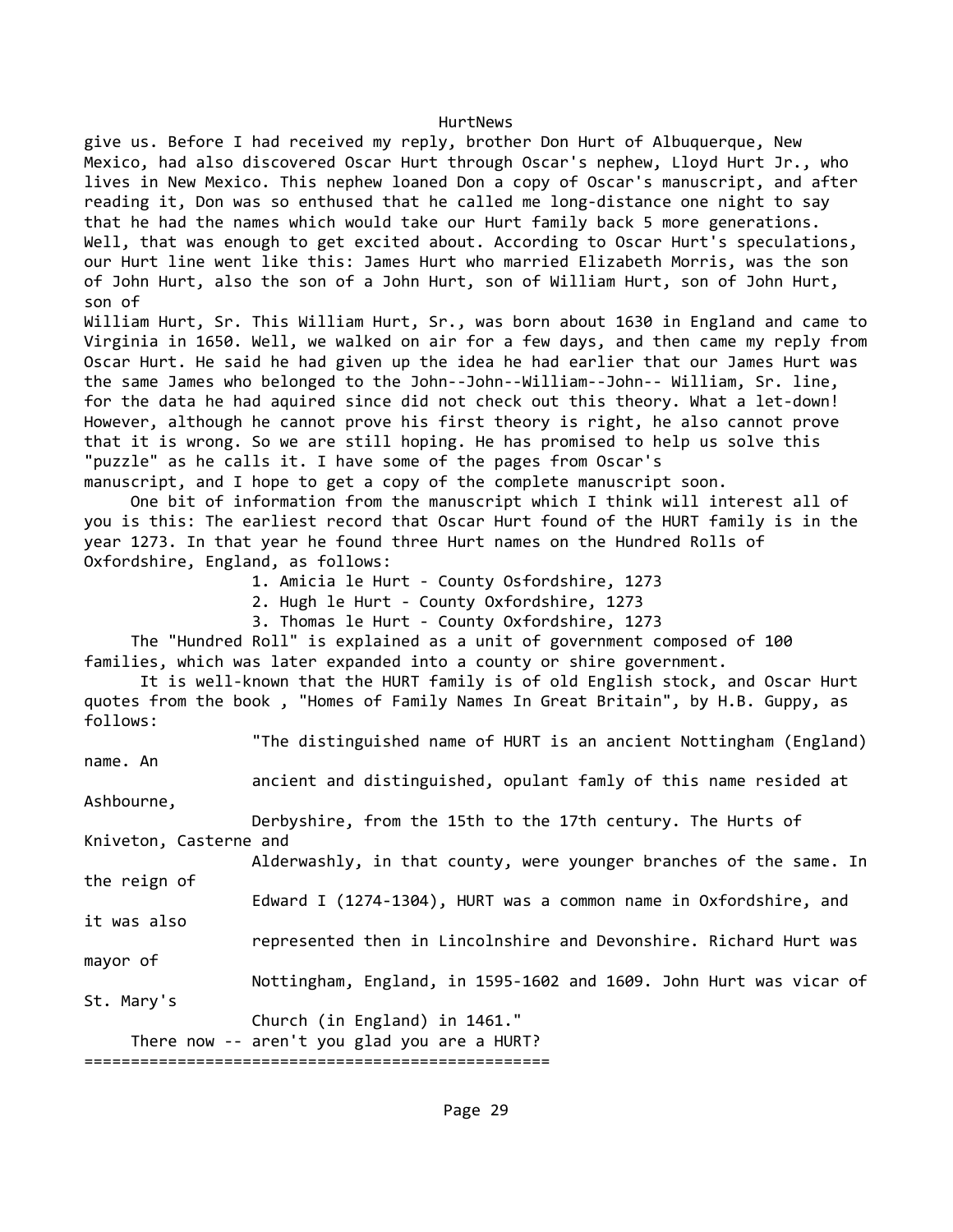A PAIR OF COTTONS...... Mr. and Mrs. Glenmore Cotton, Route #1, Lancaster, Ky., have reason to be doubly proud in regard to their two daughters, who are students at Berea College, Ky. Miss Sue Janet Cotton, a senior elementary education major at Berea College, is doing her first practice teaching assignment at Knapp Hall, Berea College's laboratory elementary school. She has also been elected president of the Young Republicans at Berea College. Miss Glenna Sharon Cotton has been elected vice-president of the public affairs forum at Berea College. In clubs like the Public Affairs Forum, there is a tendency to foster a growth among the students in democratic ideals and leadership ability. =================== IN MEMORIAM --JOHN YATER Services for John Yater, of Cincinnati, Ohio, formerly of Lancaster, Ky., were held at 2:00 P.M., Sept. 17, in the Lancaster Cenetery by the Rev. Tom Hix. Mr. Yater is survived by his wife, Mrs. Mary Crensborn Yater. Mr. Yater was the grandson of John and Mary Hurt Yater. \*\*\*\*\*\*\*\*\*\*\*\*\*\*\*\*\*\*\*\*\* MORE NAMES ON THE HURT FAMILY TREE JAMES HURT and ELIZABETH MORRIS HURT Children: HENRY, JOSHUA, SMITH, JANE AND MARTHA (PATSY) SMITH HURT, son of James and Elizabeth Morris Hurt, was born approximately 1794. He married Elizabeth Edwards April 8th, 1822, in Garrard County, Kentucky. Children: The 1840 census of Garrard Co. lists 2 male and 5 female children In the family, but we know the names of only 3.... 1. WILLIAM HURT, SENIOR 2. JAMES HURT 3. ELIZABETH HURT \*1. WILLIAM HURT, SENIOR, son of Smith and Elizabeth Edwards Hurt, was born Nov. 26, 1838. His first marriage was to his cousin, Mary Hurt. Their children: 1. William, Jr. (Born Nov. 26, 1861 - died June 29, 1949) He married Mary Ralston,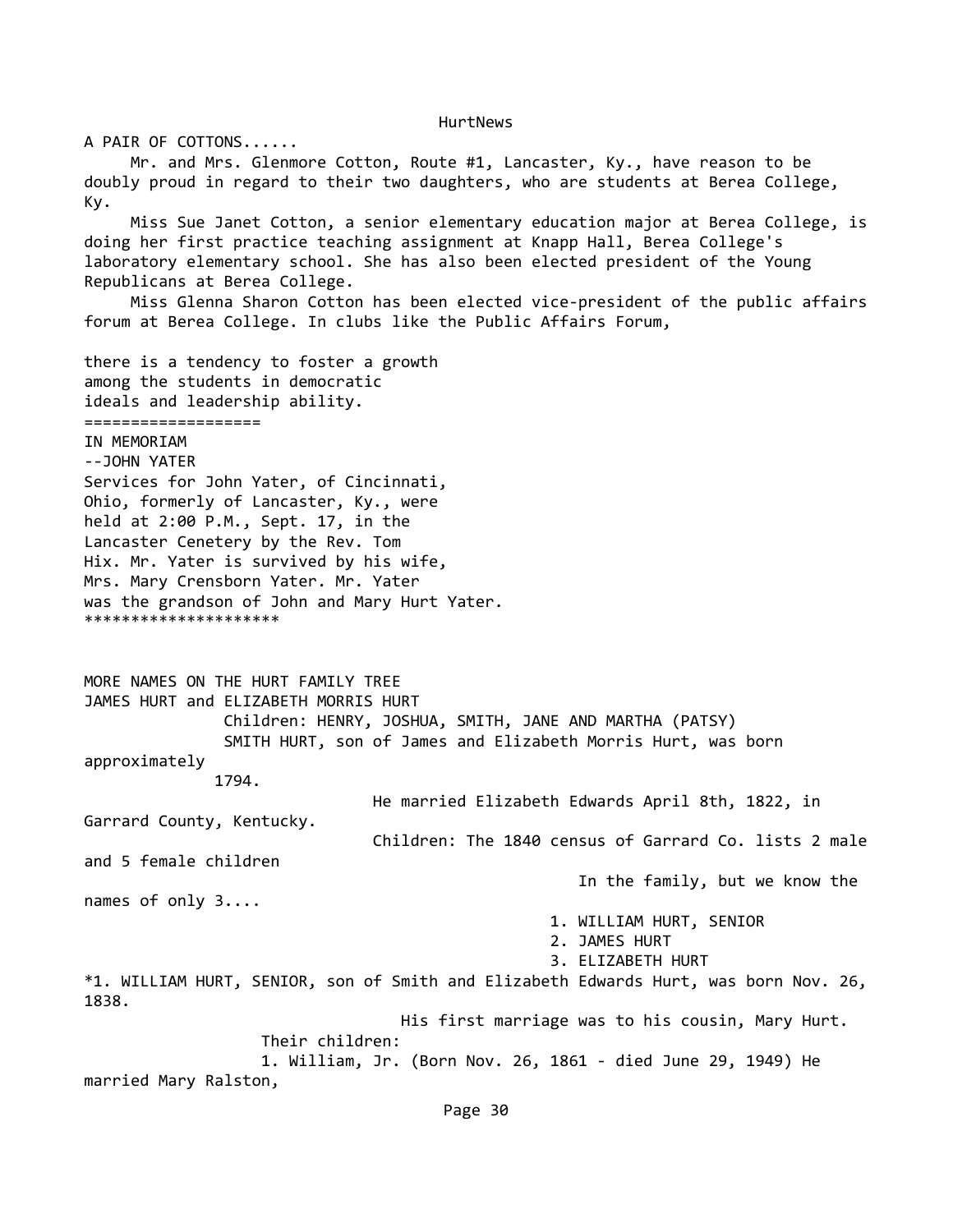HurtNews and they had 5 children, but we have only the names of two--Minnie Belle and Annie Lee. 2. Joshua (born Feb. 2, 1863 - died Feb. 2, 1868) 3. Sally A. (born Aug. 20, 1864 - died Dec. 24, 1880) Sally died from burns. She was never married. 4. Mary S. (born March 8, 1866 - died Dec. 16, 1937) Mary was unmarried. \*1. WILLIAM HURT, SENIOR, was married the second time to Cassandra Rhodes. Their children: 5. Lou G. (born June 6, 1872 - died Sept. 18, 1872) 6. Martha E. (born March 29, 1874 - died Nov. 11, 1939) Martha married John Bettis, and they had 6 children -- 4 girls and 2 boys. We do not have their names. 7. Ida M. (born March 17, 187? - Still lives in Paint Lick, Ky. Ida never married. She is a retired school teacher. 8. Edward (born June 17, 1877 - died Jan. 23, 1942) Edward married Gertrude McDonald. (No children) 9. Samuel (born April 17, 1879 - died Jan 29, 1946) Samuel married Maggie Argenbrighte. They had one son -- Thomas A. 10. Susie (born June 18, 1881) Susie married Ancil Parks. They had 2 children -- 1 boy and 1 girl. we do not know their name. 11. Mike E. (born Aug. 26, 1883 - died July 31, 1916) Mike married Pearl Vernon. Their children: George, Mae and 1 other son. 12. Arthur (born March 15, 1886 - died Feb. 18, 1961) Arthur was married first to Mary Northern. Their Children: Virginia - Cassie - also 1 son. Arthur was married second to Grace Goodrich. Their Children: Thomas William - 1 other son and 2 daughters. 13. Cora (born Feb 16, 1890) lives with sister Ida, in Paint Lick, Kentucky. Cora married William T. Green (no children) The above is merely a beginning in listing the names of the members of Smith Hurt's family. We will continue this in other newsletters. We still need lots more information, though, and any data you can send us will be appreciated. =================================================================

 Please send us your news items. We cannot publish a newsletter without them. Also, those of you who have not yet filled out the forms that were sent to you, please get them in as soon as possible. Let's make our family tree complete.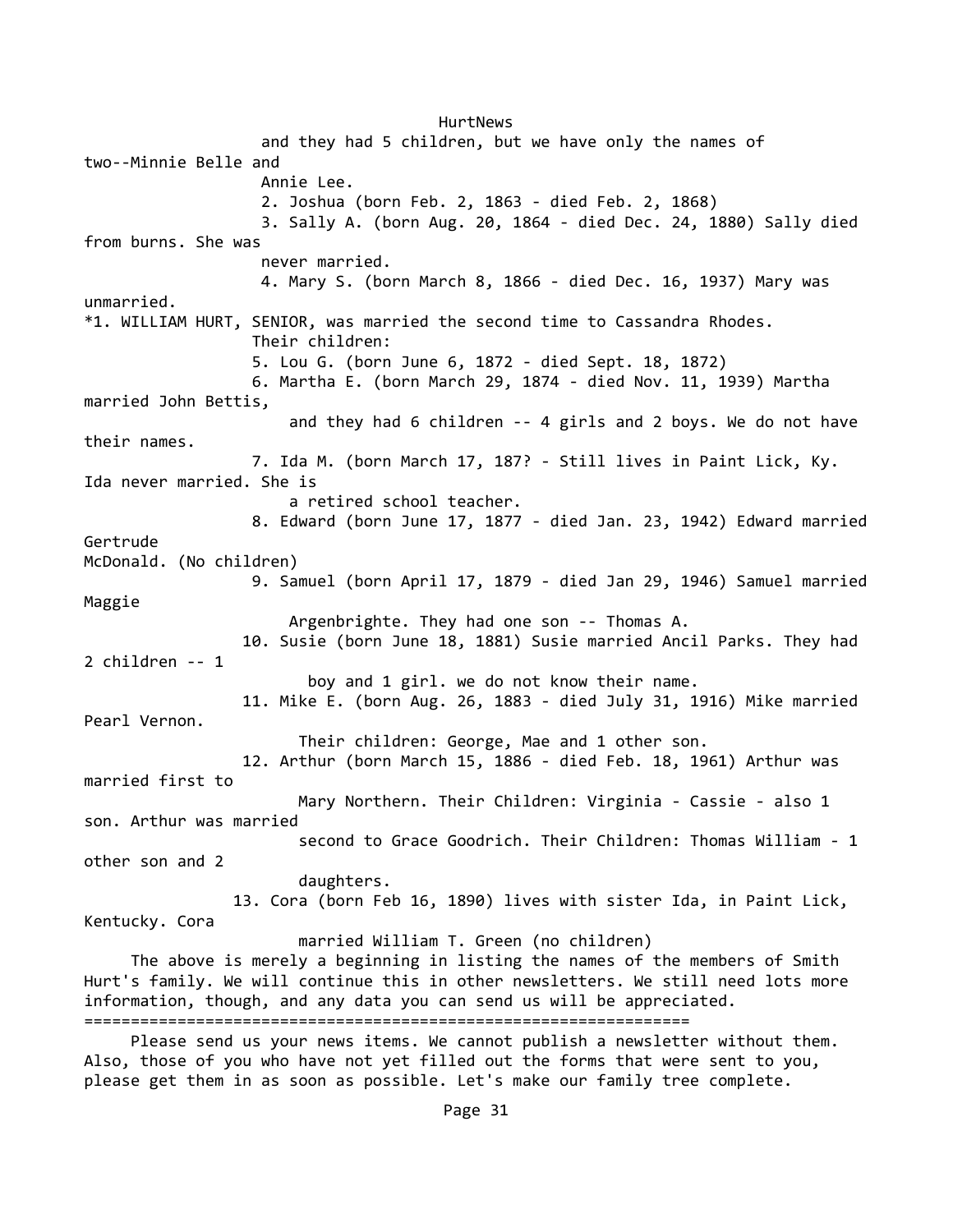HurtNews Send your correspondence, news items, forms, etc., to either: Hildreth Johnson or Helen Jenkins Box 753 1308 W. University Ave. St. Joseph, Illinois Urbana, Illinois \*\*\*\*\*\*\*\*\*\*\*\*\*\*\*\*\*\*\*\*\*\*\*\*\*\*\*\*\*\*\*\*\*\*\*\*\*\*\*\*\*\*\*\*\*\*\*\*\*\*\* A GENEALOGIST'S LETTER TO SANTA CLAUS Dear Santa: My stocking is hung by the chimney with care--Please fill it up with some unusual fare. Reach way down deep in your magical packs, And pull out the facts, Santa, just give me the facts. Like--who was the father of a Hurt called James? Surely you have a list of such names! Was it John, or Thomas, or Moses or Bill? And where can I find a print of his will? And who was his mother, if I'm not asking to much? Who was his grandpa, if you have knowledge of such? Now, who was the wife of old Joseph Wray? And did he take part in the Wars of his day? And while you're about it, without too much ado, Please help me out with my Bryants, too. My grandmother's name was Nancy Jane, I've searched for her father, but all in vain. Somewhere in Kentucky a Bryant did stay, Who married Amanda, the census did say. But his name is unknown by today's Bryant clan-- Father to Mary, Nancy and Alex--who was this man? On all the above, Santa, please set me right-- Merry Christmas to you, and to you a good night. --A Hurt-Wray-Bryant Genealogist  $\overline{\phantom{a}}$  , and the set of the set of the set of the set of the set of the set of the set of the set of the set of the set of the set of the set of the set of the set of the set of the set of the set of the set of the s BOOK BROWZING WITH HILDRETH A study of genealogy is also a study of history, and in reading such material,

one runs across some interesting facts.

 In Colonial Virginia, where our Hurt forefathers lived in the 1700's, much of the social life centered about the taverns. Here planters, traders, and professional men met to discuss business and politics. Cheats and speculators peddled their wares. Here traveling groups gave shows and games of chance were frequent. Cards and dice were the favorite gambling devices on the inside of the buildings, while on the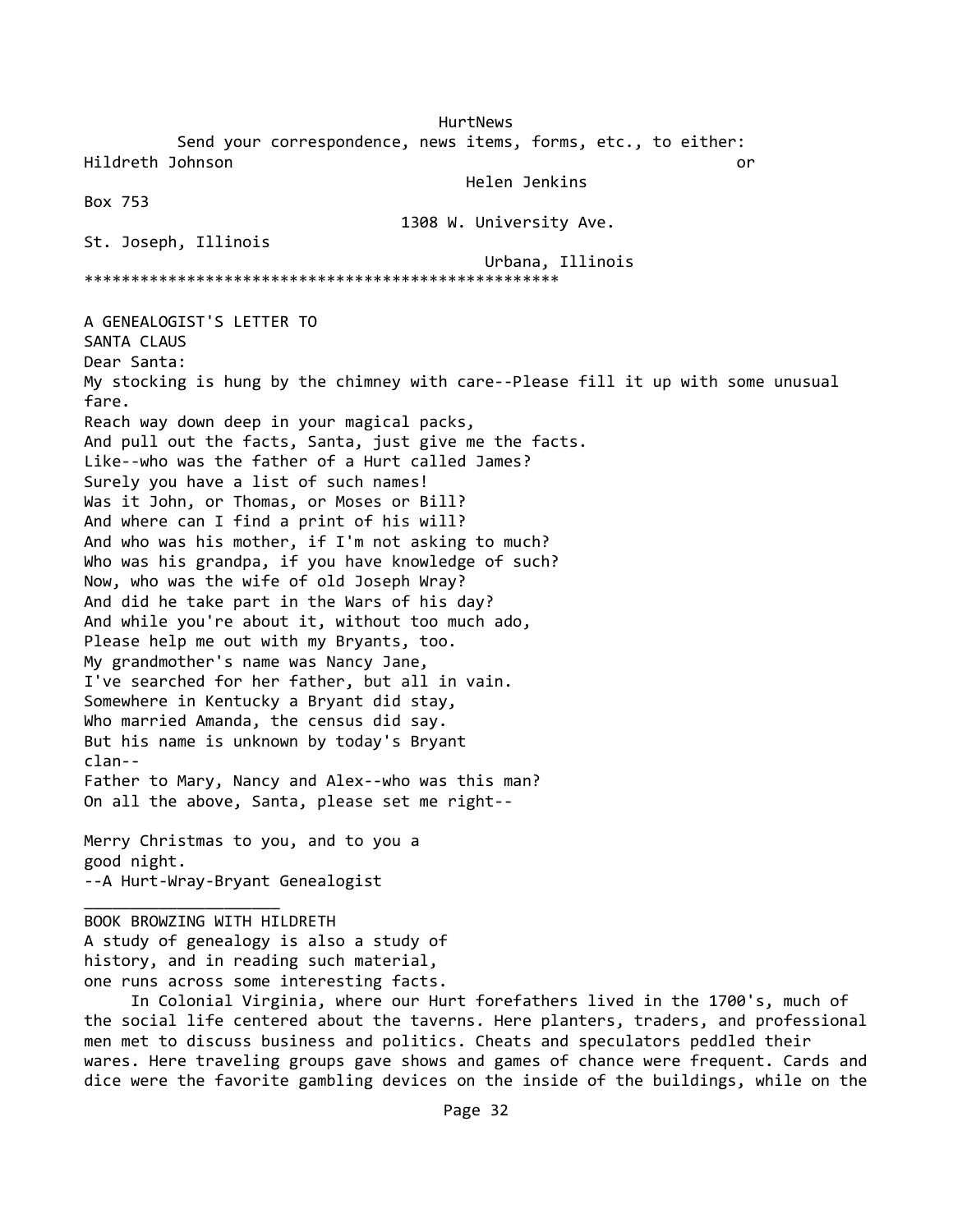outside, bets were placed on wrestling matches, cock-fights, gander head-pulling contest, and horse-races. Bootlegging was illegal, and for selling liquor with-out a license, a man could be fined up to 2,000 lbs. of tobacco. (Tobacco was often used in place of money in those days). Some of the drinks served in the taverns were French brandy, Canary and Madeira

wines, Virginia peach and apple brandy, English beer, cider, Sangaree, Lemonade, citron water, rum and ale. Prices were high. In 1750 a working man was able to buy a half-gallon of rum or two gallons of ale, for a day's pay. Laws were strict. You could be fined 50 lbs. Of tobacco for being drunk and swearing in public, or failing to attend church for two months, or for going to church drunk. For robbery, forgery, assault and battery, etc., the punishment was usually 25 lashes at the whipping post.

Did someone mention "the good old days"? \*\*\*\*\*\*\*\*\*\*\*\*\*\*\*\*\*\*

THANKSGIVING DOINGS

 Thanksgiving, with its traditional turkey and trimmings, and family get-to-gethers, has come and gone. We hope yours was a happy one. Thanksgiving Day, in Illinois, was a bright, sunshiny day, with temperatures in the high 50's. We can't say what each of you Hurts were doing on Thanksgiving, for we don't know. We can only report how your Newsletter Staff and members of their families spent the day:

 Linda and Ray Jenkins traveled from Urbana, Illinois, to Gary, Ind. for the Holiday week-end. Ray ate Thanksgiving dinner with the Wayne Hurt family in Crown Point, Ind.

 Mr. and Mrs. Ted Heldt entertained with a Thankgiving dinner at their home in Hammond, Ind. Those present besides the host and hostess were: Mr. and Mrs. Joe Heldt and Michael, Sharon Kincade, Mr. and Mrs. James Rudd, Kelly and Karla, Linda Jenkins, and Teresa, Tammy and Tod Heldt.

 Ron and Sandra Swallow, of Urbana, Ill., went to Lombard, Ill., to spend Thanksgiving with Ron's parents, Mrs. And Mrs. Joseph Swallow.

 Jerry and Donna Johnson and Jill, of St. Joseph, Ill., ate dinner with Donna=s parents, Mr. and Mrs. Walter Hostetler of Urbana, Ill.

 Ronald and Marilynne Johnson of Champaign, Ill.,went to Decatur, Ill., for a family gathering at Marilynne's grandmother's house.

 Maurice and Helen Jenkins of Urbana shared their turkey dinner with Helen's aunt and uncle, Mr. and Mrs. A.L. McMurray of Champain, Ill.

 Hildreth and Edford Johnson spent a quiet day at home in St. Joseph, eating a "small" turkey, knowing that their turn to entertain would come on Christmas Day. They did have evening guests for pumpkin pie and coffee--Mr. and Mrs. Maurice Jenkins, and Mr. and Mrs. Jerry Johnson and Jill.

------------------------------------------------------------------------------------ --------------------------

"He only deserves to be remembered by posterity who treasures up and preserves the history of his ancestors." - -- -Edmund Burke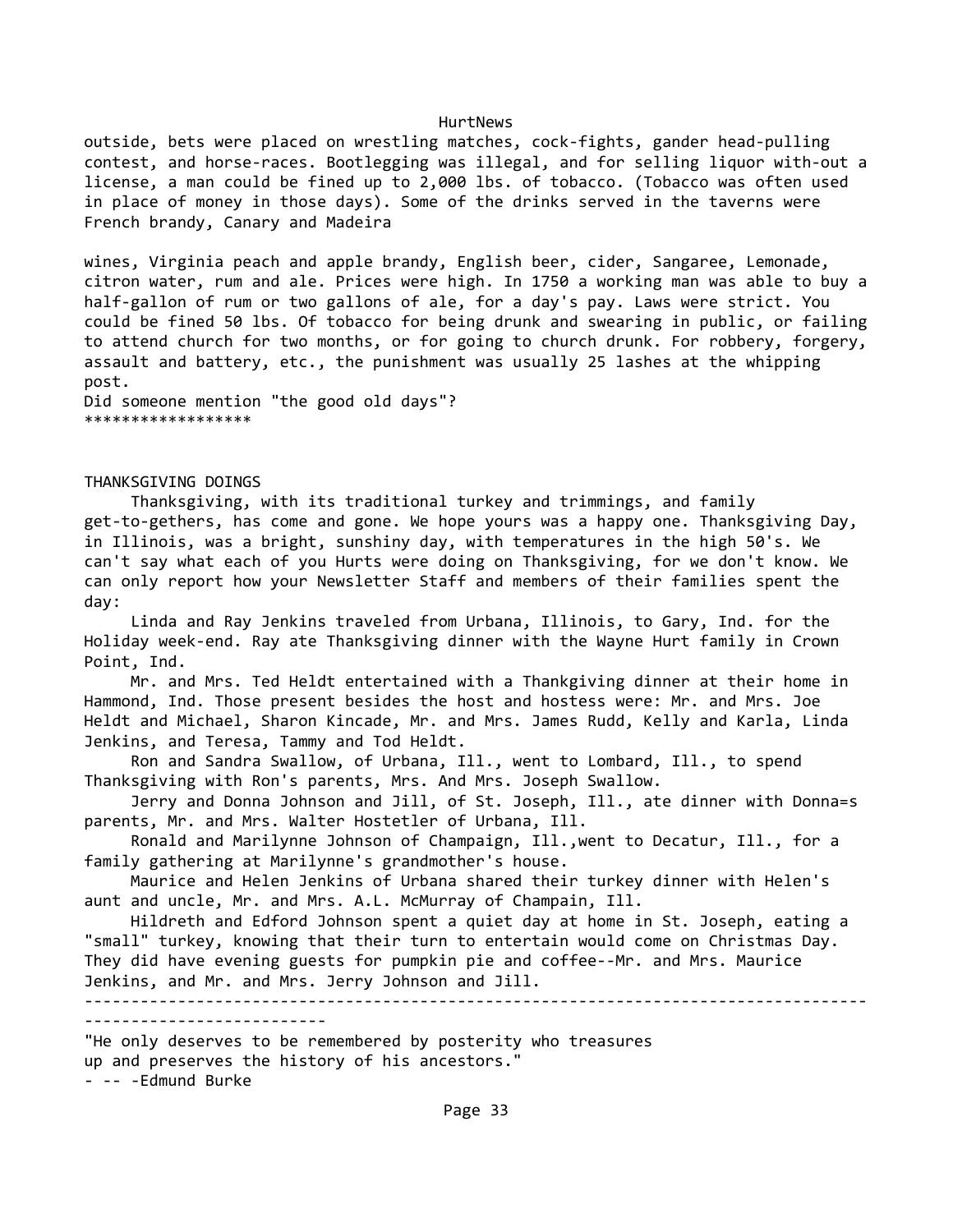===============================================================

Submitted by: Sam D. Lawson

============================================================================ Editor's Note - Newsletters 7 thru 9 are not found on the source website ============================================================================

HURT NOTES NEWSLETTER - NO.10 - DEC 1964 Hildreth Johnson, Editor Helen Jenkins, Chief Reporter Box 753

1308 West University Avenue

St. Joseph, Illinois Urbana, Illinois

\*\*\*\*\*\*\*\*\*\*\*\*\*\*\*\*\*\*\*\*\*\*\*\*\*\*\*\*\*\*\*\*\*\*\*\*\*\*\*\*\*\*\*\*\*\*\*\*\*\*\*\*\*\*\*\*\*\*\*\*\*\*\*\*\*\*\*\*\*\*\*\*\*\*\*\*\*\*\*\*

### EDITORIAL

 Another Christmas season is upon us. Each year it seems to arrive a little earlier. We are now in that magical and ever-quickening flurry of the days and weeks before Christmas, when lists are drawn up, gifts bought and hidden away, cards addressed for mailing, Christmas trees and decorations being put up in all our homes, and parties and visits joyously planned. In the midst of all this hustle and bustle, we of the Newsletter Staff are taking time out to publish your December issue of Hurt Notes, and to wish each and every one of you the Merriest Christmas and the Happiest New Year ever. \*\*\*\*\*\*\*\*\*\*\*\*\*\*\*\*\*\*\*\*\*\*\*\*\*\*\*\*

#### NEWS ITEMS

 The Kentucky HURT reunion was held this year at the home of Mrs. Minnie Pearl Lane,

Lancaster, Ky., with 53 present. It rained all day. The 1965 reunion will be held at the home of Mr. and Mrs. Harris Hurt in Lancaster, Ky. \*\*\*\*\*\*\*\*\*\*\*\*\*\*\*\*\*\*\*\*\*\*\*\*\*\*\*\*

 On July 12, Mrs. Elveree Schooler, Mrs. Evelyn Cotton, Beatrice Hurt, Mr. and Mrs. Harry Barker, Pam, Sandra, and Pat Barker, and Sharon Cotton, all of Lancaster, Ky., spent the day with Mr. and Mrs. Elmer Lacy of Milroy, Indiana. \*\*\*\*\*\*\*\*\*\*\*\*\*\*\*\*\*\*\*\*\*\*\*\*\*

 Mr. and Mrs. Willie Hardwick of Lancaster, Ky., are the proud parents of a baby girl, born July 5, 1964. The new baby has been named Tammera Dee. \*\*\*\*\*\*\*\*\*\*\*\*\*\*\*\*\*\*\*\*\*\*\*\*\*\*\*\*

 Another new little twig on our family tree is Thomas Lee Hurt, who was born Sept. 16, 1964. His proud parents are Jim and Nancy Hurt of Abiquiu, New Mexico. \*\*\*\*\*\*\*\*\*\*\*\*\*\*\*\*\*\*\*\*\*\*\*\*\*\*\*\*

Beryl Gay of St. Paul, Indiana, is recovering from a car accident on July 29.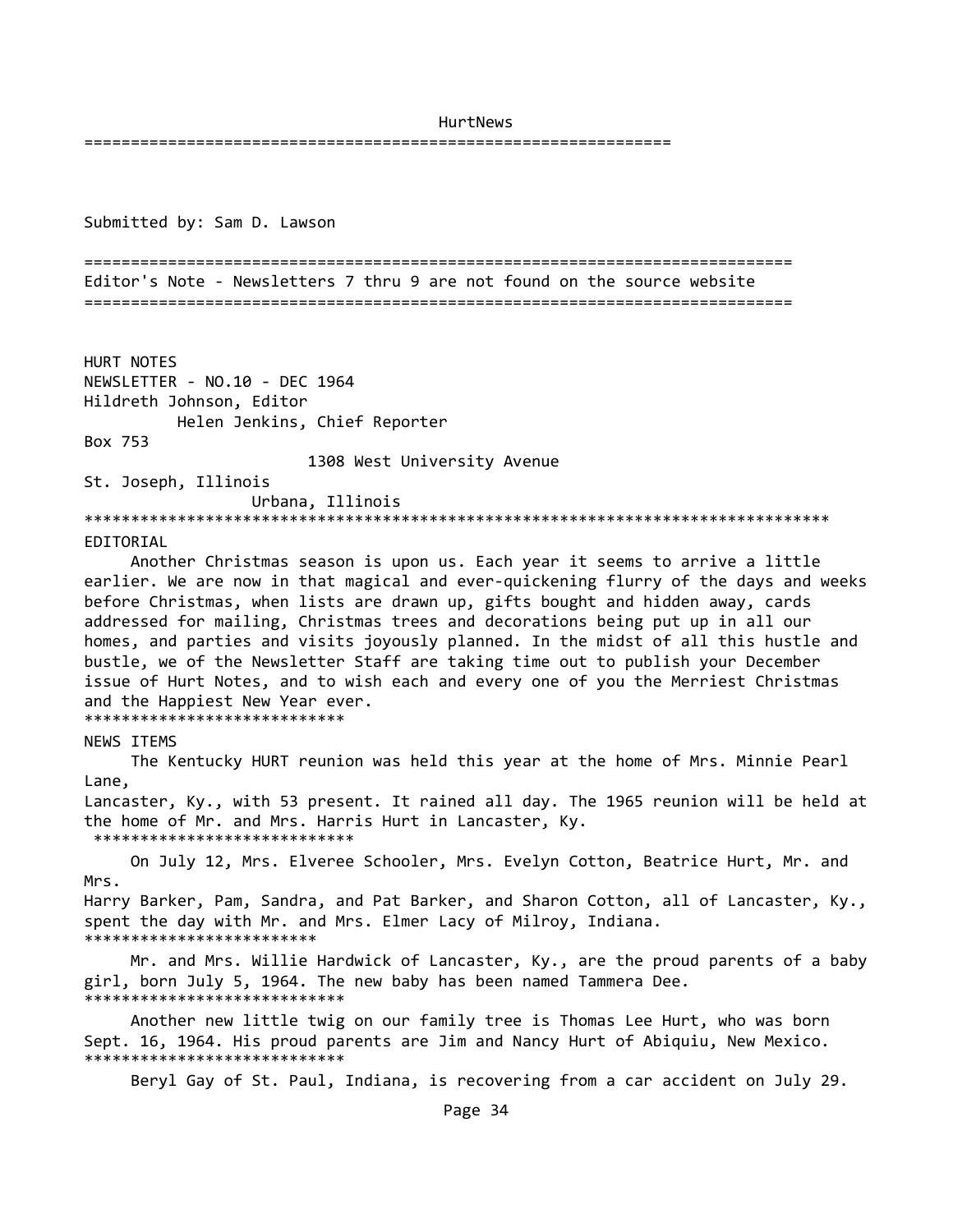He suffered a broken neck and spinal injuries. His grandmother was Katie Gay, and she was the daughter of Henry Hurt of Garrard Co. Kentucky. \*\*\*\*\*\*\*\*\*\*\*\*\*\*\*\*\*\*\*\*\*\*\*\*\*\*\*

MORE NEWS ITEMS

 Mr. and Mrs. Shelburn Adams (Red and Lucy), of Somerset, Ky., were surprised by a farewell dinner given by 38 of their neighbors before moving into their new home on September 10. \*\*\*\*\*\*\*\*\*\*\*\*\*\*\*\*\*\*\*\*\*\*\*\*\*

 Sallie Hurt Bowling, of Hamilton, Ohio, celebrated her birthday on October 16. She is the sister of Sam J. Hurt. \*\*\*\*\*\*\*\*\*\*\*\*\*\*\*\*\*\*\*\*\*\*\*\*\*

On Nov. 6, Blanche Heldt, Wayne Hurt,

Helen Jenkins, Hildreth Johnson, Maxine Hurt, and their aunt, Rose McMurray, made a trip to Casey, Greenup, and Toledo, Ill. They paid a last visit to the "Old Home Place"--Alva Hurt's home near Casey. They gathered hickory nuts and persimmons. They walked through the garden and orchard, and down by the pond. They wandered through the empty rooms of the house, recalling the many happy events and family gatherings that had taken place there. They said a silent goodbye as they turned the key in the door for the last time, and proceeded on to Toledo, where the property was sold at auction-- to George Simerl, of Covington, Indiana. George is a cousin of the family-- his mother being Bonnie Simerl, a niece of Alva Hurt. So we are quite pleased that our home place is still in the Hurt family. \*\*\*\*\*\*\*\*\*\*\*\*\*\*\*\*\*\*\*\*\*\*\*\*\*\*\*\*

 On Nov. 9, Wayne Hurt suffered a serious heart attack and was rushed by ambulance to a hospital in Gary, Indiana. He was on the critical list for several days, but finally rallied. We are very happy to report that he is now recuperating at his home-- 301 Birch St., Crown Point, Indiana. His sister, Helen Jenkins, went to Gary for three days while he was in the hospital. \*\*\*\*\*\*\*\*\*\*\*\*\*\*\*\*\*\*\*\*\*\*\*\*\*\*\*\*\*

 Sybil Hurt Dettro has recently moved from Los Gatos, California, to Omaha, Neb. She says she is happy to be back in the Midwest where she can "see corn, eat corn, and be corny". A GALA DAY AT DISNEYLAND

 It seems that everyone who goes to California wants to see Disneyland-- even Nikita Khrushchev. Not all of us are fortunate enough to visit California and Disneyland, but three members of our Hurt clan made it in October of this year-- Donna and Jerry Johnson and daughter Jill, who live in Bakersfield, California. Donna writes of the highlights of their trip as follows:

 "We finally went to Disneyland. We left early Saturday morning, Oct. 24, for the 111-mile trip. The first thing we did after arriving was to park the car, and a little train came out to the parking lot and took everyone up to the main gate. Free, too. Then we rode the big train that goes all around the park. It went through tunnels where they had a diorama of the Grand Canyon. It looked so real. Then we went all around the Main Street. They have a three-block area made to look like a 1900 village, and all the clerks were dressed in styles of that period. They had ice cream parlors, drug stores, and a silent movie theatre, where, for a dime, they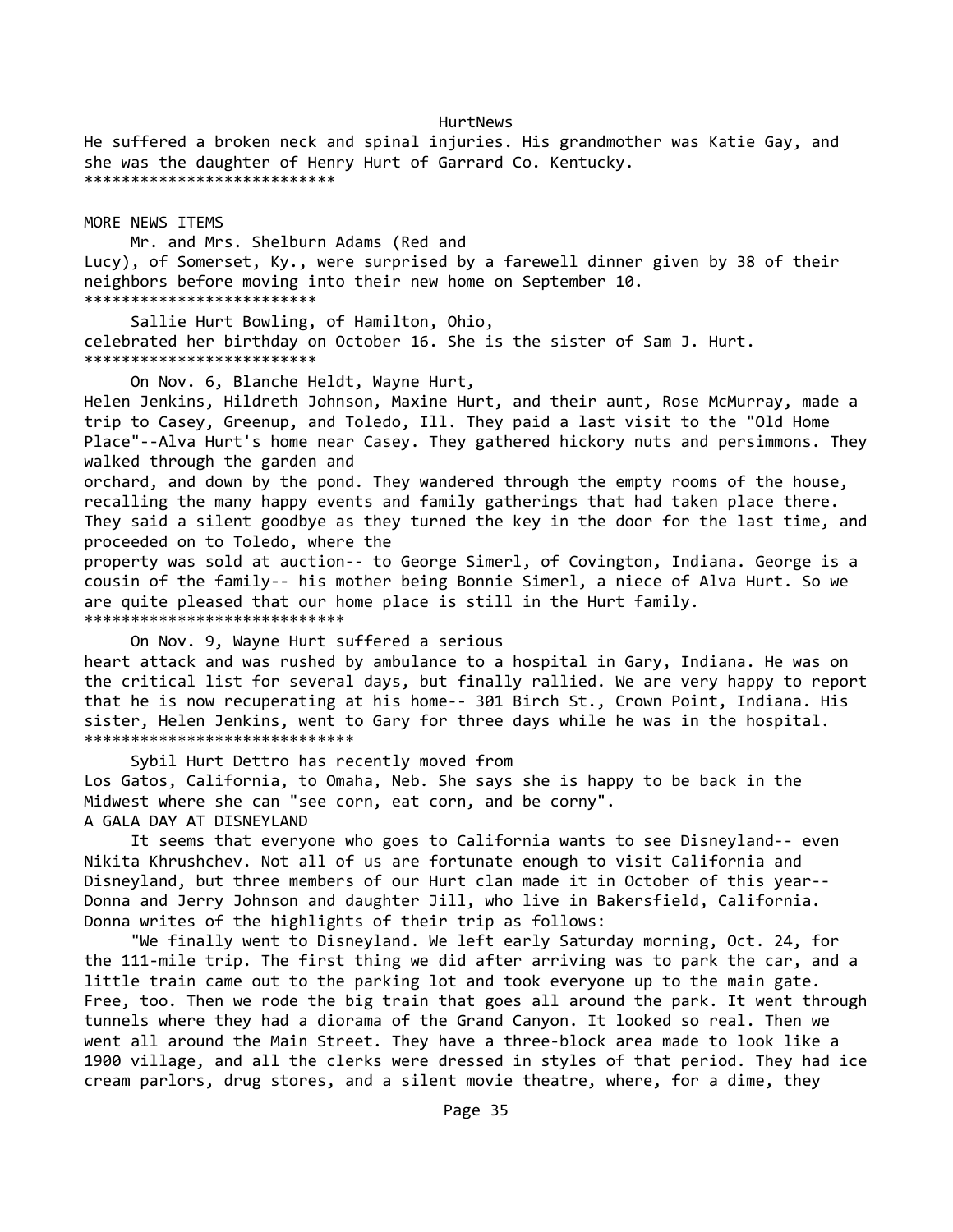were showing movieswith Lillian Gish and other stars of the silent screen. They also had horse drawn carriages, and for 10 cents you could ride all around.

 Next we went to Adventure Land and took the Jungle Cruise. We all enjoyed it. Disney had wild animals all through, and they were very realistic, moving and swimming around. The guide was sure good at his job, as he kept telling us to be real quiet so the animals wouldn't attack. About that time a big hippo came up and the guide pulled out a gun and "shot" it. Scared Jill to death. They had head hunters jump out of the bushes at us.

Disney can really make things look true to life.

 Then we took a big steamboat ride down the river. That was a lot of fun, too. They have the treehouse there where they made the Swiss Family Robinson movie, and we climbed 80 feet up to the top. The Castle that Disney uses on the opening of his TV show is there, and that is the entrance to Fantasyland. Jill and Jerry went on a tunnel ride where they had witches and other scarey things. He said Jill was on his lap before they got too far.

 In Tomorrowland we took a space ride to the moon. You actually feel like you're taking off. The seats vibrate and they have a big screen in the bottom of the floor, so it looks like you're really traveling through space. We took a submarine ride, too. It was fixed so you could look out the portholes and see fish, mermaids and serpents.

 Jill and Jerry got on the Skyway ride. It is like those ski lifts, and I decided to stay on the ground. It went all over the park and through a mountain. They have the set where they filmed "20,000 Leagues Under The Sea", and we went through that. We went through the House Of Tomorrow, and I'd like to have it today. It was fabulous. The thing that impressed me most about Disneyland was the cleanliness of the place. Men go around constantly with a broom and dustpan, sweeping up.

 They are presently working on three new exhibits there. One is a haunted mansion, another is a replica of New Orleans and the third is a Pirate Ship. We had a motel room right next to Disneyland and spent Saturday night there. Sunday we got up early and went to Knottsberry Farm. The Farm is laid out like an old time Western MiningTown. It doesn't cost anything to go through, but if you want to ride on the mining train or pan for gold, or go through any of the buildings, it is 50 cents for each thing. We spent about three hours

there. Jill enjoyed the big dollhouse exhibit that this family has been working on for years-- dollhouses from every period. In the modern house, they actually had a 2-inch Television set that worked. On the way home we drove 20 miles to the ocean at the end of Balboa Island. (Scene of the TV series, The Baileys Of Balboa). We went to Newport Beach, and I got a glimpse of Los Angeles from the Freeway. The traffic was terrible, but the trip was wonderful."

======================================================================

 Once again we beg of you to please send us your news items. We cannot publish a newsletter without news, you know. When you are making your New Year=s resolutions, please resolve to send us more news items during 1965. Between now and March 1, when the next newsletter goes to press, why not send us a postcard giving us at least one news item? It doesn't have to be a stupendous item. We are interested in the "little" things, too.

========================================================================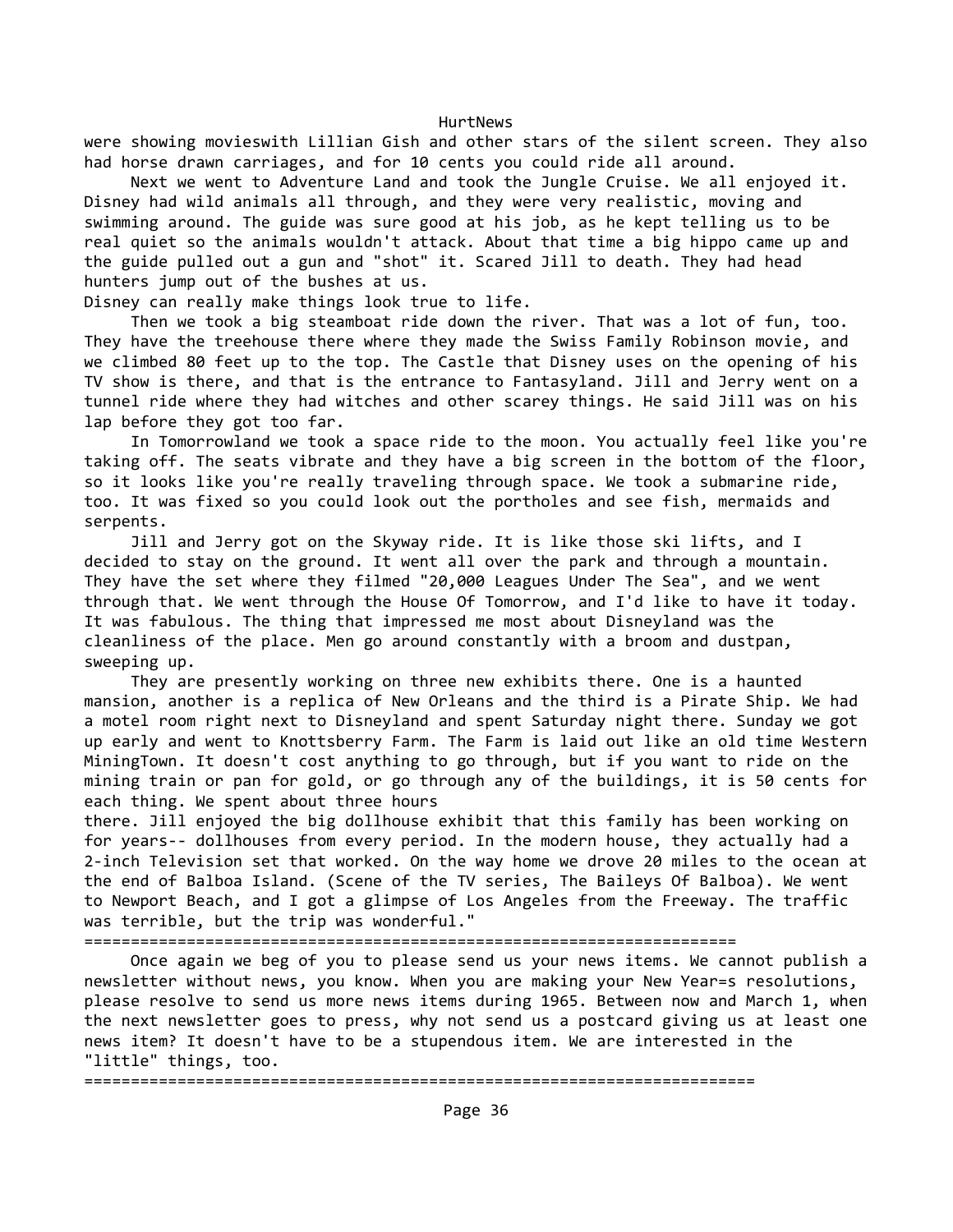# HURT FAMILY FACT AND POSSIBILITY

-- by Ronald Johnson

 As much of our HURT family genealogical research is based on uncertainities, I would like to add a few general possibilities of my own. These possibilities are based on the known fact that the present day Hurts are generated from the Kentucky branch of the family and the assumption (which actually must be accepted as fact) that those Kentucky Hurts migrated from the more populous Eastern states of the late 18th century.

 Henry Hurt (b. 1792- d. 187-?) And his brother Smith Hurt (b. 1794- d. 18--?) Evidently migrated to Kentucky in the late 1700's with their parents, James and Elizabeth Morris Hurt. In all probability they migrated from Virginia or, maybe, North Carolina. If from Virginia, they undoubtedly traveled by way of the Wilderness Road and the Cumberland Gap, situated near the present day towns of Cumberland Gap and Middlesboro, Ky. I use the term 'undoubtedly' quite loosely because the possibility remains that other roads or traces might have been opened by that time. I must recount, however, that George Washington, in his

travels through the 'West' in 1784, found the Wilderness Road the only trace that could be loosely called a passable road, and it was difficult to travel. But the period from 1784 to 1800 saw much migrating movement to, and the resultant settlement of, the Kentucky-Tennessee Frontier, along with the Northern Alabama, Georgia, and Ohio Frontiers. Therefore, the existence of other 'roads' must be acknowledged as a good possibility.

 However, let us assume that our James Hurt family traveled the Wilderness Road and viewed the fertile lands of Kentucky for the first time from atop the Cumberland Gap. Assuming their migratory movement carried them directly to Garrard County, Ky., let us trace a possible journey to their homestead. Descending the Appalachians, they traveled through the northern reaches of the defunct State of Franklin, which ceased to exist in the year 1788, after being founded in 1784. This was a State formed by the early settlers of the region who were dissatisfied with the Virginia Government, which at that time exercised control over the area, along with the State of North Carolina, which was responsible for the suppression of the short lived State.

 Crossing the Cumberland River, which was roughly the northern boundary of Franklin, the family journeyed through southeastern Kentucky, passing near the present towns of Corbin and Mt. Vernon. The Hurts settled in Garrard Co., Ky., most of them along Back Creek. Henry Hurt grew up there, married, and raised his family there, and remained there the remainder of his life.

 Assuming the Hurt family arrived in Kentucky during the late 1700's or early 1800's, let us quickly note what was occurring throughout the country at that time:

 Kentucky had already become a State, that event occurring on June 1, 1792. The Kentucky Resolutions, an assertion of State's Rights and a challenge to federal authority had been published in 1798. In 1812, the second war with Great Britain began. No evidence of any of our Hurt's participation in this event has been established at the time of this writing.

 In 1818, Illinois became a State, which bore no importance to the Hurts at that time, but that State, as we can attest to, became an important part of many Hurt lives beginning with Eli Hurt and his wife, Nancy Jane Bryant Hurt.

Needless to say, the period of time in which our early Hurt ancestors lived was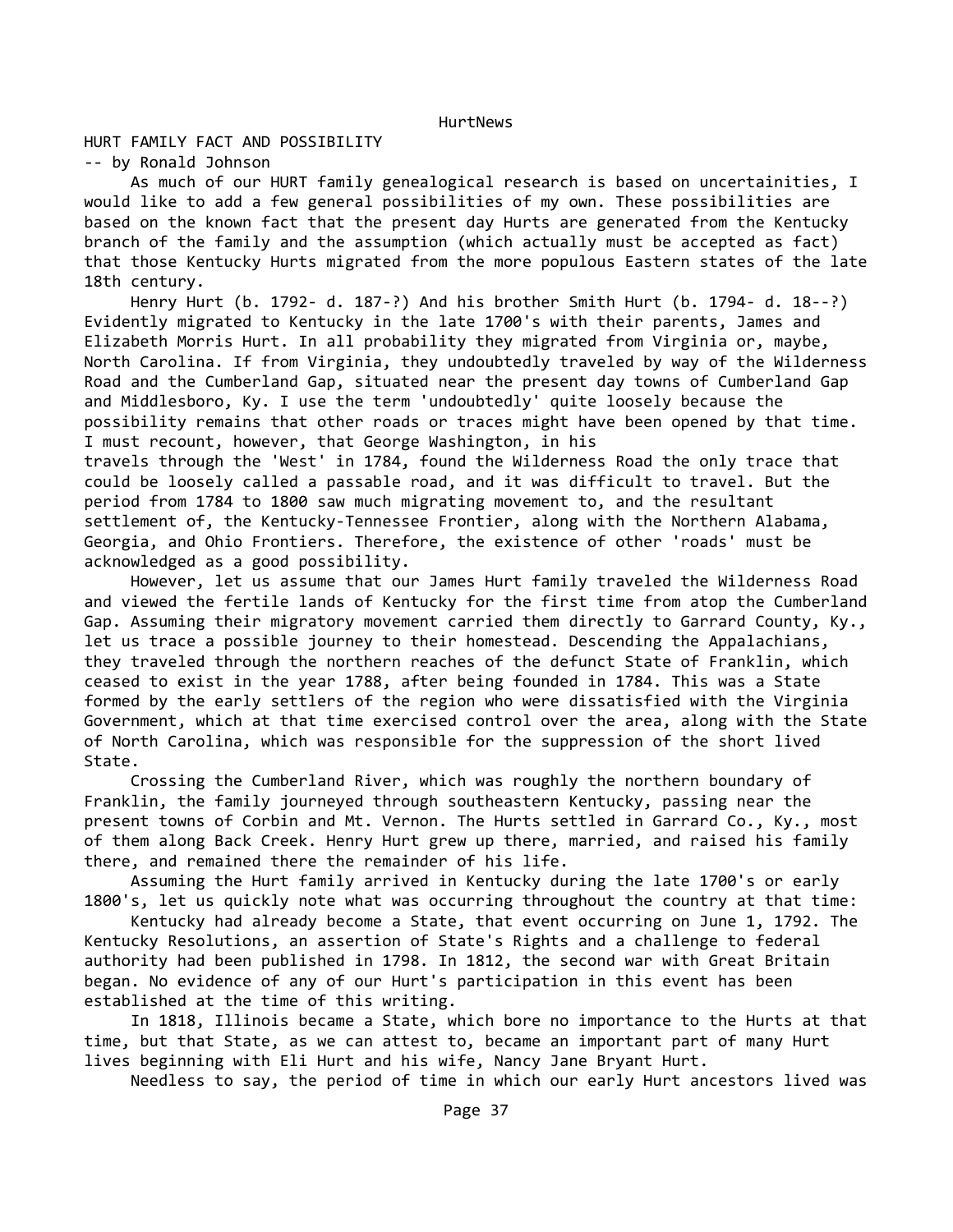a time of great importance and change, and in passing, I have named only a few of the many interesting happenings of that period.

 As a footnote, I might also add that Daniel Boone's village of Boonesboro was located in either Northern Garrard Co. Or Madison Co., quite close to the Hurt Homestead.

### ===============================================================

 On our genealogy page this time, we have listed the complete family register of Ida Hurt Goodwin, oldest child and only daughter of Eli Mitchell and Nancy Jane Bryant Hurt.

 In later issues of Hurt Notes we hope to list the families of the sons of Eli and Nancy. We do need more information on some of these, so if you have not yet sent us your family data, please do so soon as possible.

================================================================ "OH FAMILY TREE! OH FAMILY TREE!

HOW LOVELY ARE THY BRANCHES."

# IN MEMORIAM

ORA J. HURT

 Funeral services for Ora J. Hurt, age 66, lifelong resident of Decatur County, Indiana, and widely known farmer were held October 13, 1964, at Gilliland-Howe Funeral Home. The Rev. Raymond Finkbiner, pastor of Mt. Aerie Baptist Church at Letts, officiated. Burial was in Mt. Aerie Cemetery. The Milford Masonic Lodge held a memorial service at the grave.

 A resident of Rural Route 5, Greensburg, Indiana, Mr. Hurt died at 11:00 A.M. Tuesday, Oct. 6, in Bartholomew County Hospital at Columbus, Ind. He had been a patient there since Sept. 18 when he was struck by an auto while crossing in the 900 block of east Main St. Both legs were fractured.

 The son of Walter D. And Fannie Hill Hurt, he was born in Decatur County on Nov. 18, 1897. He was a farmer throughout his adult life. For the past 37 years he had resided at his home north of Letts.

 Mr. Hurt was a member of Mt. Aerie Baptist Church at Letts. He was also affiliated with the Milford Masonic Lodge and the Milford Chapter of the Order of the Eastern Star. For many years he had been a member of the Decatur County Farm Bureau, and he was also affiliated with the Decatur County Conservation Club.

 His marriage to Stella E. Springmier took place in Greensburg on Oct. 19, 1919. His survivors include: The widow, Mrs. Stella E. Hurt of R.R. 5, Greensburg; a daughter, Mrs. Earl W. (Mignom F.) Capper Jr., and two foster children, Mr. and Mrs. George Blackledge, all of R.R. 5, Greensburg; and five grandchildren. Two brothers who survive are: Dr. Laverne B. Hurt of Delray Beach, Florida, and Oscar A. Hurt of Greensburg. He also leaves three nephews. A grandson, Stephen James Capper, died in infancy.

=================================================================

### AUGUSTA RAYMOND TURNER

 Funeral services were held Oct. 17 in Indianapolis, Indiana, for Augusta Raymond Turner, 77 years old. He taught school in Adams, Indiana, about 1918. He later taught in St. Paul High School until 1924. In recent years he had operated Turner's Old Coin and Gold Shop at 112 West Ohio St., Indianapolis. His mother was